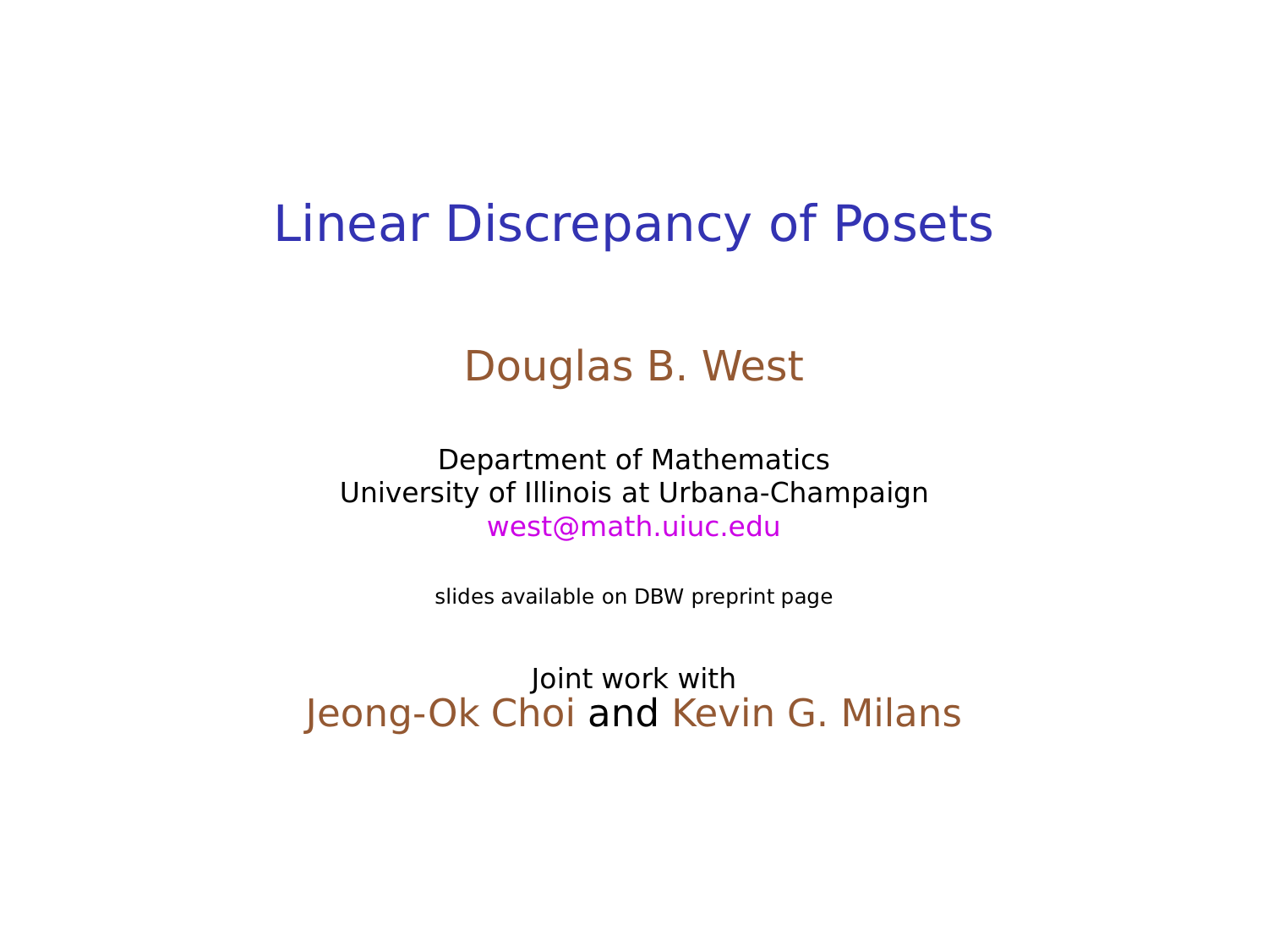Tanenbaum–Trenk–Fishburn [2001]: Patients must be seen in a linear order, but "more urgent" is a poset P. We must treat x before y if  $x < y$  in P. If  $x||y$  in P, then  $\overline{x}$  and  $\overline{y}$  should be treated not long apart.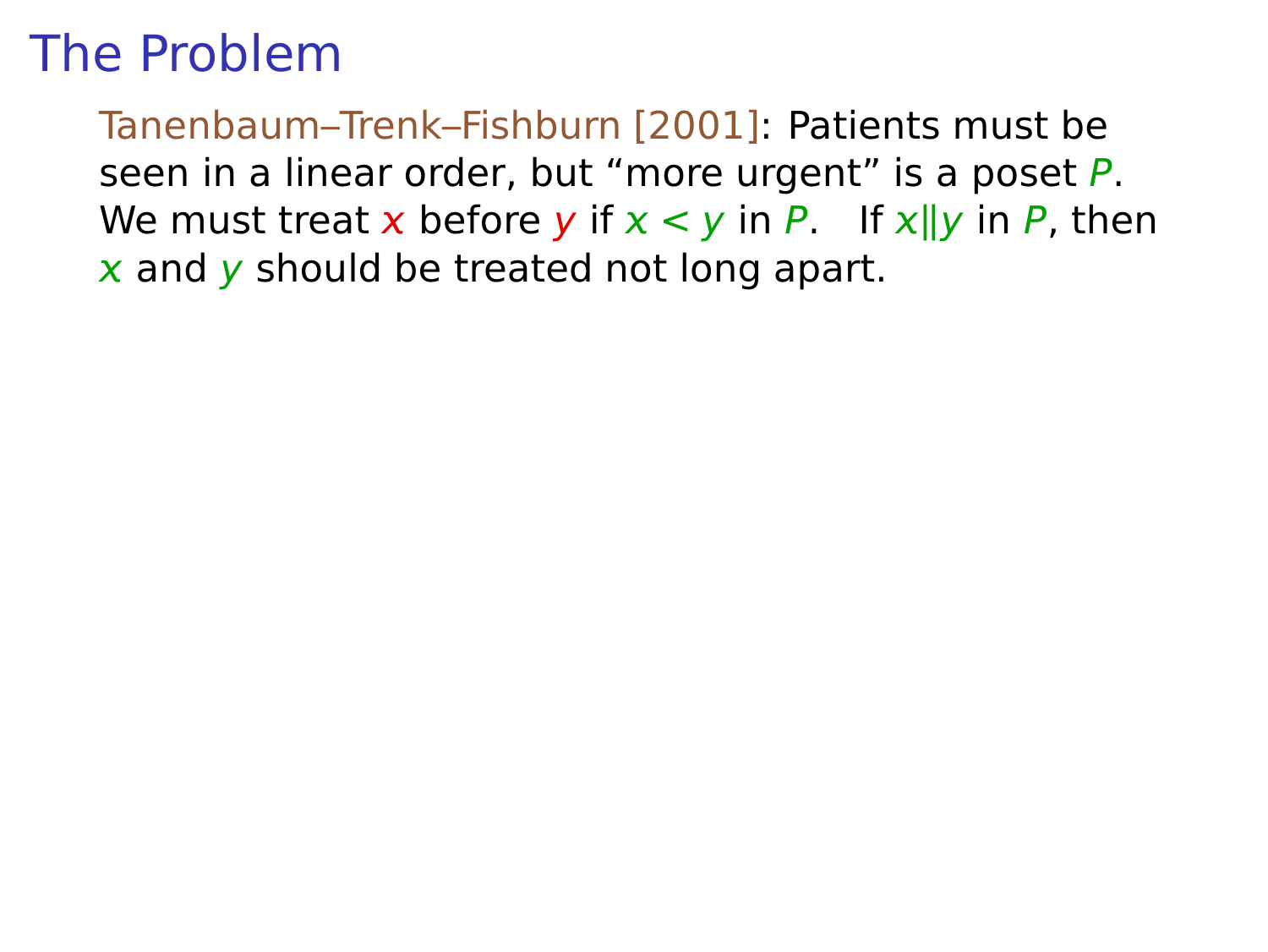Tanenbaum–Trenk–Fishburn [2001]: Patients must be seen in a linear order, but "more urgent" is a poset P. We must treat x before y if  $x < y$  in P. If  $x||y$  in P, then  $x$  and  $y$  should be treated not long apart.

**Def.** A linear extension L of P is an order-preserving bijection  $L: P \rightarrow [n]$ . An extension L is k-tight if  $|L(x) - L(y)|$  ≤ k whenever  $x||y$ . The linear discrepancy  $ld(P)$  is min $\{k: P$  has a k-tight linear extension $\}$ .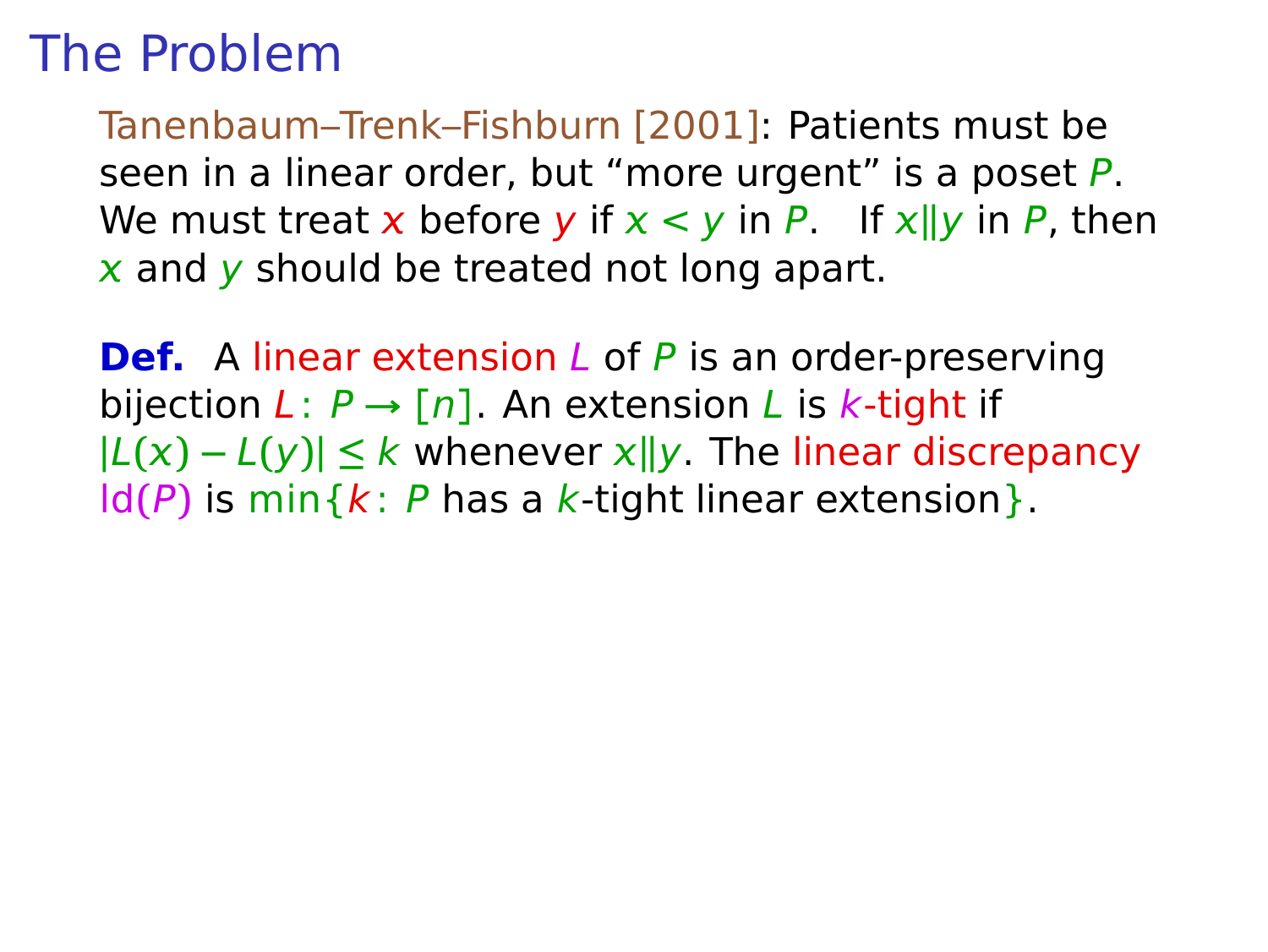Tanenbaum–Trenk–Fishburn [2001]: Patients must be seen in a linear order, but "more urgent" is a poset P. We must treat x before y if  $x < y$  in P. If  $x||y$  in P, then  $x$  and  $y$  should be treated not long apart.

**Def.** A linear extension L of P is an order-preserving bijection  $L: P \rightarrow [n]$ . An extension L is k-tight if  $|L(x) - L(y)|$  ≤ k whenever  $x||y$ . The linear discrepancy  $ld(P)$  is min $\{k: P$  has a k-tight linear extension $\}$ .

When P is a chain,  $\text{Id}(P) = 0$ .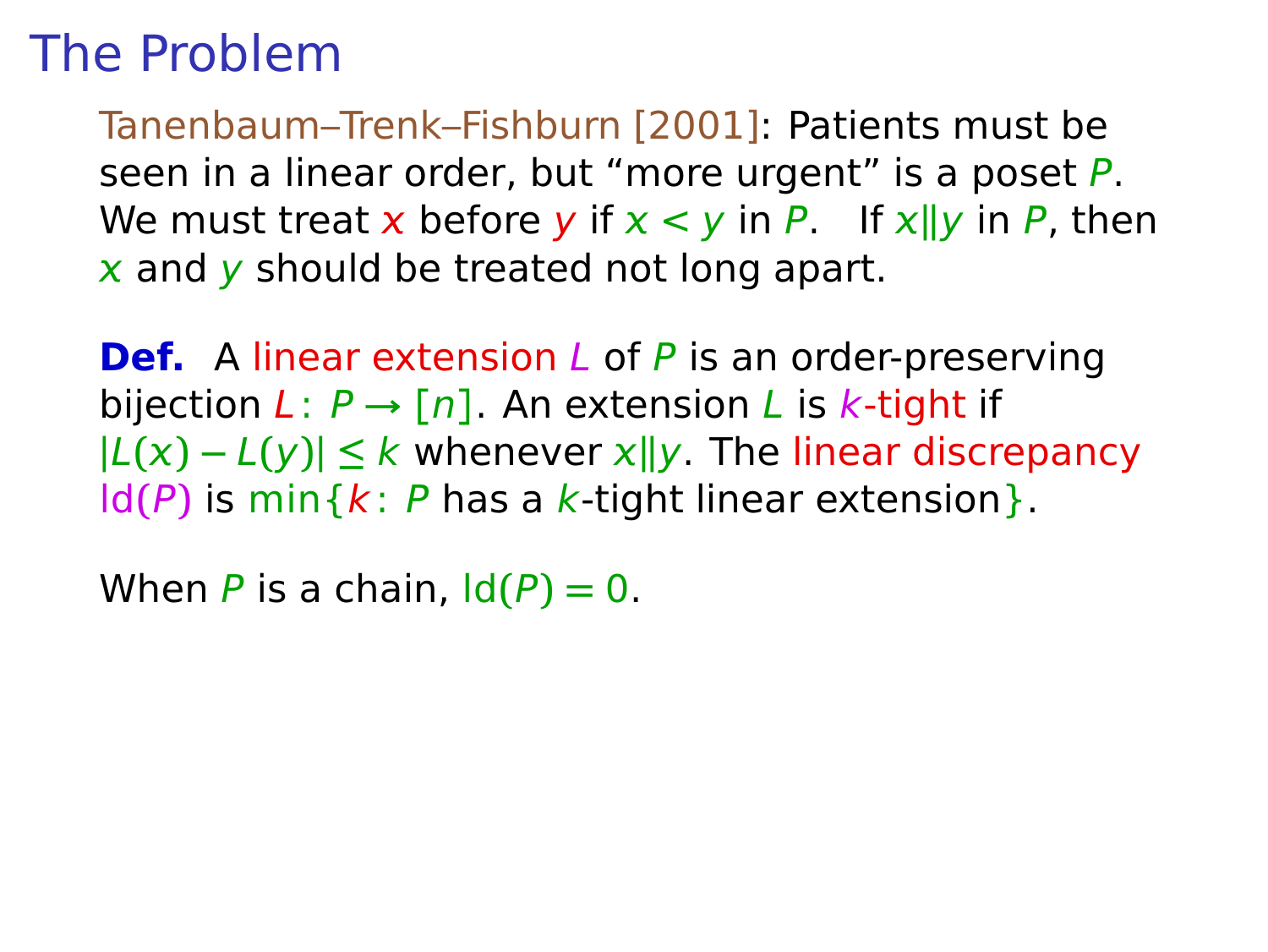Tanenbaum–Trenk–Fishburn [2001]: Patients must be seen in a linear order, but "more urgent" is a poset P. We must treat x before y if  $x < y$  in P. If  $x||y$  in P, then  $x$  and  $y$  should be treated not long apart.

**Def.** A linear extension L of P is an order-preserving bijection  $L: P \rightarrow [n]$ . An extension L is k-tight if  $|L(x) - L(y)|$  ≤ k whenever  $x||y$ . The linear discrepancy  $ld(P)$  is min $\{k: P$  has a k-tight linear extension $\}$ .

When P is a chain,  $\text{Id}(P) = 0$ .

When P is an antichain,  $\text{Id}(P) = |P| - 1$ .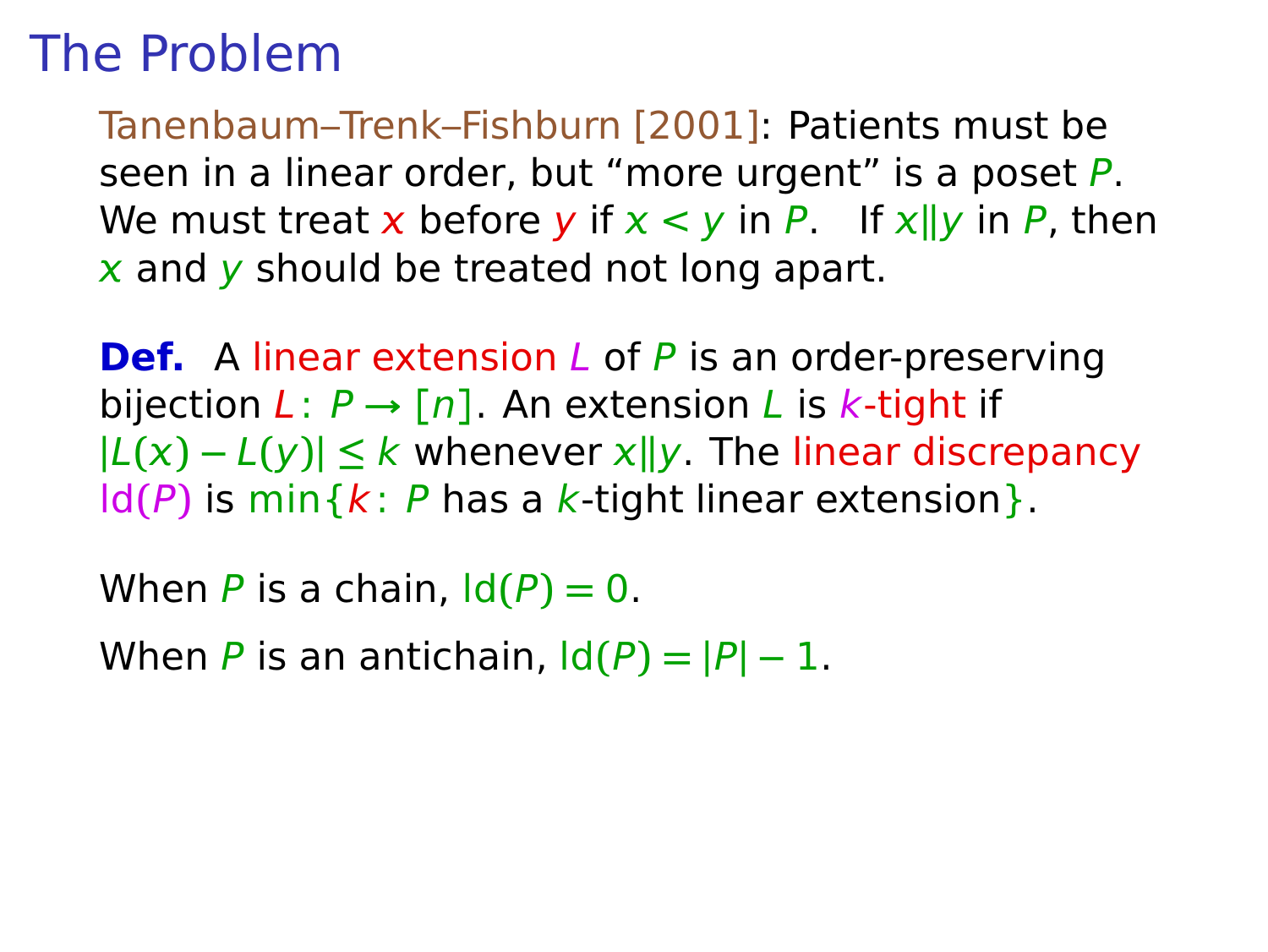Tanenbaum–Trenk–Fishburn [2001]: Patients must be seen in a linear order, but "more urgent" is a poset P. We must treat x before y if  $x < y$  in P. If  $x||y$  in P, then  $x$  and  $y$  should be treated not long apart.

**Def.** A linear extension L of P is an order-preserving bijection  $L: P \rightarrow [n]$ . An extension L is k-tight if  $|L(x) - L(y)|$  ≤ k whenever  $x||y$ . The linear discrepancy  $ld(P)$  is min $\{k: P$  has a k-tight linear extension $\}$ .

When P is a chain,  $\text{Id}(P) = 0$ . When P is an antichain,  $\text{Id}(P) = |P| - 1$ . More generally,  $\text{Id}(P) \geq \text{width}(P) - 1$ .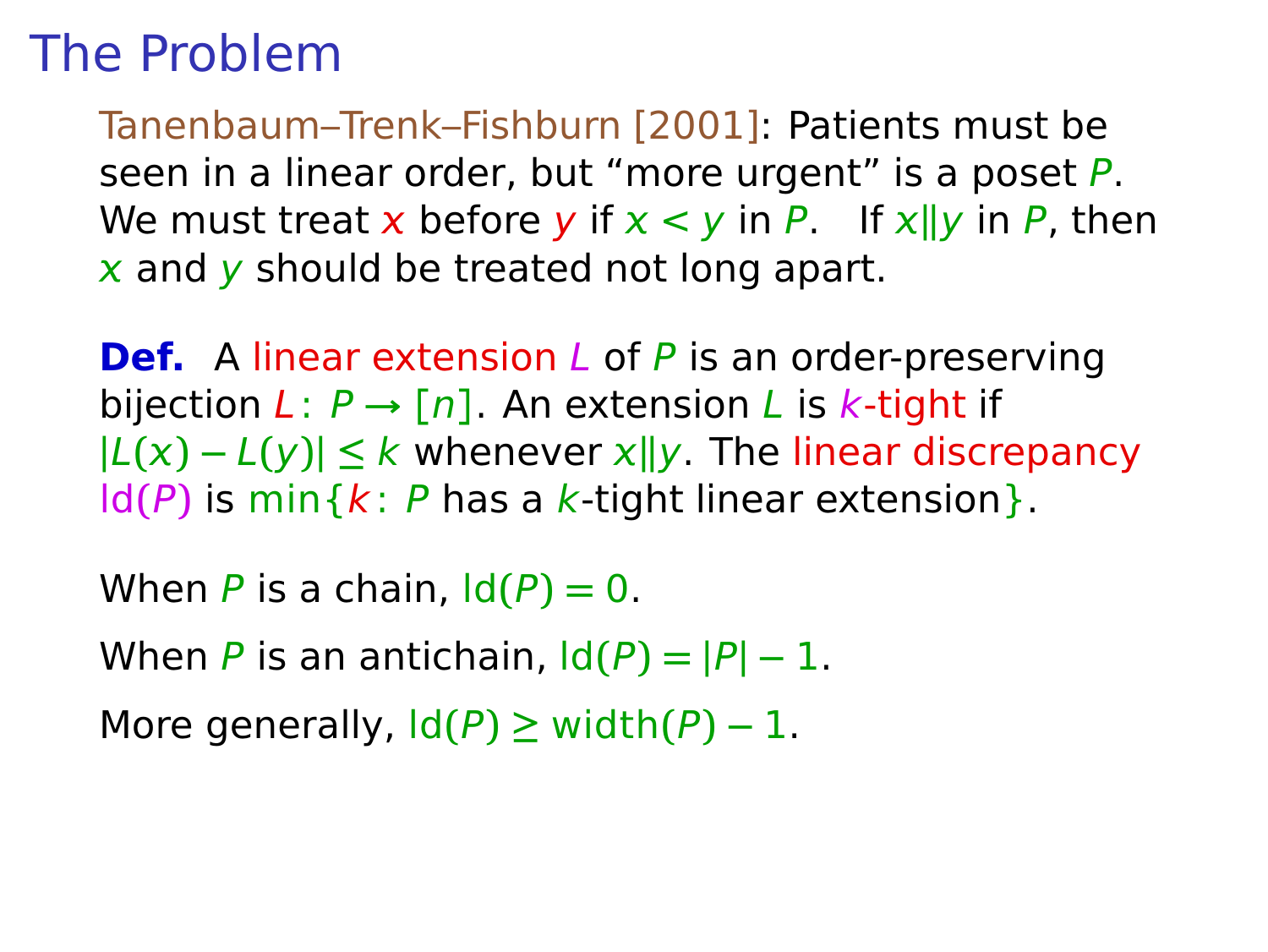**Ex.**  $\mathbf{r} + \mathbf{r}$ ; two disjoint *r*-element chains.

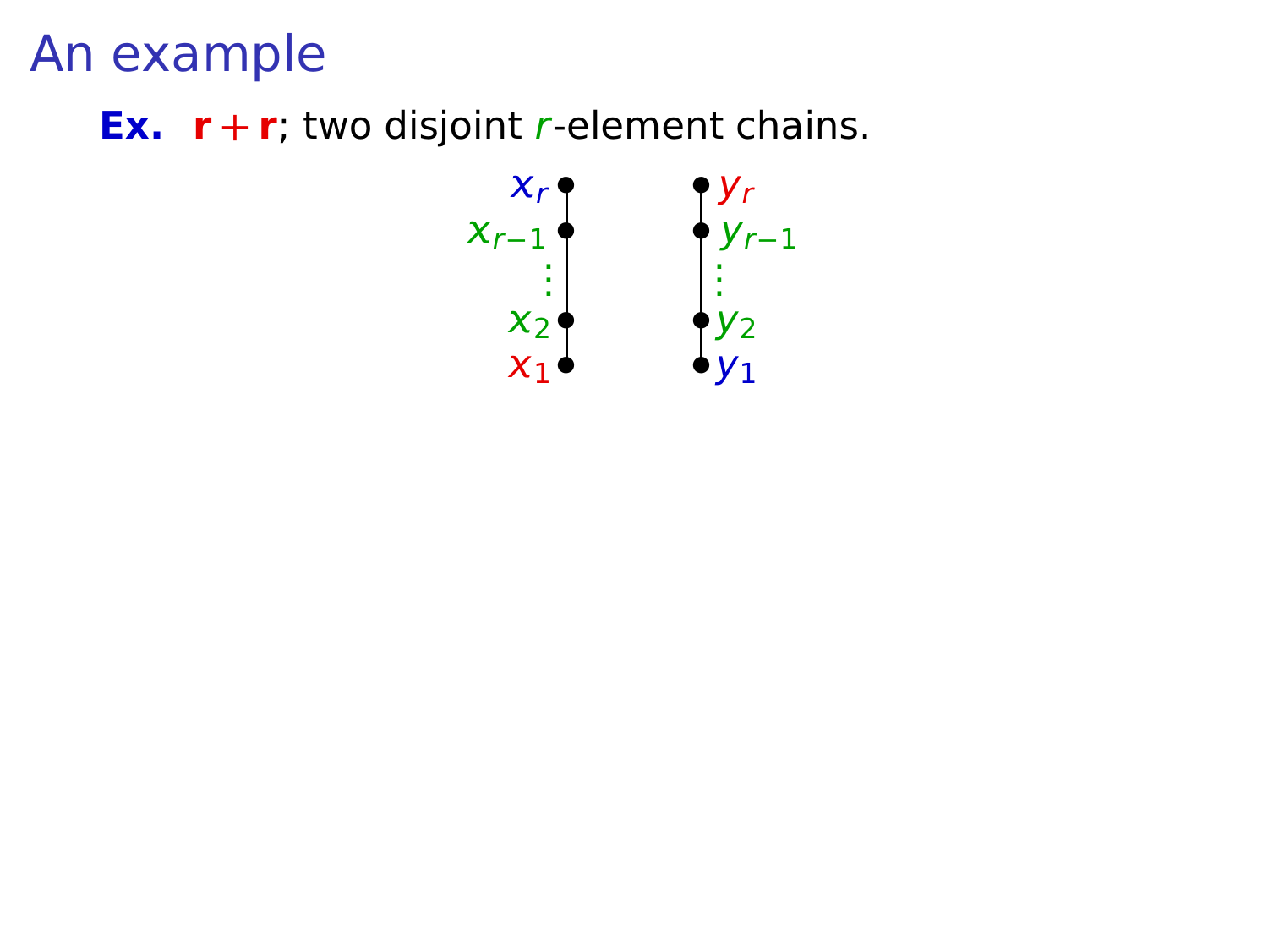**Ex.**  $\mathbf{r} + \mathbf{r}$ ; two disjoint *r*-element chains.



To get tightness below 2r **−** 1, top and bottom of extension must come from same chain. For the other chain, want to get bottom high and top low.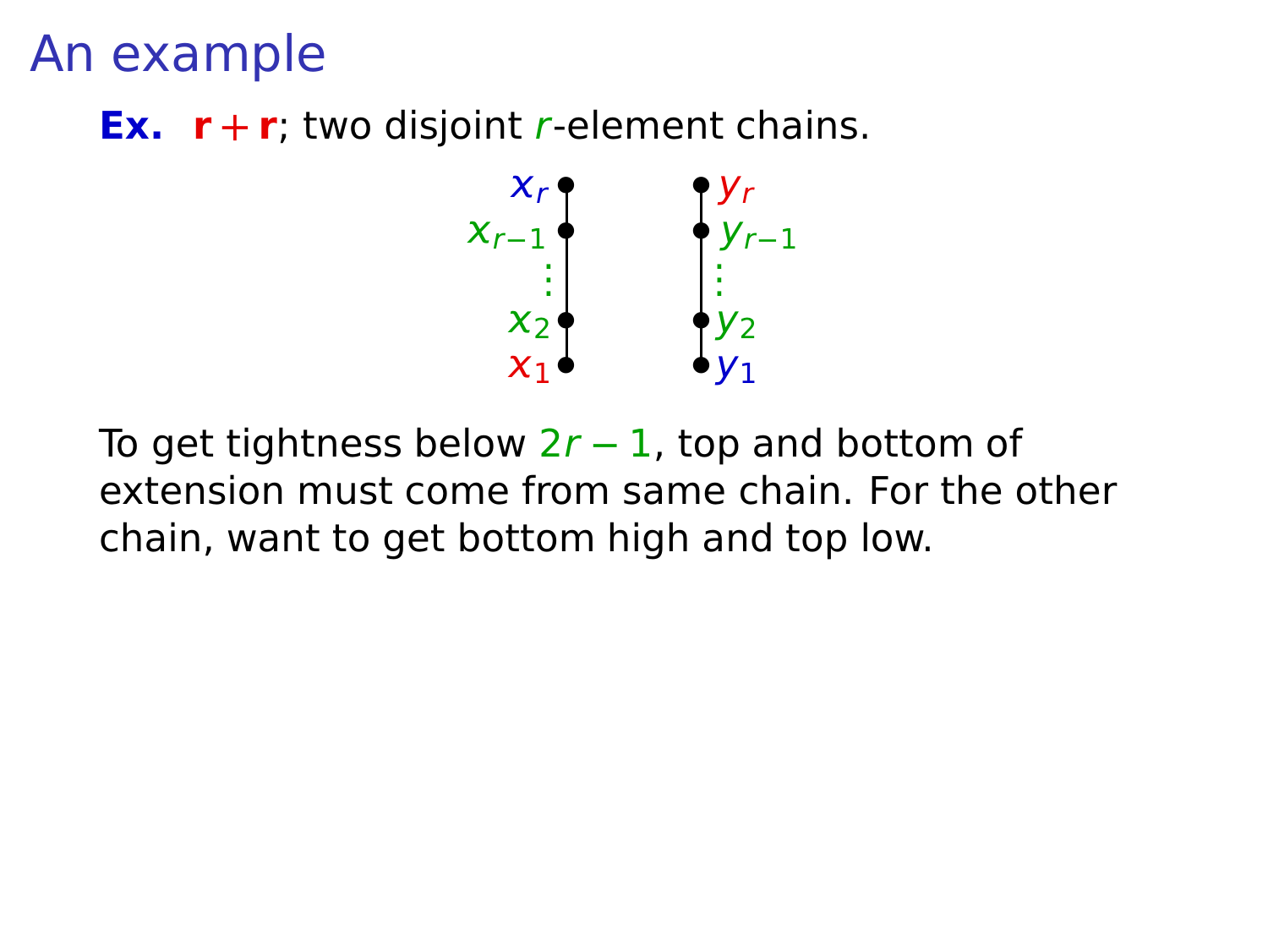**Ex.**  $\mathbf{r} + \mathbf{r}$ ; two disjoint *r*-element chains.



To get tightness below 2r **−** 1, top and bottom of extension must come from same chain. For the other chain, want to get bottom high and top low.

 $L = x_1, x_2, \ldots, y_1, y_2, \ldots, y_{r-1}, y_r, \ldots, x_{r-1}, x_r$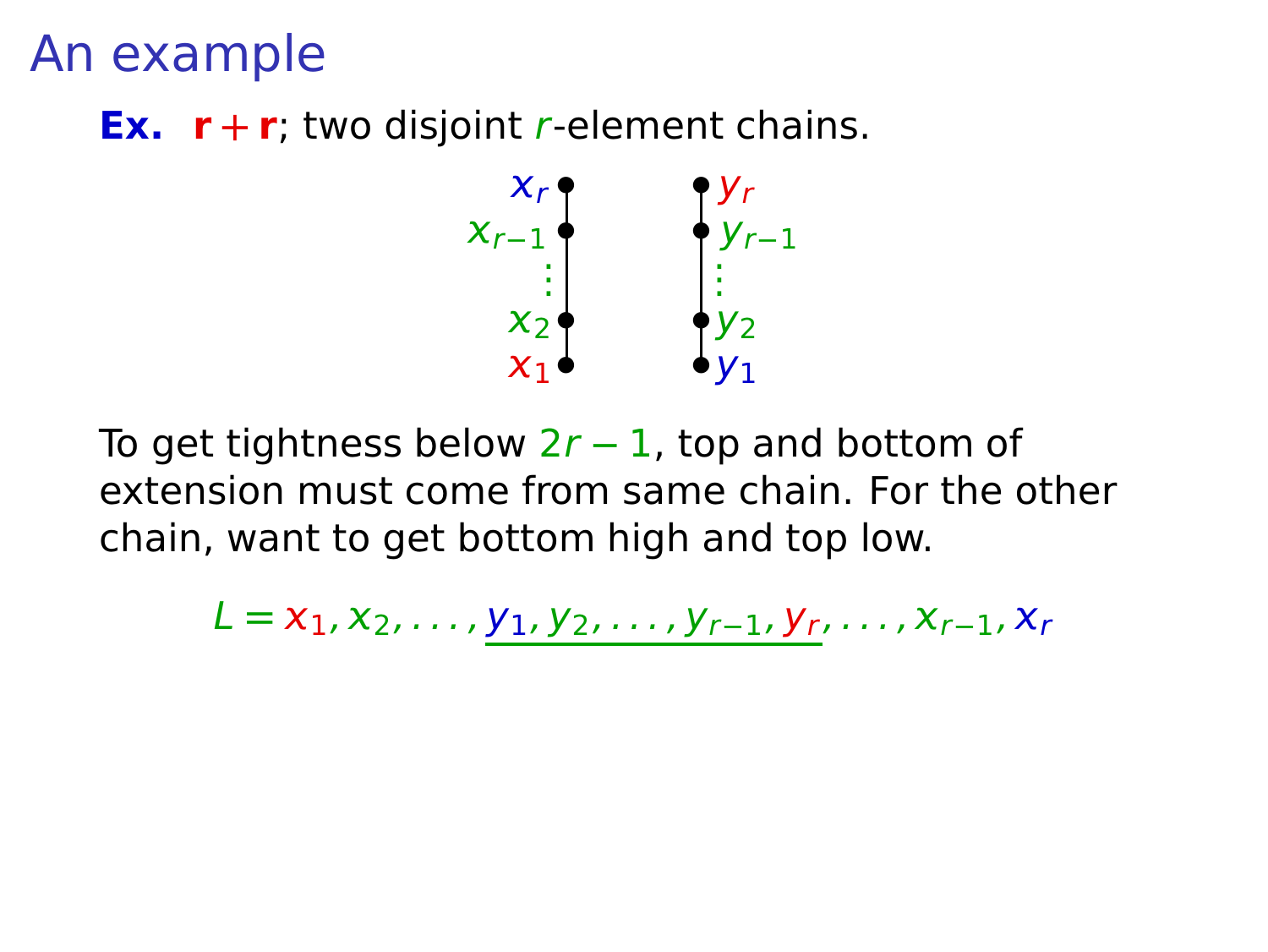**Ex.**  $\mathbf{r} + \mathbf{r}$ ; two disjoint *r*-element chains.



To get tightness below 2r **−** 1, top and bottom of extension must come from same chain. For the other chain, want to get bottom high and top low.

 $L = x_1, x_2, \ldots, y_1, y_2, \ldots, y_{r-1}, y_r, \ldots, x_{r-1}, x_r$ 

Thus  $\text{Id}(\mathbf{r} + \mathbf{r}) = \left\lfloor \frac{3r-1}{2} \right\rfloor$ .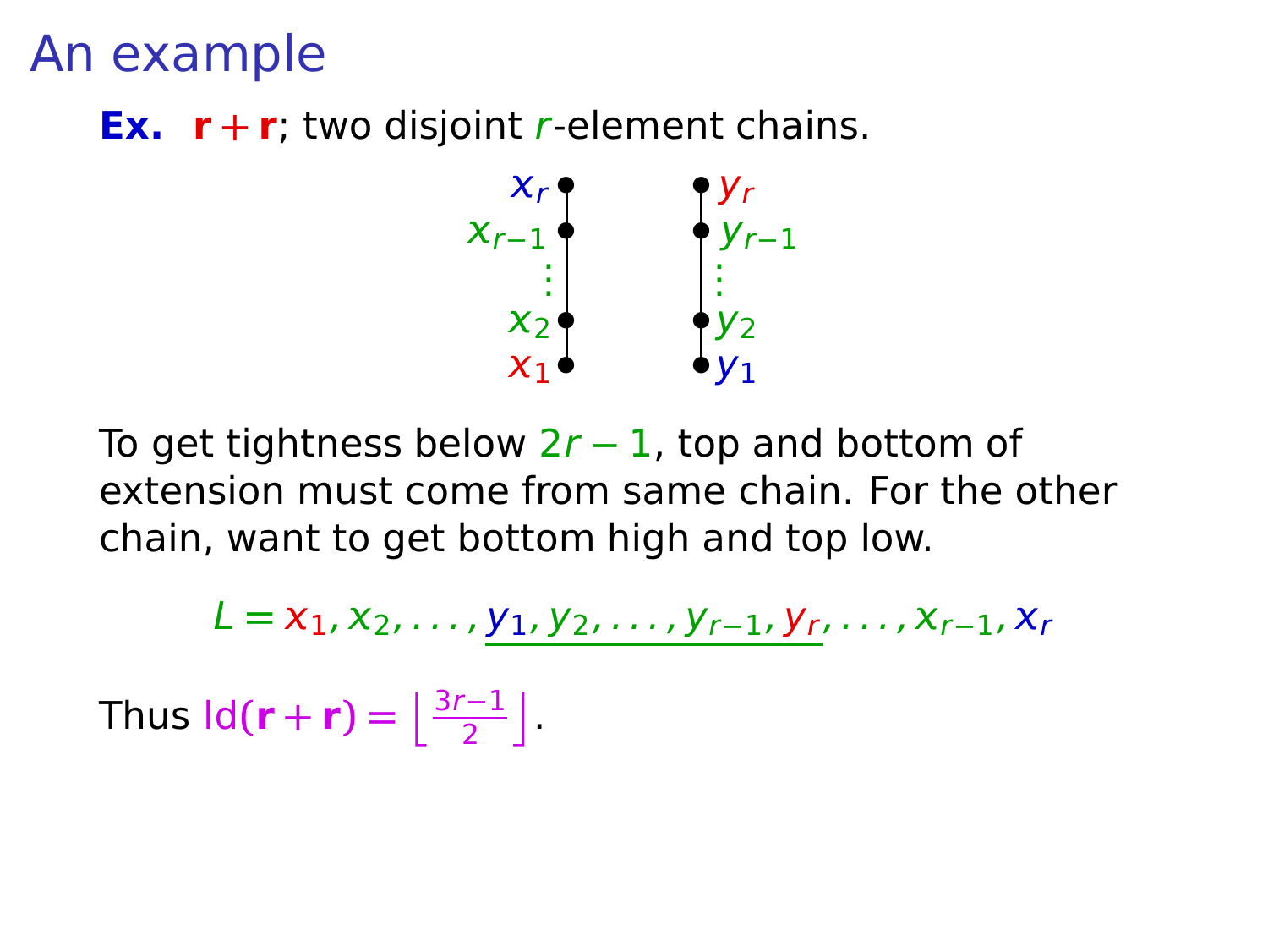**Ex.**  $\mathbf{r} + \mathbf{r}$ ; two disjoint *r*-element chains.



To get tightness below 2r **−** 1, top and bottom of extension must come from same chain. For the other chain, want to get bottom high and top low.

$$
L = x_1, x_2, \ldots, \underline{y_1, y_2, \ldots, y_{r-1}, y_r}, \ldots, x_{r-1}, x_r
$$

Thus  $\text{Id}(\mathbf{r} + \mathbf{r}) = \left\lfloor \frac{3r-1}{2} \right\rfloor$ .

**•** In this example, each element is incomparable to exactly r other elements.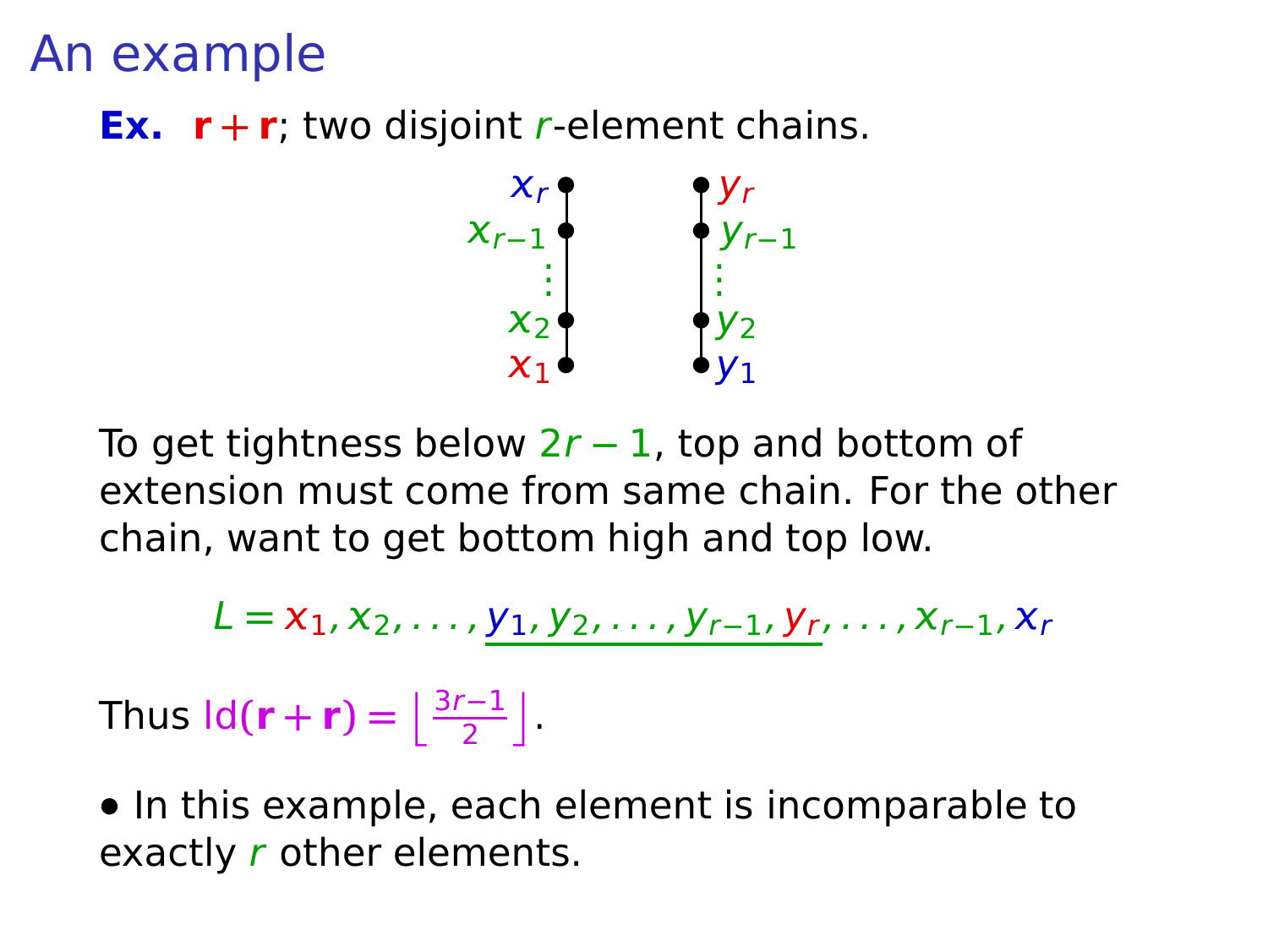**Def.** The incomparability graph G**(**P**)** has the elements of P as vertices, with  $xy \in E(G)$  if  $x||y$  in P. Henceforth let r denote Δ**(**G**(**P**))**.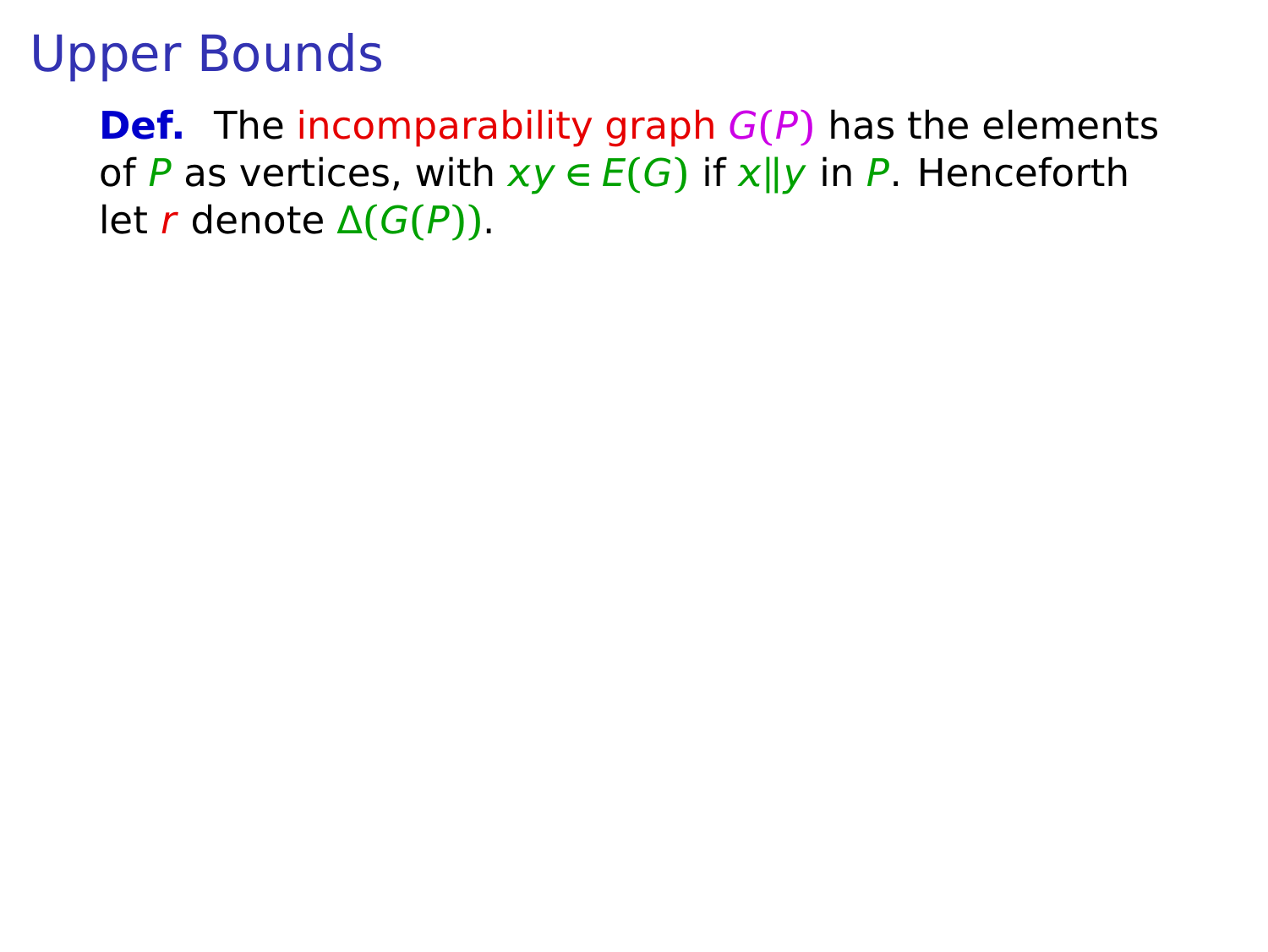**Def.** The incomparability graph G**(**P**)** has the elements of P as vertices, with  $xy \in E(G)$  if  $x||y$  in P. Henceforth let r denote Δ**(**G**(**P**))**.

**Prop.** (Rautenbach [2005])  $\text{Id}(P) \leq 2r - 1$ .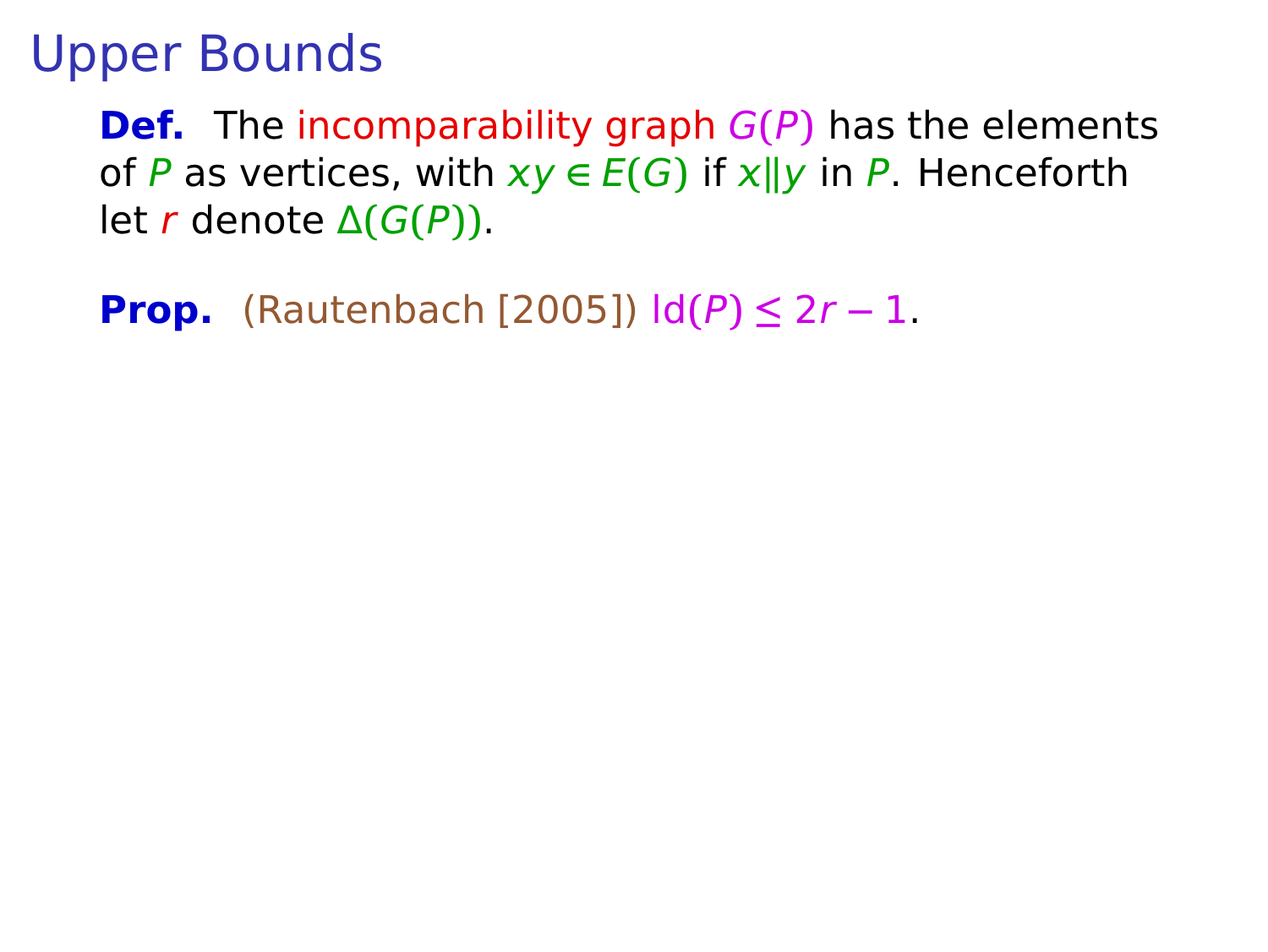**Def.** The incomparability graph G**(**P**)** has the elements of P as vertices, with  $xy \in E(G)$  if  $x||y$  in P. Henceforth let r denote Δ**(**G**(**P**))**.

#### **Prop.** (Rautenbach [2005])  $\text{Id}(P) \leq 2r - 1$ .

**Pf.** Every linear extension L is **(**2r**−**1**)**-tight. If **k**y, then between them are at most  $r - 1$  elements incomp. to x **+** at most r **−** 1 incomp. to y, so **|**L**() −** L**(**y**)| ≤** 2r**−**1.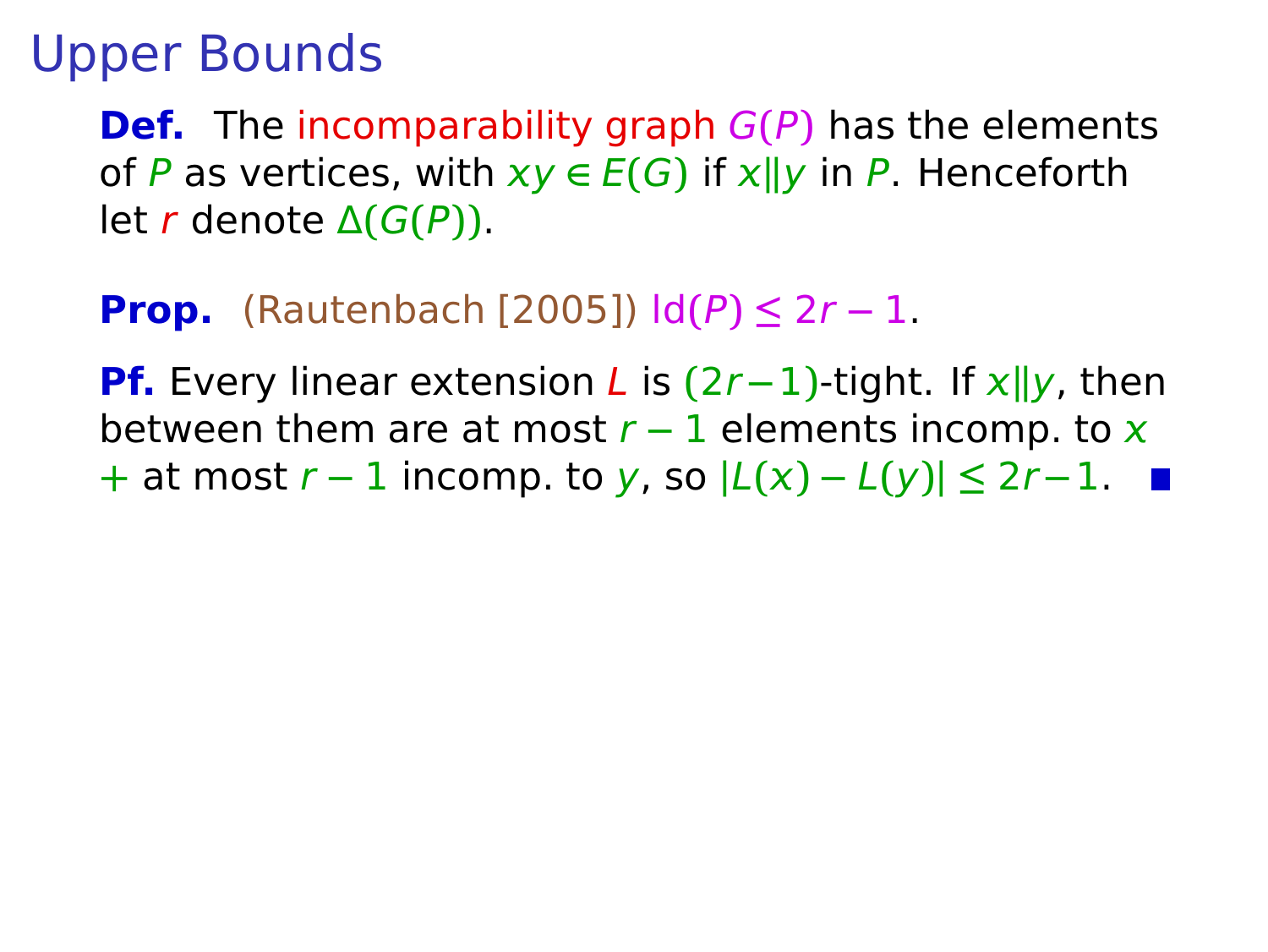**Def.** The incomparability graph G**(**P**)** has the elements of P as vertices, with  $xy \in E(G)$  if  $x||y$  in P. Henceforth let r denote Δ**(**G**(**P**))**.

#### **Prop.** (Rautenbach [2005])  $\text{Id}(P) \leq 2r - 1$ .

**Pf.** Every linear extension L is **(**2r**−**1**)**-tight. If **k**y, then between them are at most  $r - 1$  elements incomp. to x **+** at most r **−** 1 incomp. to y, so **|**L**() −** L**(**y**)| ≤** 2r**−**1.

**Conj.** (Tanenbaum-Trenk-Fishburn [2001]) Always  $ld(P) \leq \left\lfloor \frac{3r-1}{2} \right\rfloor$ , with equality for  $r + r$ .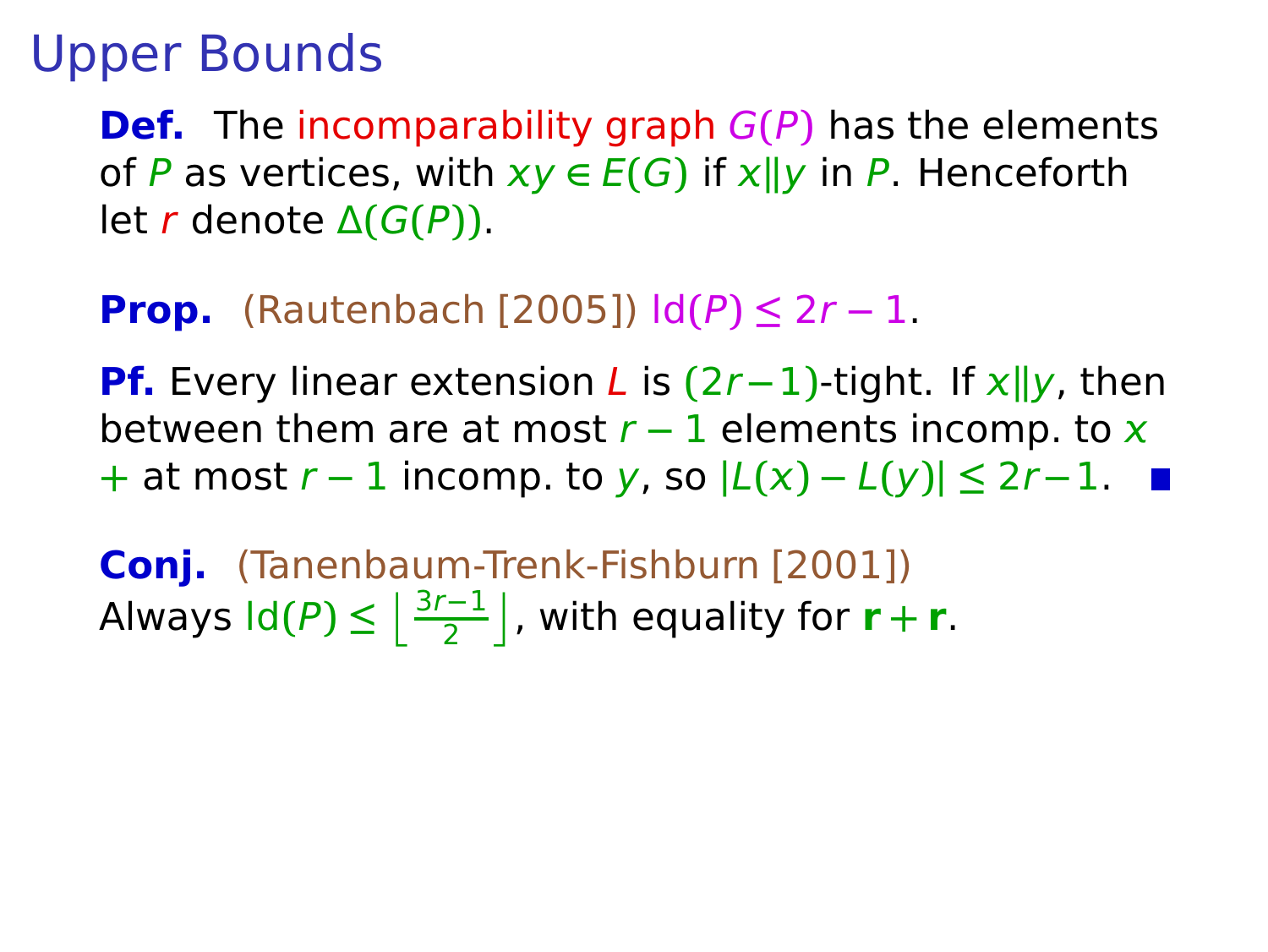**Def.** The incomparability graph G**(**P**)** has the elements of P as vertices, with  $xy \in E(G)$  if  $x||y$  in P. Henceforth let r denote Δ**(**G**(**P**))**.

#### **Prop.** (Rautenbach [2005])  $\text{Id}(P) \leq 2r - 1$ .

**Pf.** Every linear extension L is **(**2r**−**1**)**-tight. If **k**y, then between them are at most  $r - 1$  elements incomp. to x **+** at most r **−** 1 incomp. to y, so **|**L**() −** L**(**y**)| ≤** 2r**−**1.

**Conj.** (Tanenbaum-Trenk-Fishburn [2001]) Always  $ld(P) \leq \left\lfloor \frac{3r-1}{2} \right\rfloor$ , with equality for  $r + r$ .

True for  $r = 2$  (Rautenbach [2005]). True for disconnected posets (Keller-Young [2010]). True for interval orders  $\left(\frac{Id(P)}{S}\right) \leq r$ ) (Keller-Young [2010]). True for posets of width 2 (this talk).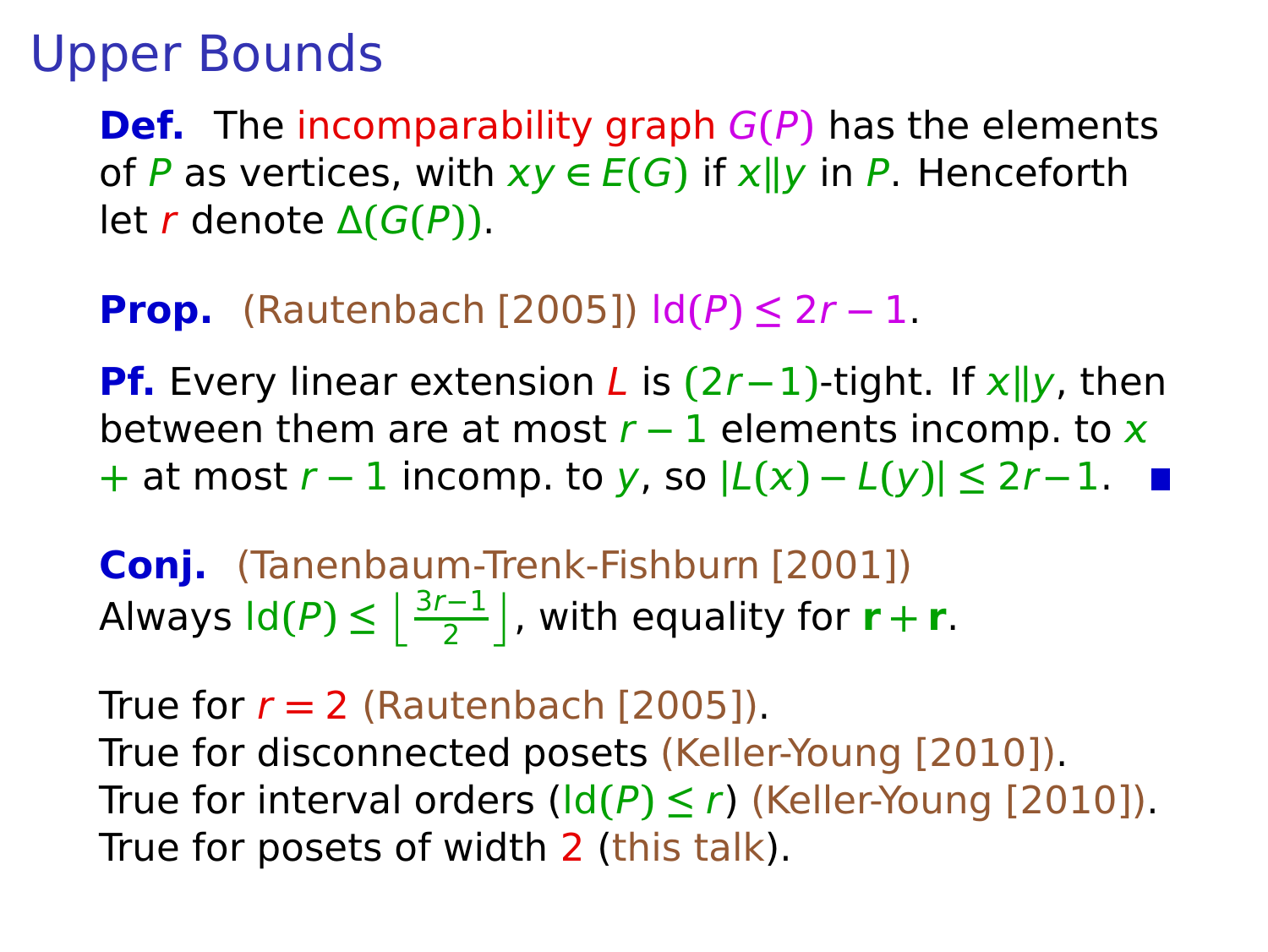**Def.** The incomparability graph G**(**P**)** has the elements of P as vertices, with  $xy \in E(G)$  if  $x||y$  in P. Henceforth let r denote Δ**(**G**(**P**))**.

#### **Prop.** (Rautenbach [2005])  $\text{Id}(P) \leq 2r - 1$ .

**Pf.** Every linear extension L is **(**2r**−**1**)**-tight. If **k**y, then between them are at most  $r - 1$  elements incomp. to x **+** at most r **−** 1 incomp. to y, so **|**L**() −** L**(**y**)| ≤** 2r**−**1.

**Conj.** (Tanenbaum-Trenk-Fishburn [2001]) Always  $ld(P) \leq \left\lfloor \frac{3r-1}{2} \right\rfloor$ , with equality for  $r + r$ .

True for  $r = 2$  (Rautenbach [2005]). True for disconnected posets (Keller-Young [2010]). True for interval orders  $\left(\frac{Id(P)}{S}\right) \leq r$ ) (Keller-Young [2010]). True for posets of width 2 (this talk).

However, the conjecture in general is false (this talk).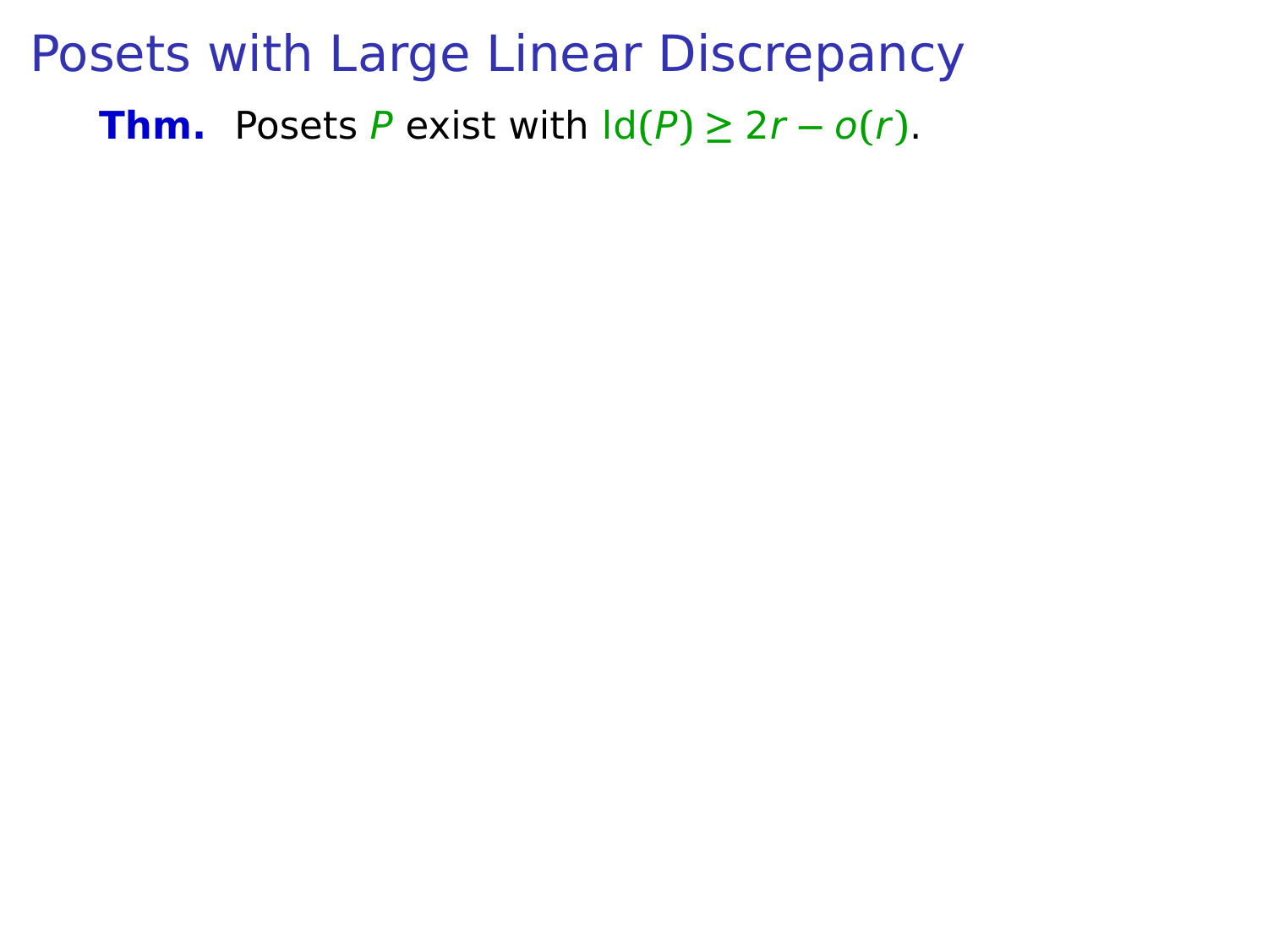# Posets with Large Linear Discrepancy

**Thm.** Posets P exist with  $\text{Id}(P) \geq 2r - o(r)$ .

**Idea:** Probabilistic construction produces a poset P consisting of  $n$  maximal elts and  $n$  minimal elts, with  $r \leq n + 6\sqrt{n \ln n}$  and  $\text{Id}(P) \geq 2n - 2\sqrt{n \ln n}$ .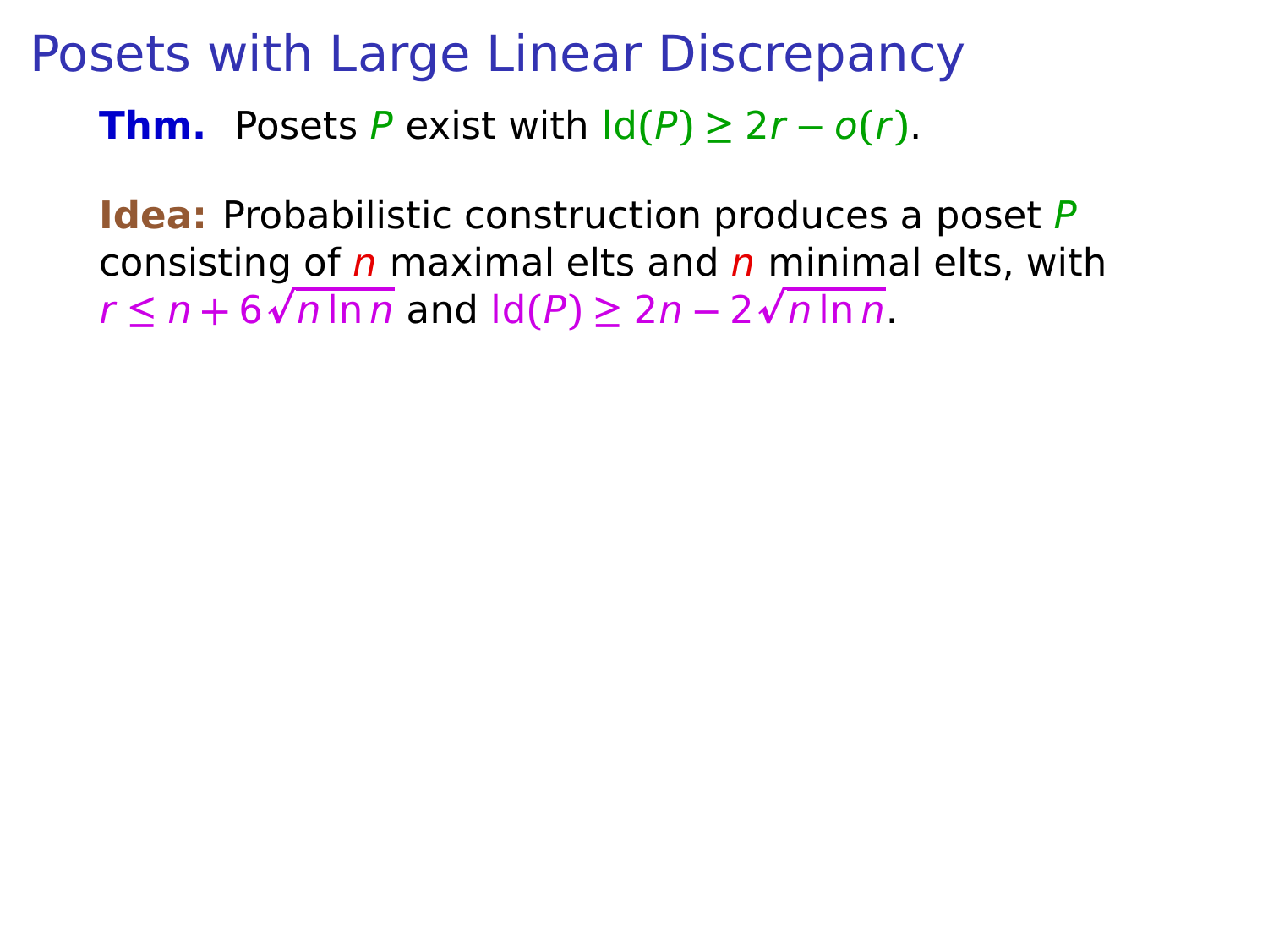**Idea:** Probabilistic construction produces a poset P consisting of  $n$  maximal elts and  $n$  minimal elts, with  $r \leq n + 6\sqrt{n \ln n}$  and  $\text{Id}(P) \geq 2n - 2\sqrt{n \ln n}$ .



**Pf.** Minimal elts  $x_1, \ldots, x_n$ , maximal elts  $y_1, \ldots, y_n$ . Let  $P[x_i < y_i] = 1 - p$ .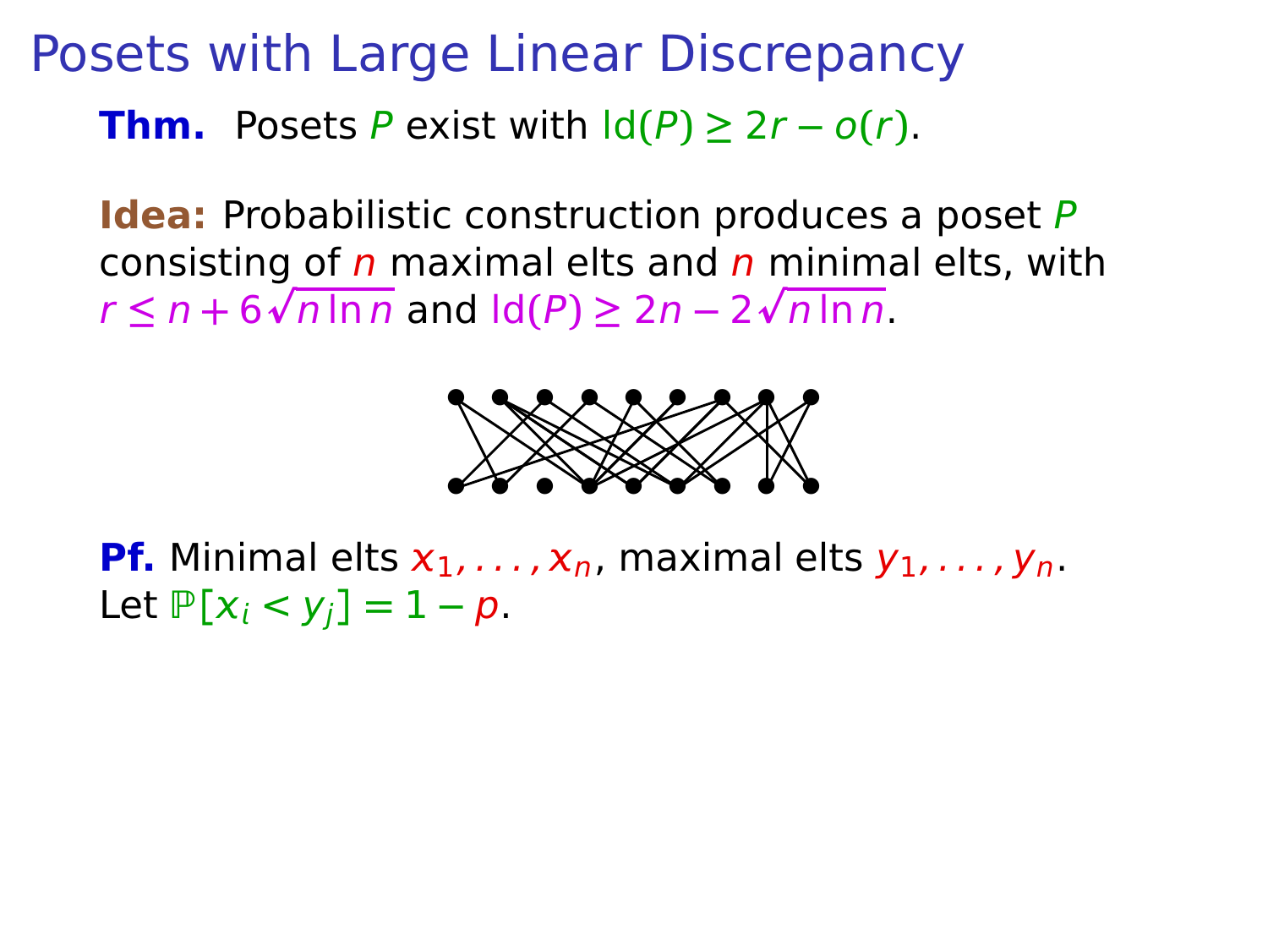**Idea:** Probabilistic construction produces a poset P consisting of  $n$  maximal elts and  $n$  minimal elts, with  $r \leq n + 6\sqrt{n \ln n}$  and  $\text{Id}(P) \geq 2n - 2\sqrt{n \ln n}$ .



**Pf.** Minimal elts  $x_1, \ldots, x_n$ , maximal elts  $y_1, \ldots, y_n$ . Let  $P[x_i < y_i] = 1 - p$ .

For any element  $v$ ,  $E[d_{G(P)}(v)] = (n-1) + pn$ .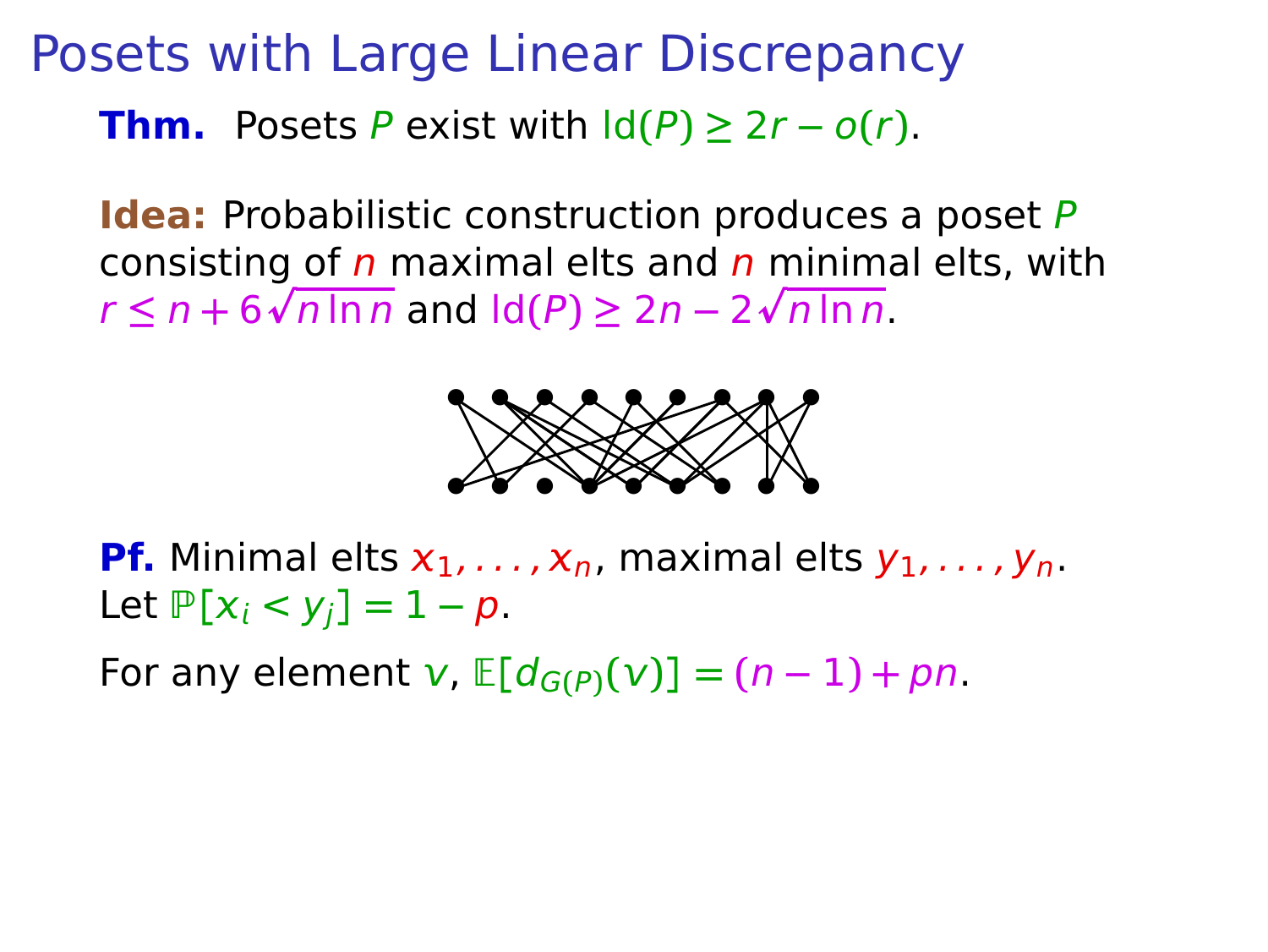**Idea:** Probabilistic construction produces a poset P consisting of  $n$  maximal elts and  $n$  minimal elts, with  $r \leq n + 6\sqrt{n \ln n}$  and  $\text{Id}(P) \geq 2n - 2\sqrt{n \ln n}$ .



**Pf.** Minimal elts  $x_1, \ldots, x_n$ , maximal elts  $y_1, \ldots, y_n$ . Let  $P[x_i < y_i] = 1 - p$ .

For any element  $v$ ,  $E[d_{G(P)}(v)] = (n-1) + pn$ .

Also  $P[d_{G(P)}(v) > (n-1) + 2pn] \rightarrow 0$  exponentially fast.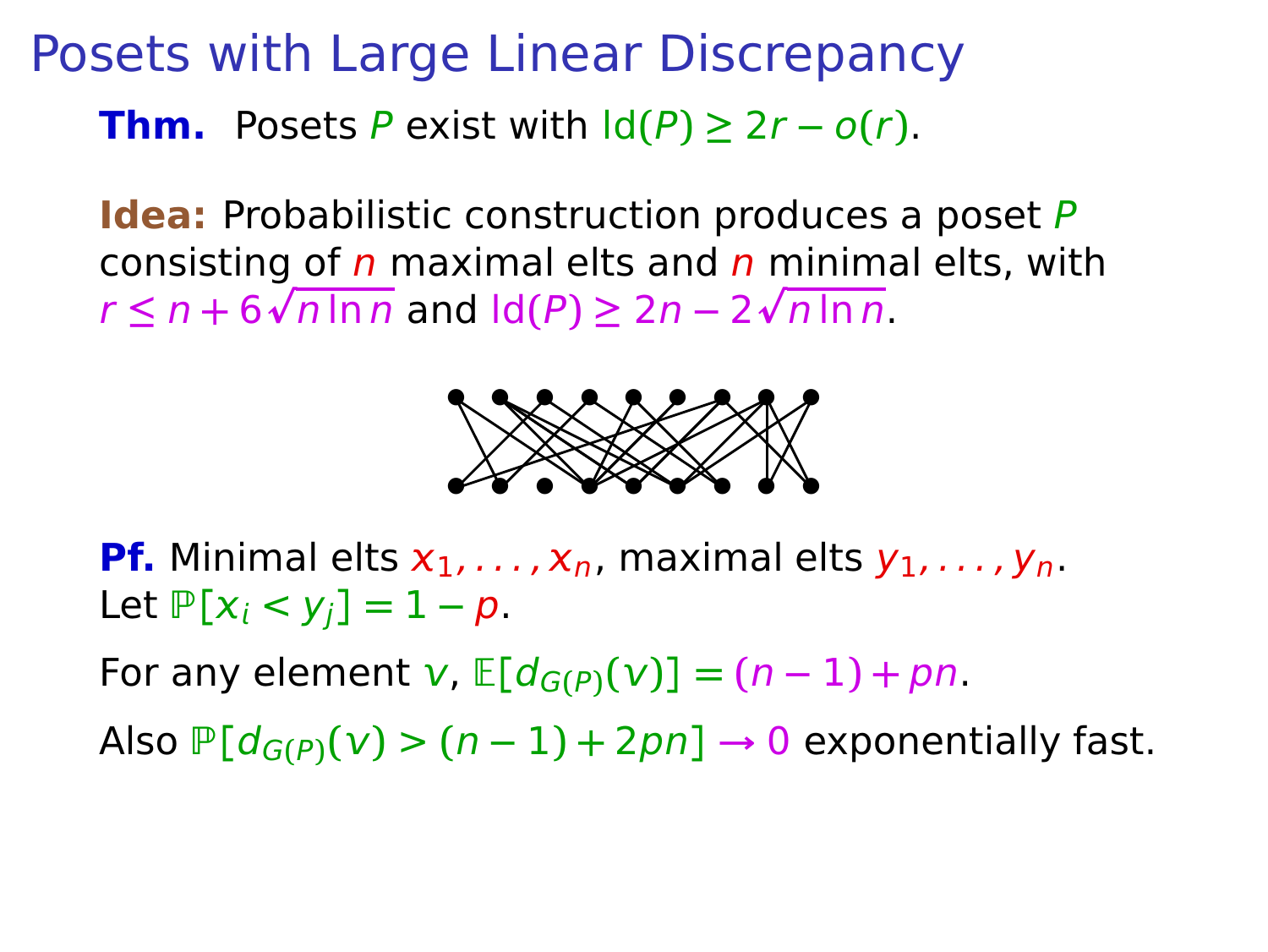**Idea:** Probabilistic construction produces a poset P consisting of  $n$  maximal elts and  $n$  minimal elts, with  $r \leq n + 6\sqrt{n \ln n}$  and  $\text{Id}(P) \geq 2n - 2\sqrt{n \ln n}$ .



**Pf.** Minimal elts  $x_1, \ldots, x_n$ , maximal elts  $y_1, \ldots, y_n$ . Let  $P[x_i < y_i] = 1 - p$ .

For any element  $v$ ,  $E[d_{G(P)}(v)] = (n-1) + pn$ .

Also  $P[d_{G(P)}(v) > (n-1) + 2pn] \rightarrow 0$  exponentially fast.

Multiplied by  $2n$  still  $\rightarrow 0$ , so  $P[r > n - 1 + 2pn] \rightarrow 0$ .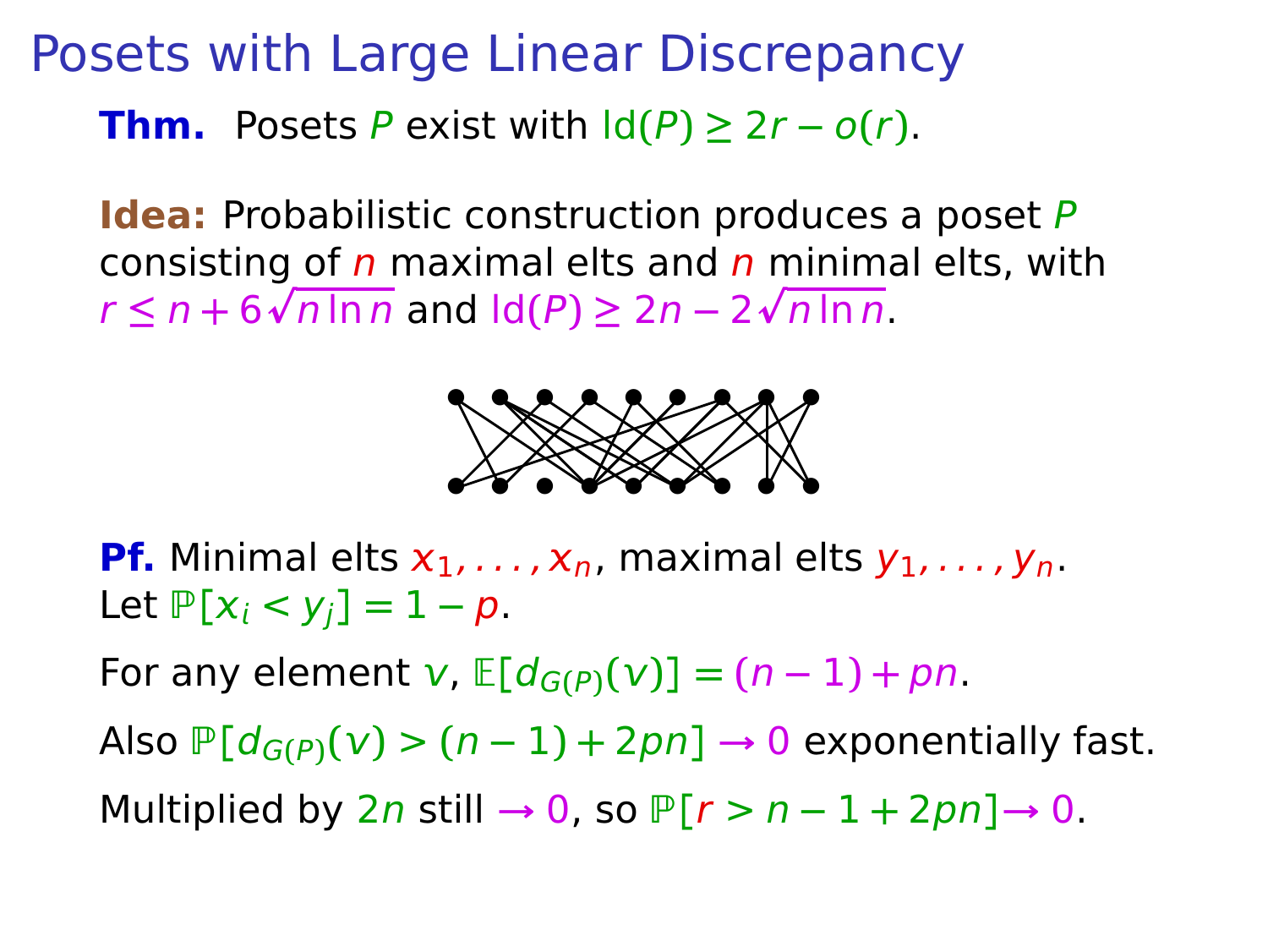Let  $S$  and  $T$  be  $m$ -sets of minimal and maximal elts.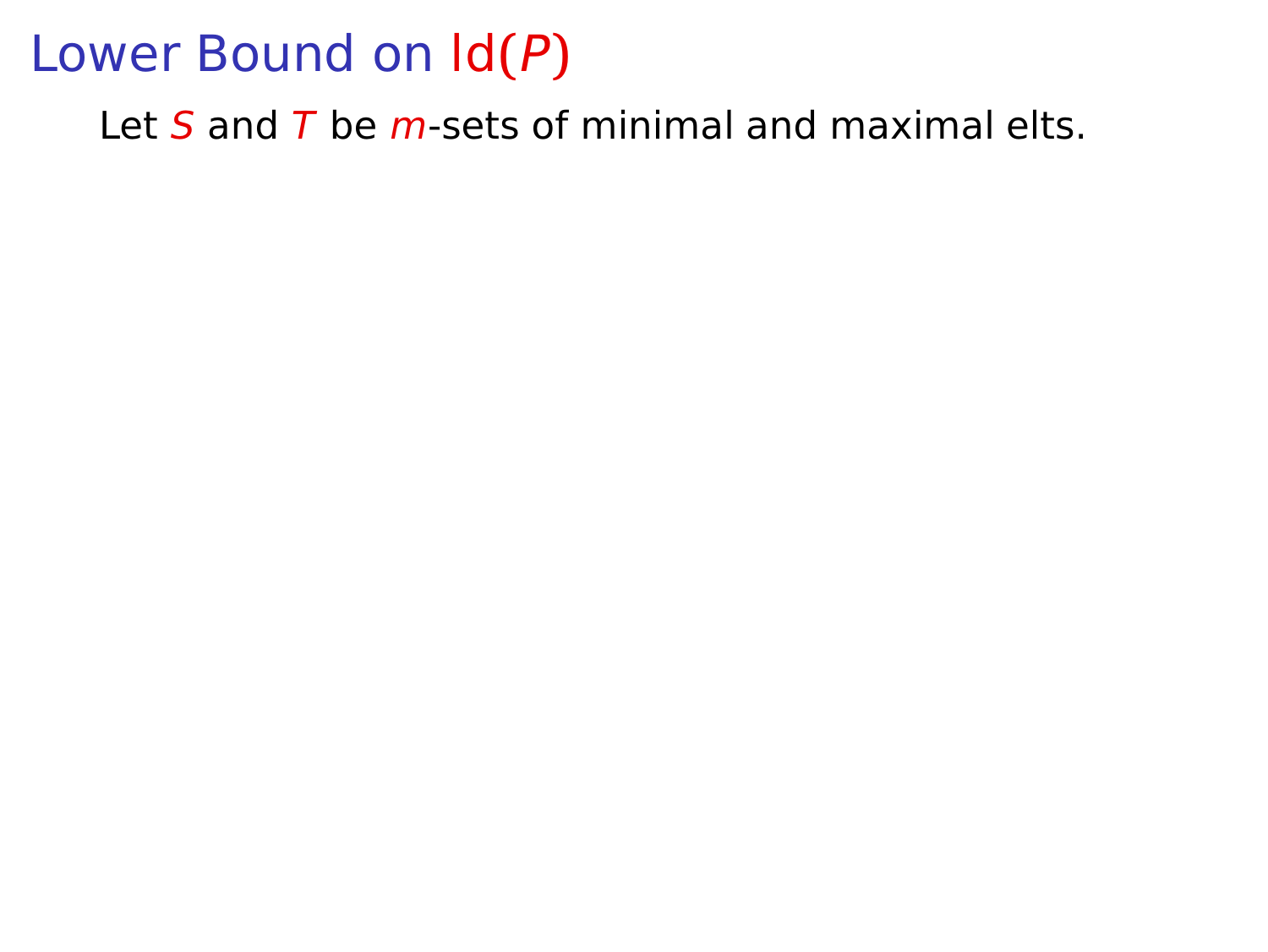Let  $S$  and  $T$  be m-sets of minimal and maximal elts.  $P[S < T] = (1 - p)^{m^2}.$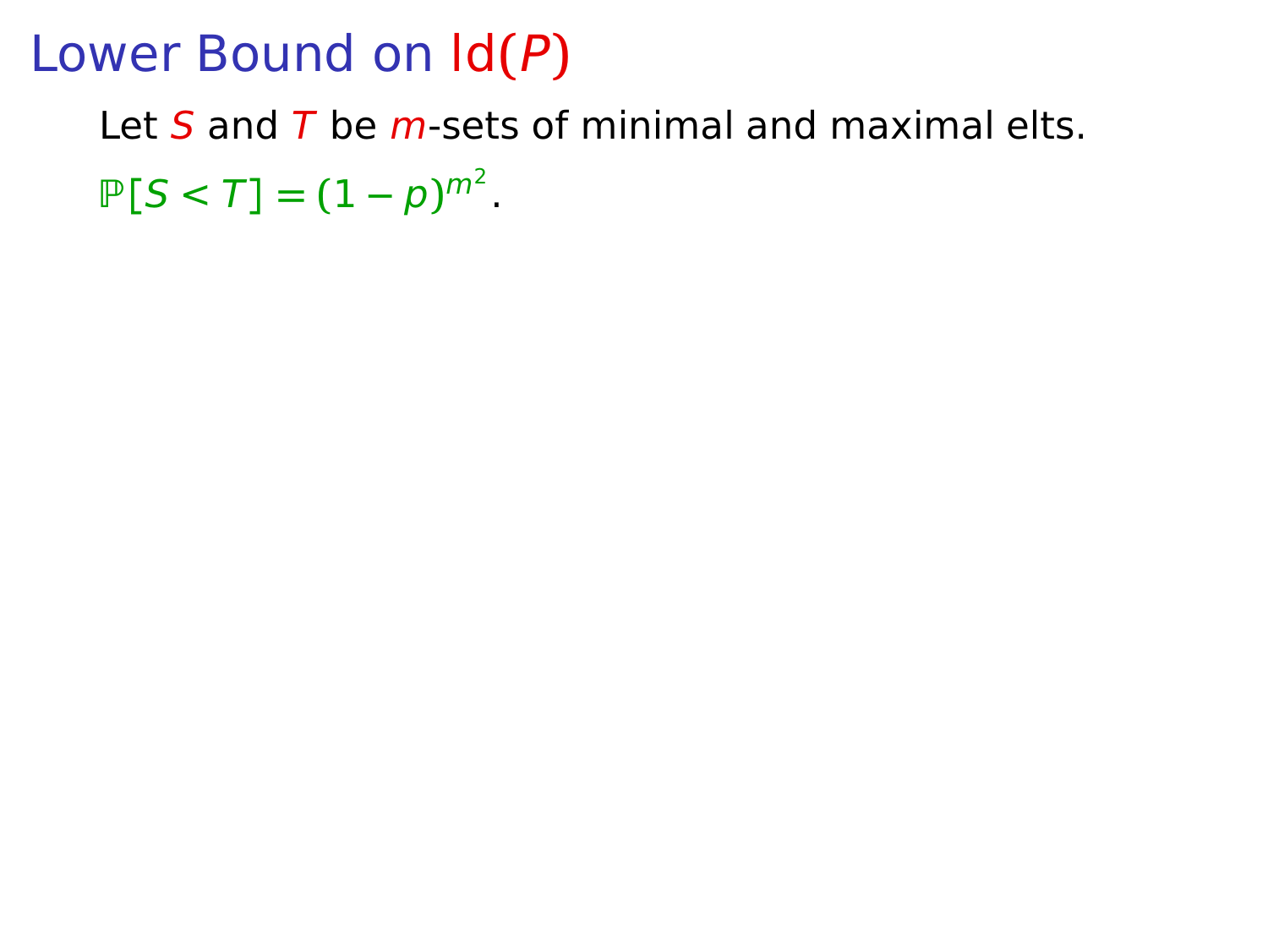Let  $S$  and  $T$  be m-sets of minimal and maximal elts.  $P[S < T] = (1 - p)^{m^2}.$ 

 $P[\text{some } S \text{ completely under some } T] \le {n \choose m}^2 (1-p)^{m^2}$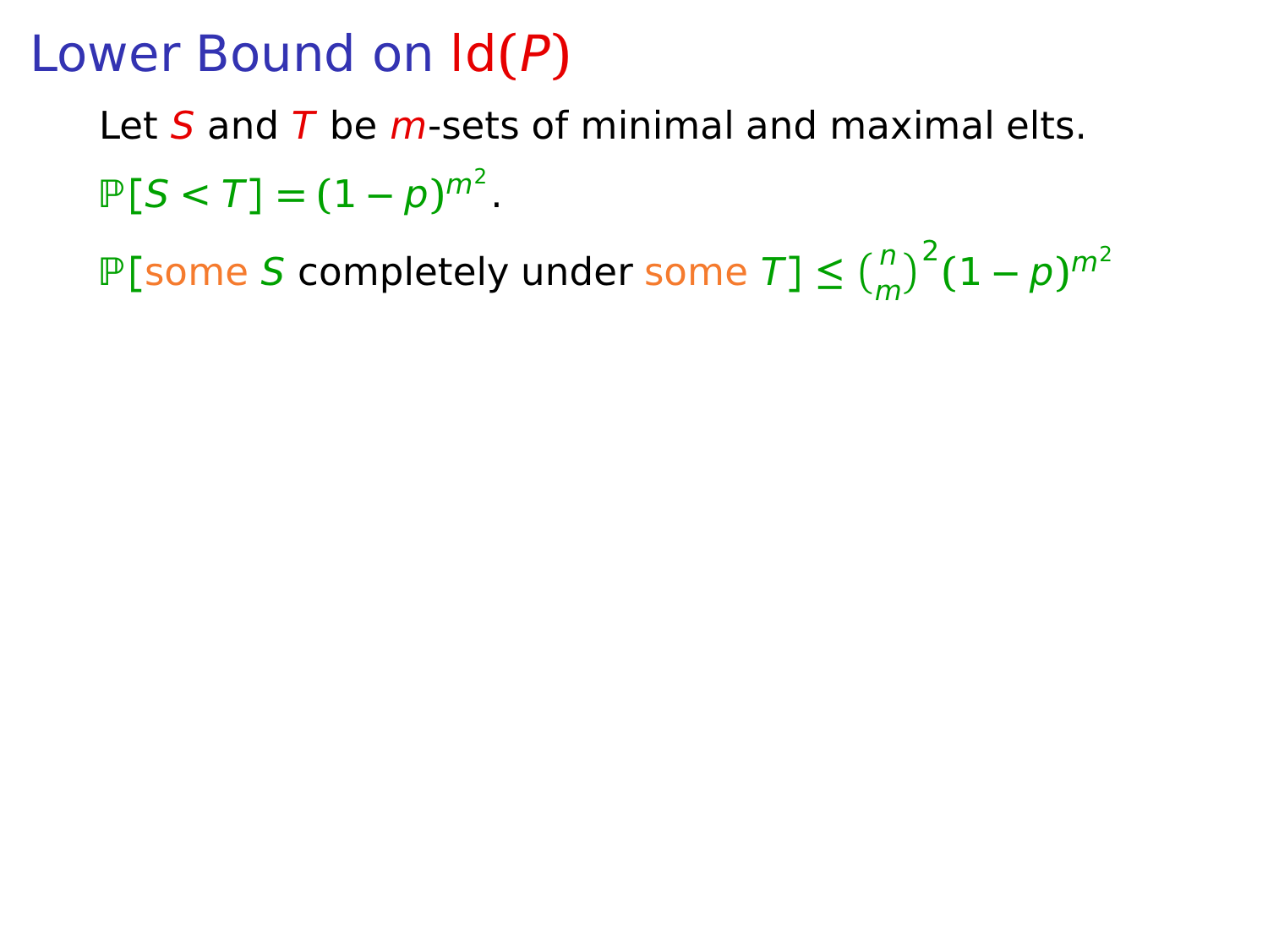Let S and T be m-sets of minimal and maximal elts.  $P[S < T] = (1 - p)^{m^2}.$ 

 $P[\text{some } S \text{ completely under some } T] \le {n \choose m}^2 (1-p)^{m^2}$ 

With  $\binom{n}{m} \leq \left(\frac{ne}{m}\right)^m$  and  $1 - p \leq e^{-p}$ , the probability is bounded by  $\left(\frac{ne}{m}\right)^{2m}e^{-pm^2}$ .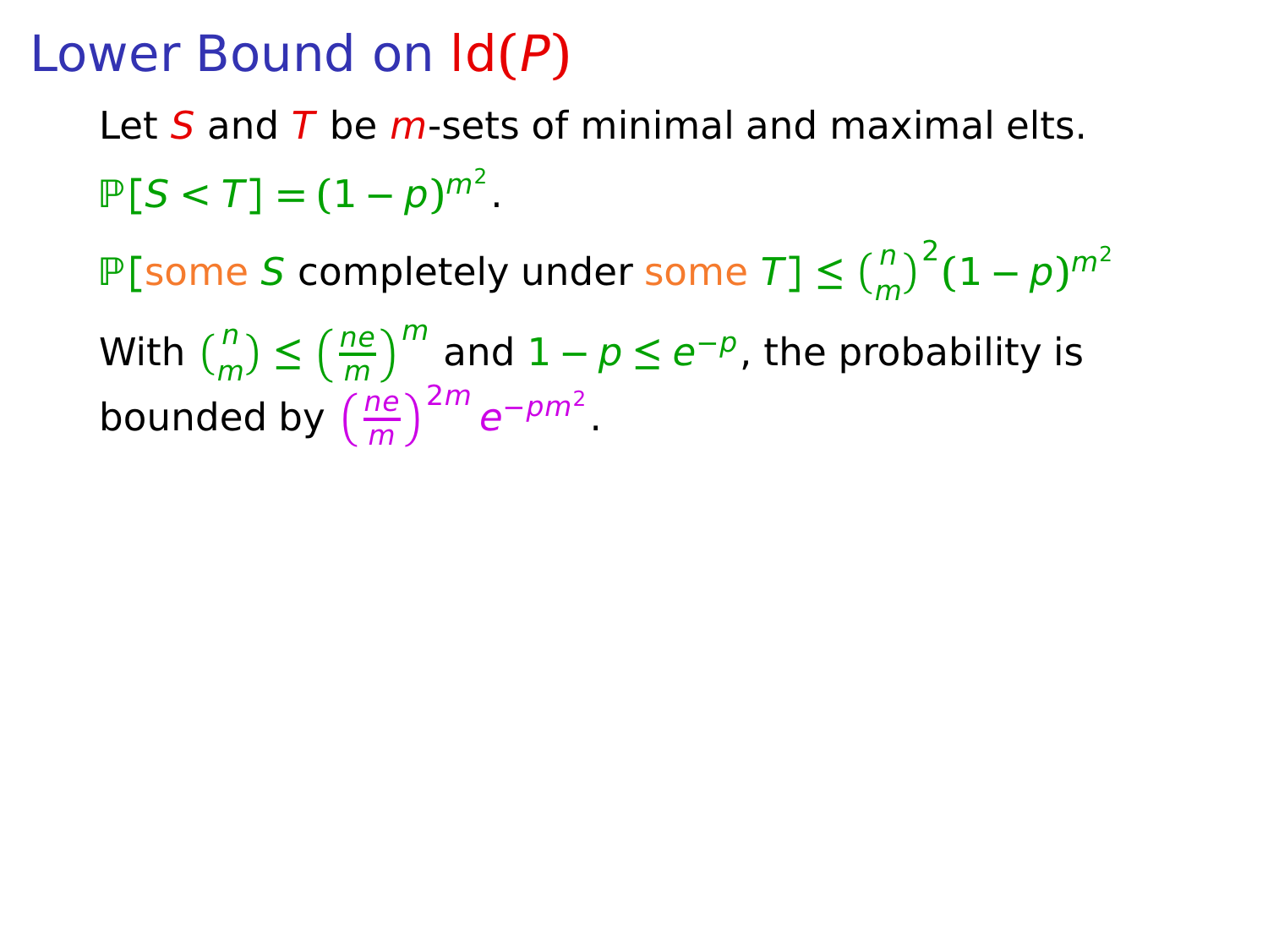Let S and T be m-sets of minimal and maximal elts.  $P[S < T] = (1 - p)^{m^2}.$ 

 $P[\text{some } S \text{ completely under some } T] \le {n \choose m}^2 (1-p)^{m^2}$ 

With  $\binom{n}{m} \leq \left(\frac{ne}{m}\right)^m$  and  $1 - p \leq e^{-p}$ , the probability is bounded by  $\left(\frac{ne}{m}\right)^{2m}e^{-pm^2}$ .

This tends to 0 when  $m = \sqrt{n \ln n}$  and  $p = 3\sqrt{(\ln n)/n}$ .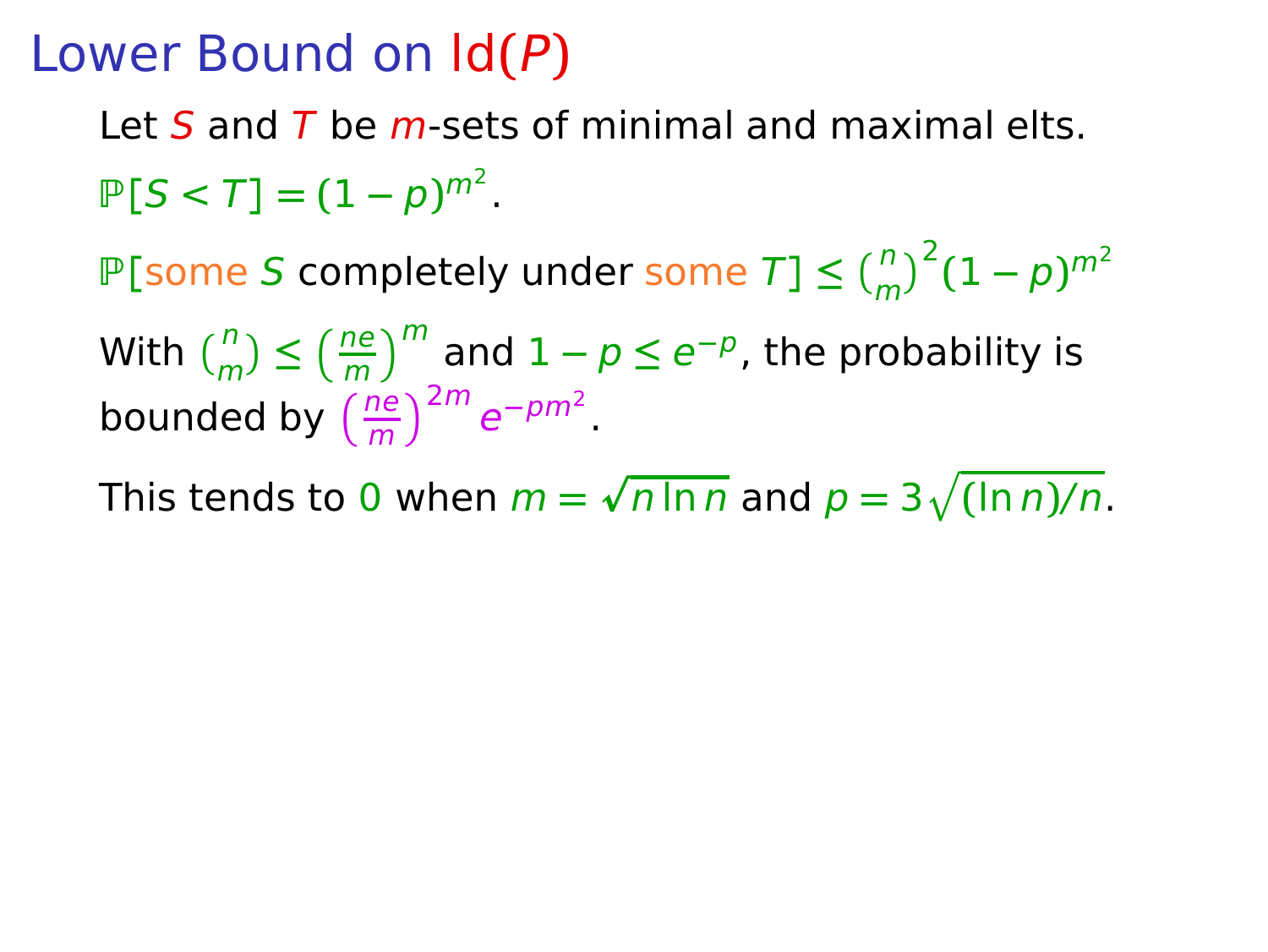Let S and T be  $m$ -sets of minimal and maximal elts.  $P[S < T] = (1 - p)^{m^2}.$ 

 $P[\text{some } S \text{ completely under some } T] \le {n \choose m}^2 (1-p)^{m^2}$ 

With  $\binom{n}{m} \leq \left(\frac{ne}{m}\right)^m$  and  $1 - p \leq e^{-p}$ , the probability is bounded by  $\left(\frac{ne}{m}\right)^{2m}e^{-pm^2}$ .

This tends to 0 when  $m = \sqrt{n \ln n}$  and  $p = 3\sqrt{(\ln n)/n}$ .

So, with high probability, every linear extension of the resulting P has some element among the first  $\sqrt{n \ln n}$ incomparable to some element among the last  $\sqrt{n \ln n}$ .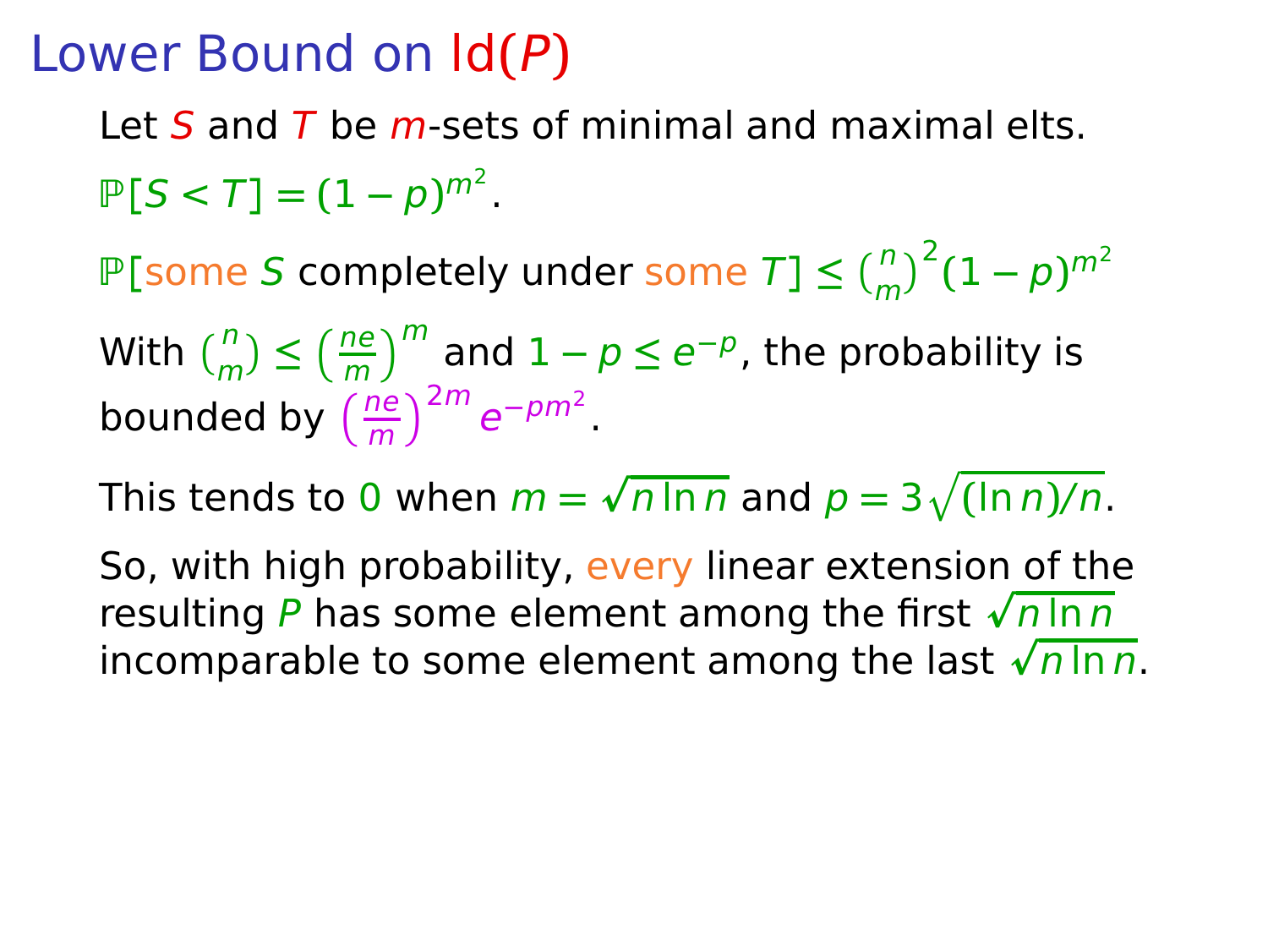Let S and T be  $m$ -sets of minimal and maximal elts.  $P[S < T] = (1 - p)^{m^2}.$ 

 $P[\text{some } S \text{ completely under some } T] \le {n \choose m}^2 (1-p)^{m^2}$ 

With  $\binom{n}{m} \leq \left(\frac{ne}{m}\right)^m$  and  $1 - p \leq e^{-p}$ , the probability is bounded by  $\left(\frac{ne}{m}\right)^{2m}e^{-pm^2}$ .

This tends to 0 when  $m = \sqrt{n \ln n}$  and  $p = 3\sqrt{(\ln n)/n}$ .

So, with high probability, every linear extension of the resulting P has some element among the first  $\sqrt{n \ln n}$ incomparable to some element among the last  $\sqrt{n \ln n}$ .

W.h.p.,  $r \le n + 6\sqrt{n \ln n}$  and ld(P) ≥ 2n − 2 $\sqrt{n \ln n}$ , so in this model almost always  $ld(P) \geq 2r - O(\sqrt{r \ln r})$ .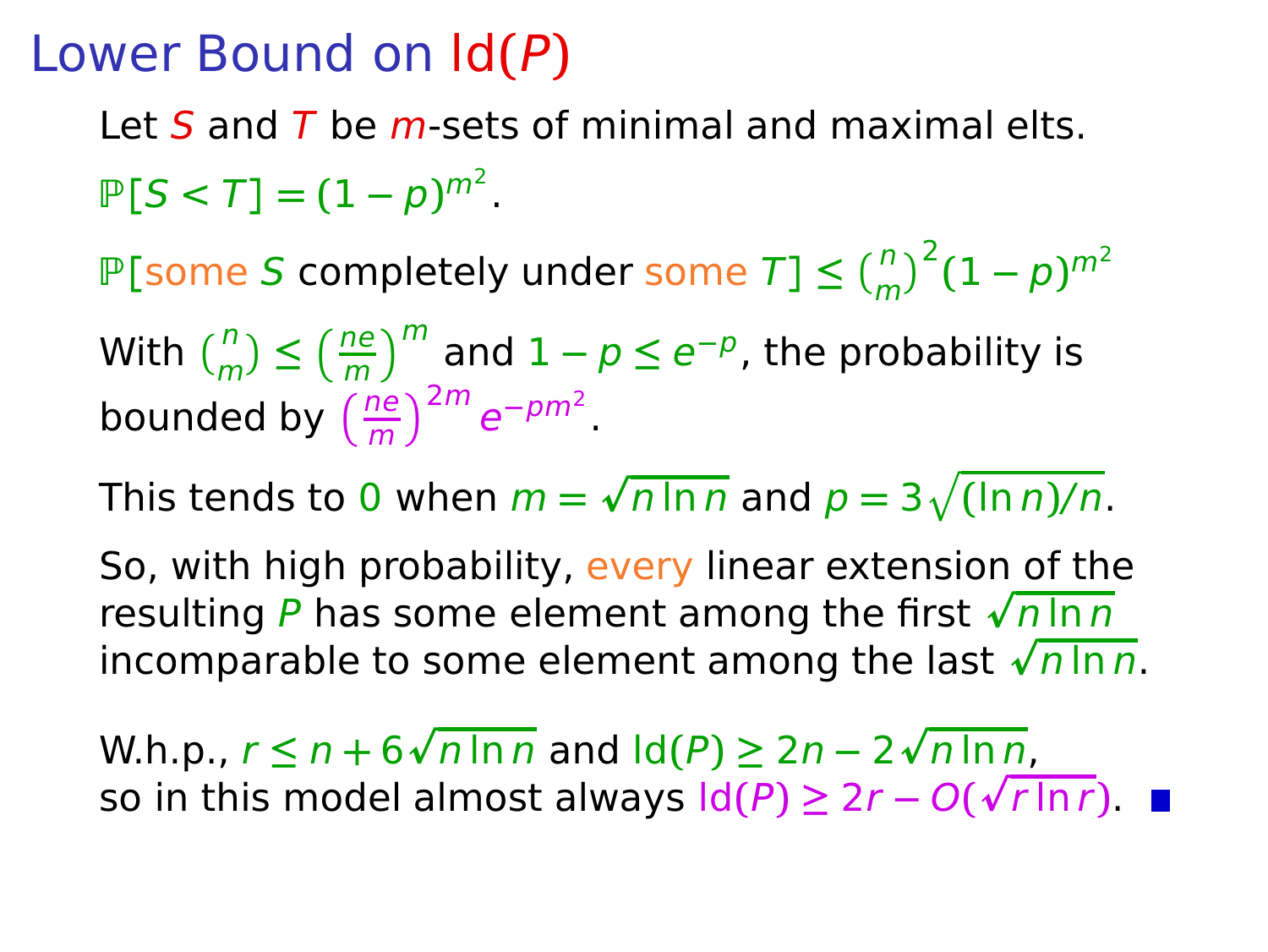# **Thm.** If P has width 2, then  $\text{Id}(P) \leq \left\lfloor \frac{3r-1}{2} \right\rfloor$ .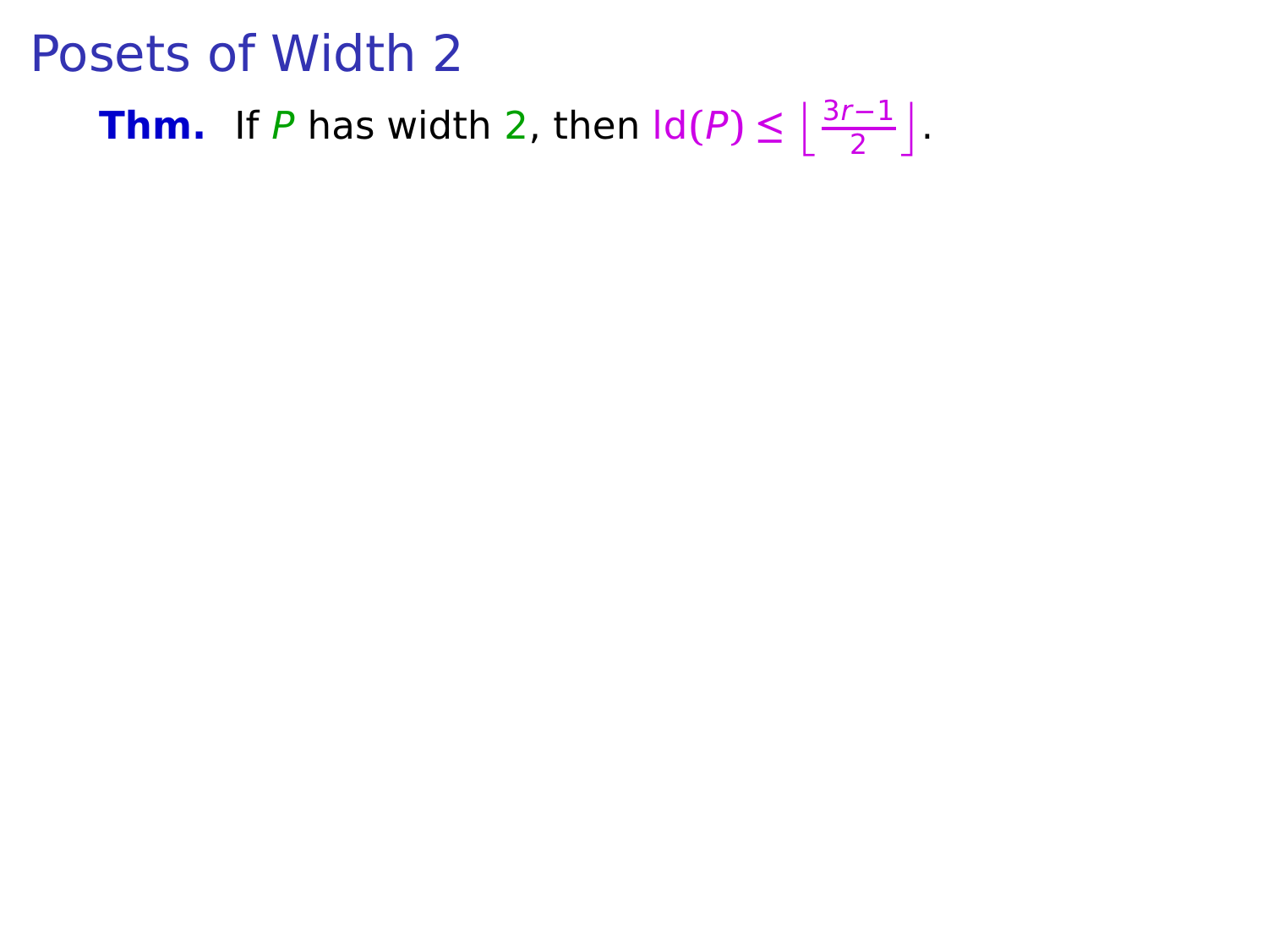**Thm.** If P has width 2, then  $\text{Id}(P) \leq \left\lfloor \frac{3r-1}{2} \right\rfloor$ .

**Pf.** Let  $I(x) = \{y \in P: y \| x\}.$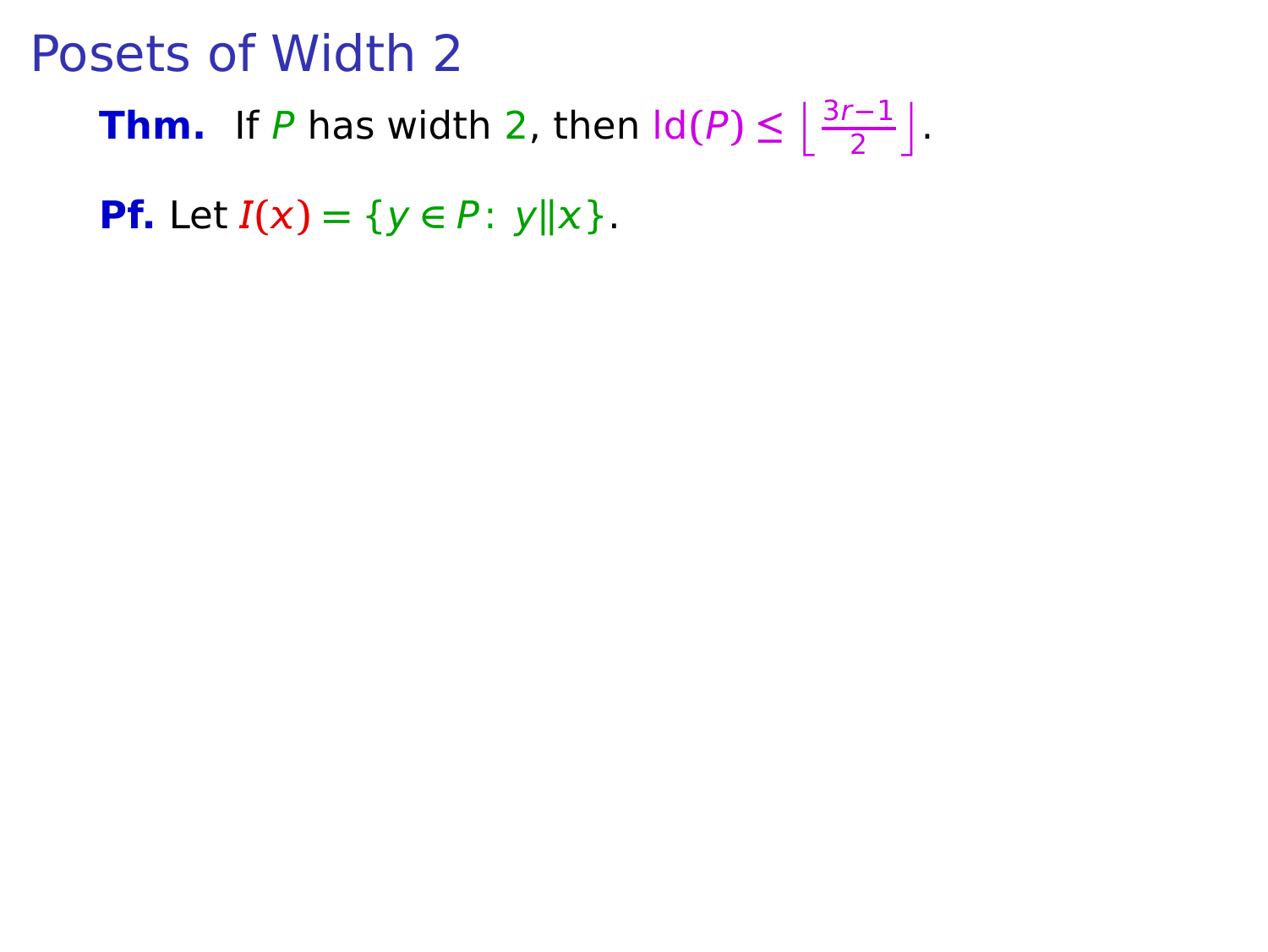**Thm.** If P has width 2, then  $\text{Id}(P) \leq \left\lfloor \frac{3r-1}{2} \right\rfloor$ .

**Pf.** Let  $I(x) = \{y \in P: y \|x\}.$ 

We may assume  $I(z) \neq \emptyset$  for all z  $[otherwise, r(P) = r(P - z)$  and  $[d(P) = ld(P - z)].$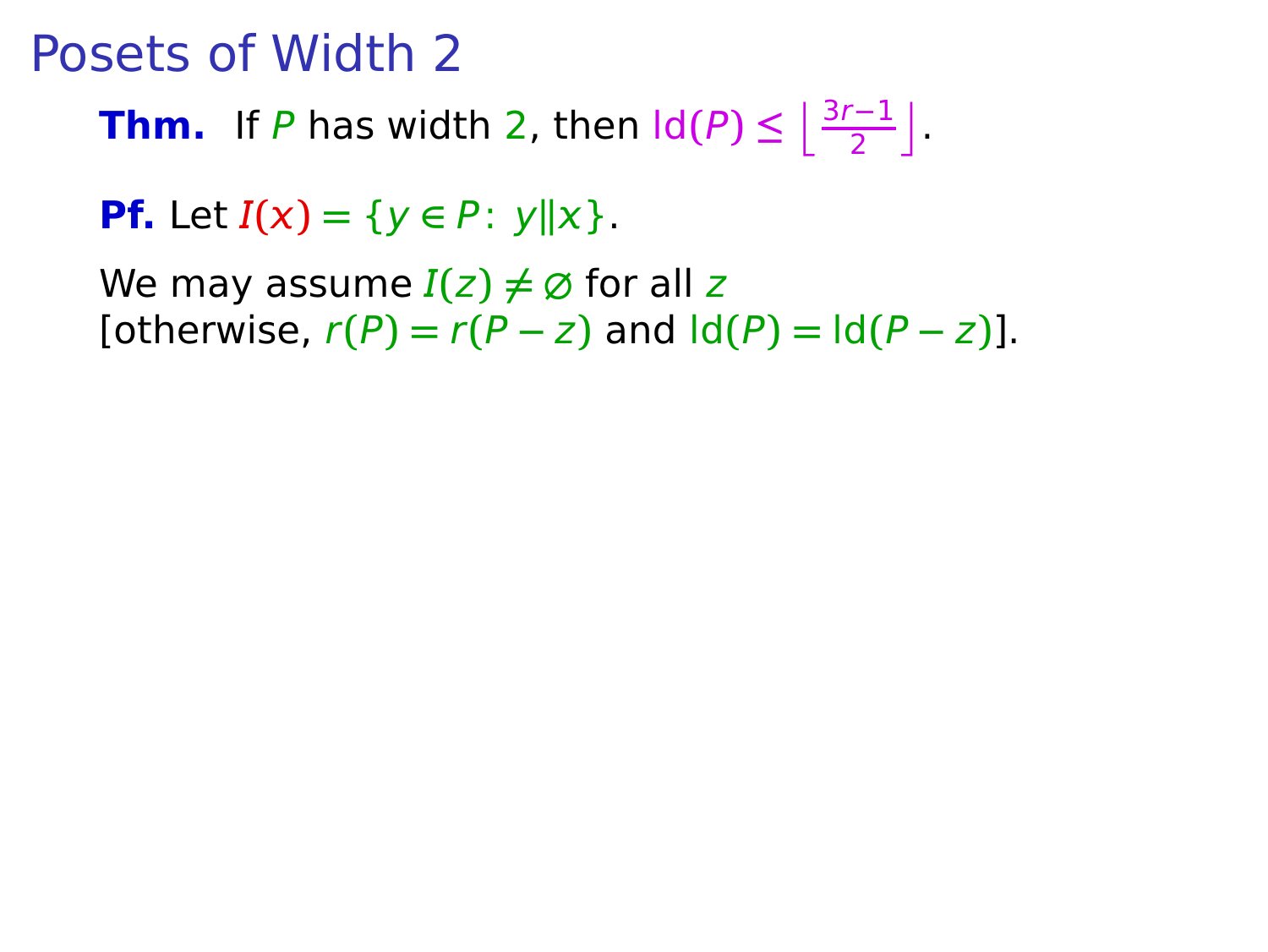**Thm.** If P has width 2, then  $\text{Id}(P) \leq \left\lfloor \frac{3r-1}{2} \right\rfloor$ .

**Pf.** Let  $I(x) = \{y \in P: y \|x\}.$ 

We may assume  $I(z) \neq \emptyset$  for all z  $\text{Totherwise, } r(P) = r(P - z) \text{ and } \text{Id}(P) = \text{Id}(P - z)$ .

Dilworth's Theorem  $\Rightarrow$  P is covered by chains  $C_0$  &  $C_1$ .

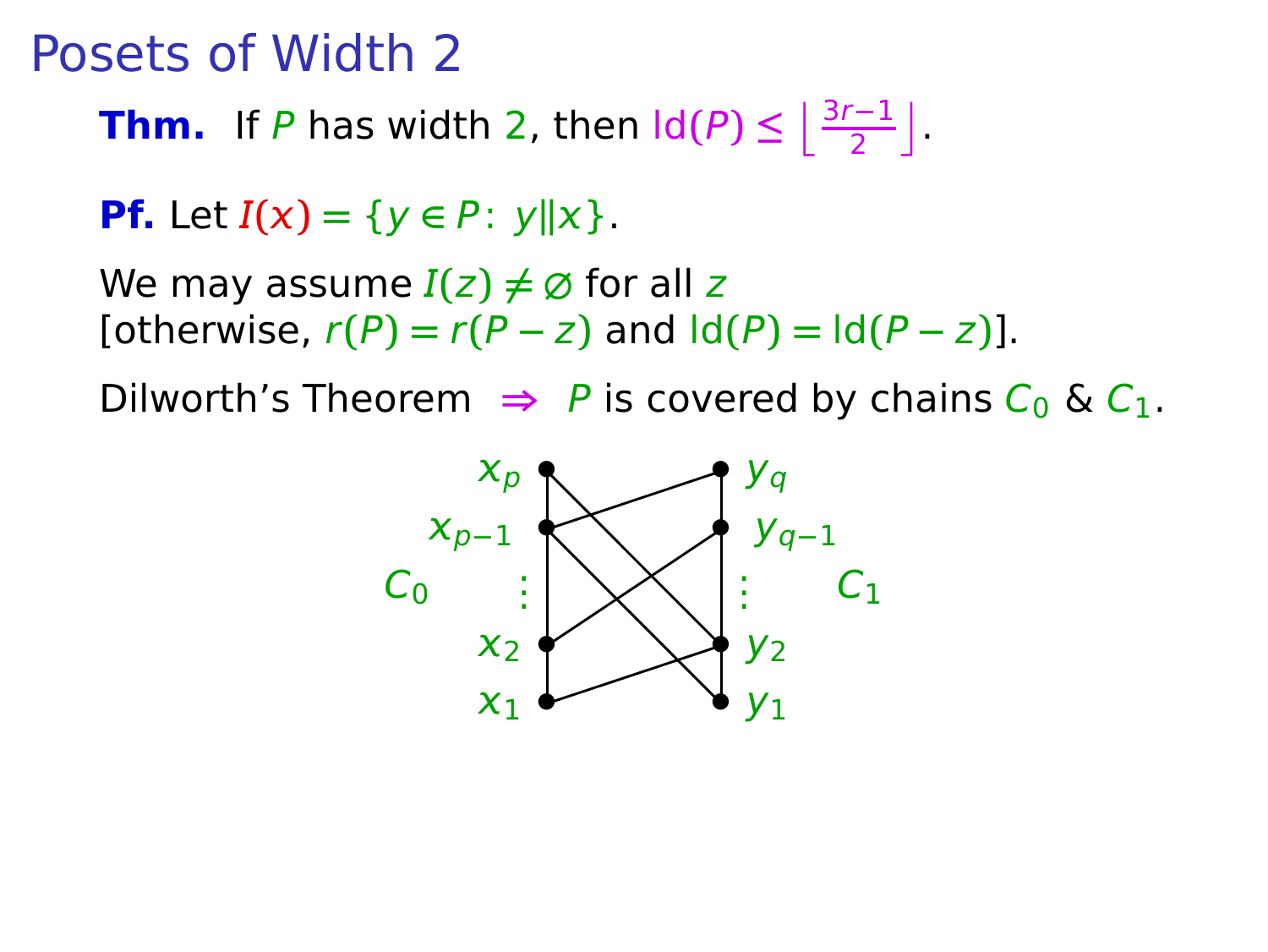**Thm.** If P has width 2, then  $\text{Id}(P) \leq \left\lfloor \frac{3r-1}{2} \right\rfloor$ .

**Pf.** Let  $I(x) = \{y \in P: y \|x\}.$ 

We may assume  $I(z) \neq \emptyset$  for all z  $[otherwise, r(P) = r(P - z)$  and  $[d(P) = Id(P - z)].$ 

Dilworth's Theorem  $\Rightarrow$  P is covered by chains  $C_0$  &  $C_1$ .



 $I(z)$  is an interval on the chain  $C_k$  not containing z.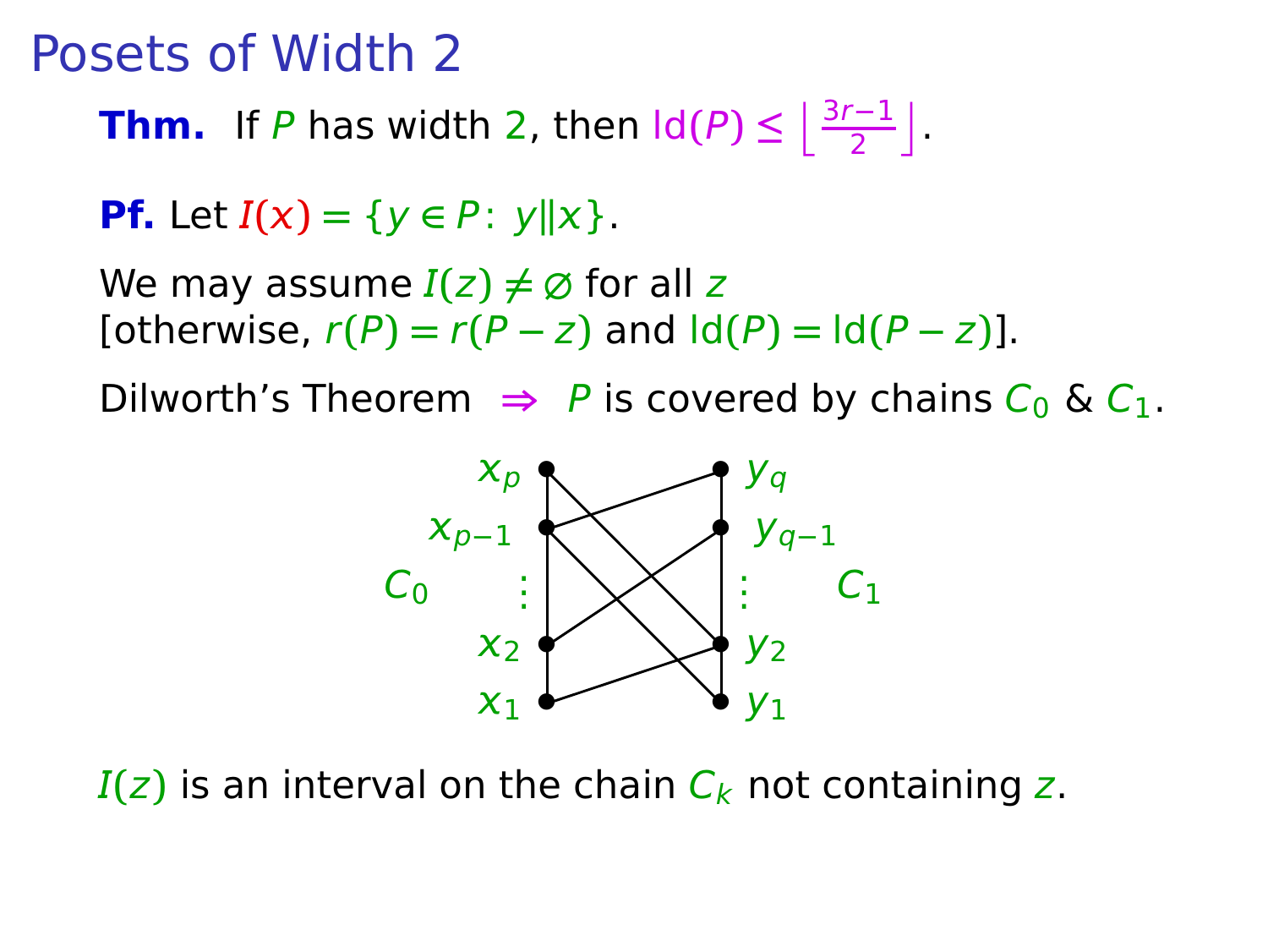**Thm.** If P has width 2, then  $\text{Id}(P) \leq \left\lfloor \frac{3r-1}{2} \right\rfloor$ .

**Pf.** Let  $I(x) = \{y \in P: y \|x\}.$ 

We may assume  $I(z) \neq \emptyset$  for all z  $\text{Totherwise, } r(P) = r(P - z) \text{ and } \text{Id}(P) = \text{Id}(P - z)$ .

Dilworth's Theorem  $\Rightarrow$  P is covered by chains  $C_0$  &  $C_1$ .



 $I(z)$  is an interval on the chain  $C_k$  not containing z. Use these intervals to define the linear extension.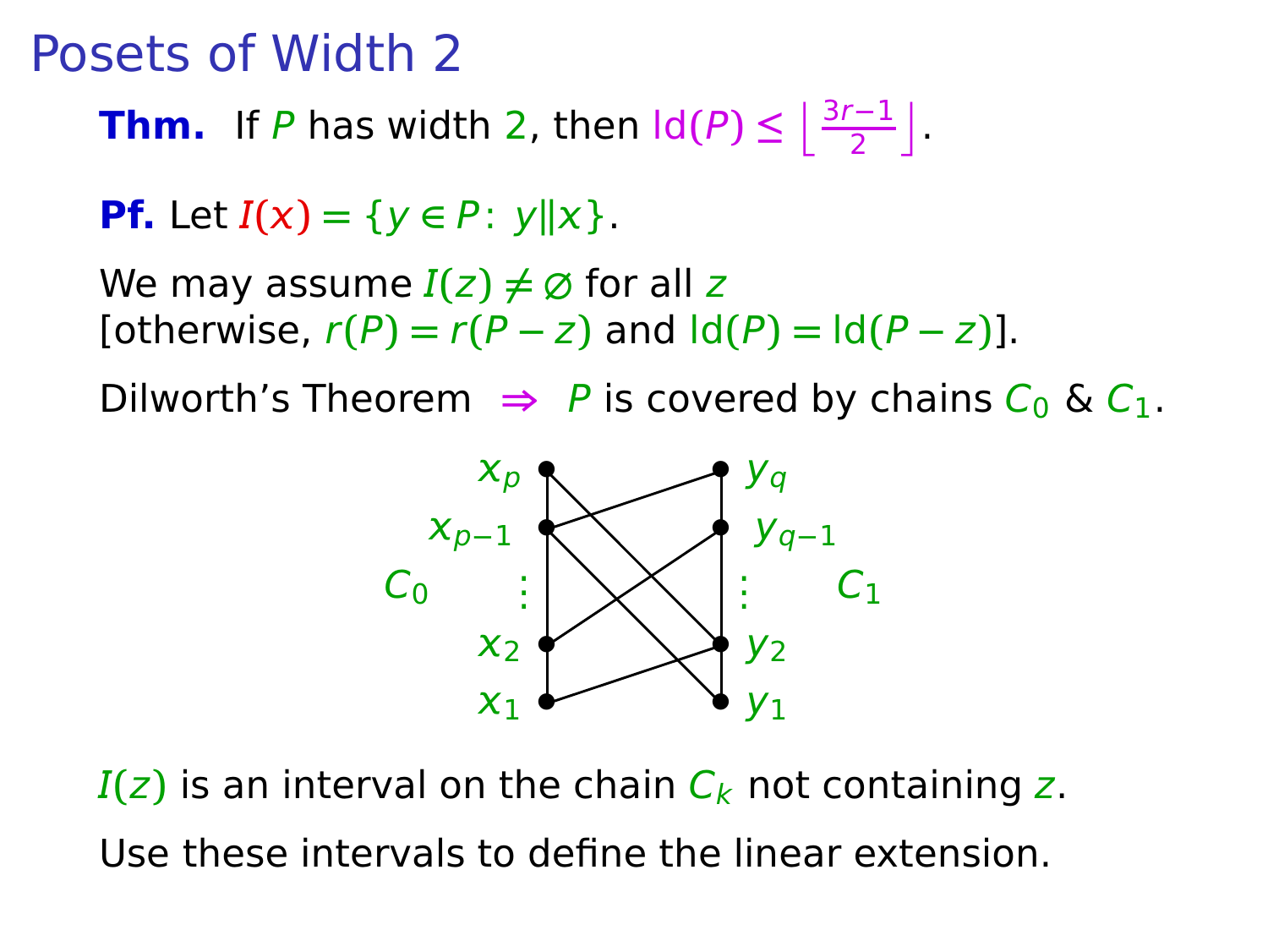

Define  $a_j$  and  $b_j$  by  $I(y_j) = \{x_{a_{j'}}, \ldots, x_{b_j}\}.$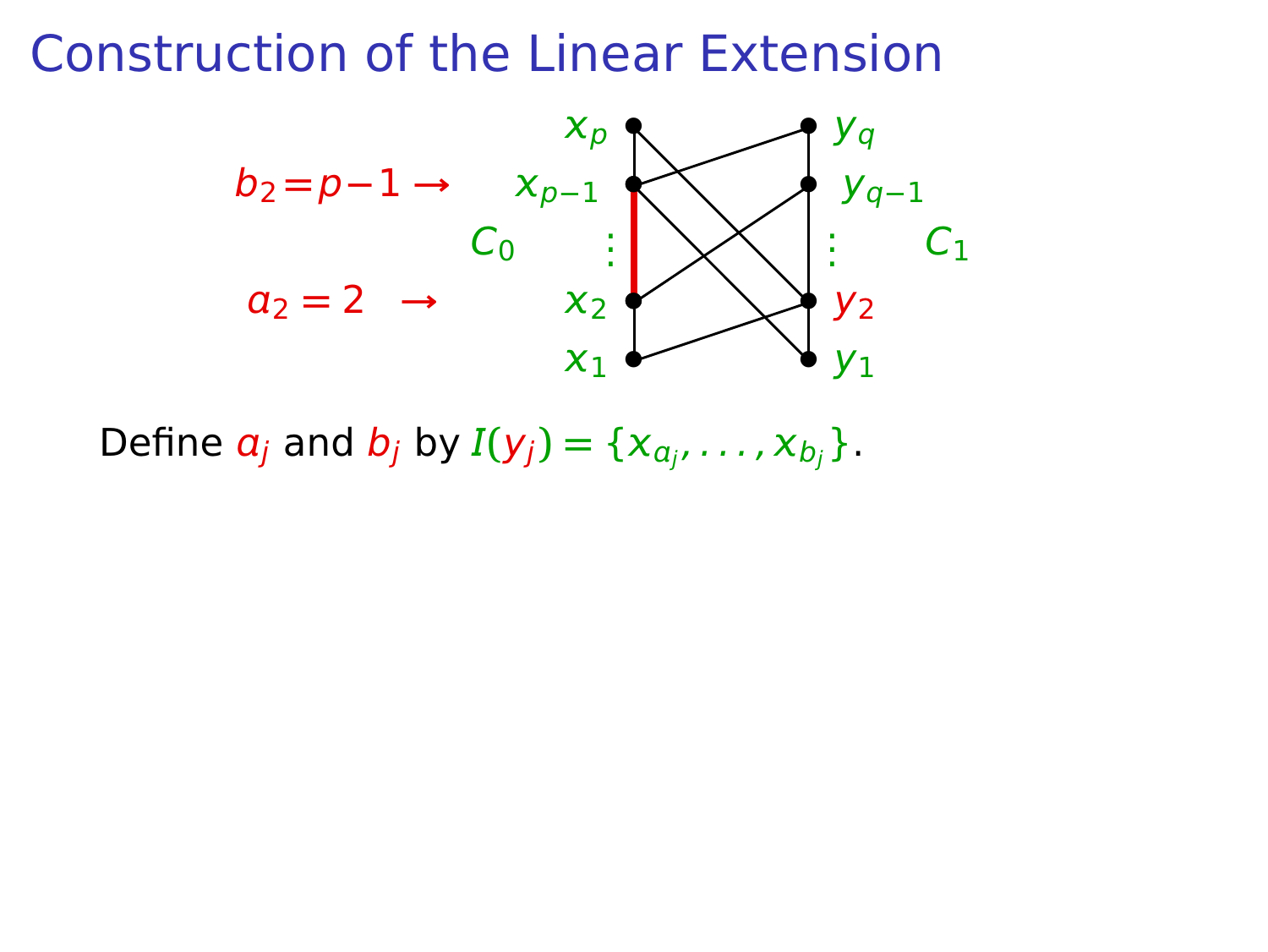

Define  $a_j$  and  $b_j$  by  $I(y_j) = \{x_{a_{j'}}, \ldots, x_{b_j}\}.$ 

•  $a_1 \leq \cdots \leq a_q$  and  $b_1 \leq \cdots \leq b_q$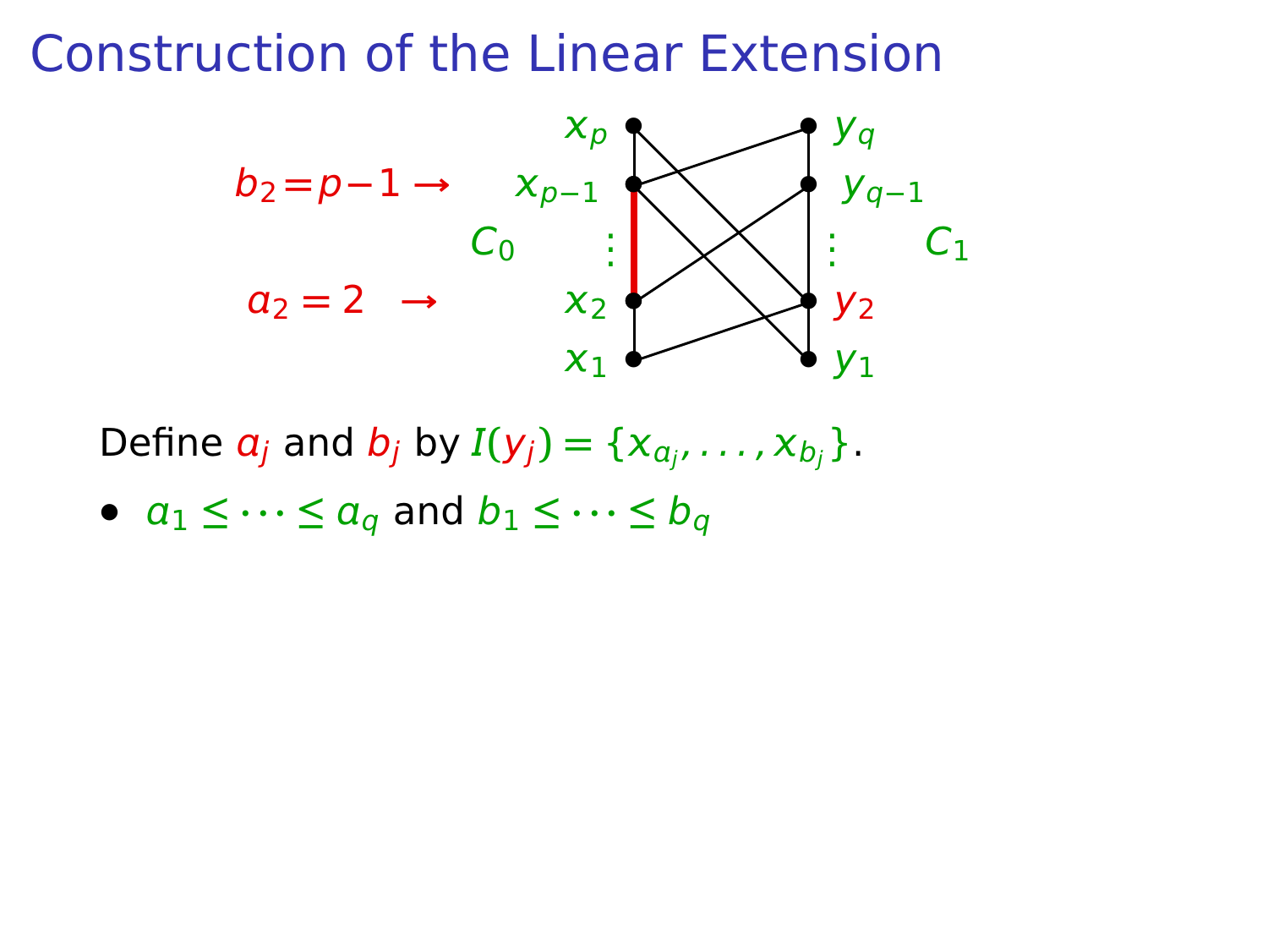

Define  $a_j$  and  $b_j$  by  $I(y_j) = \{x_{a_{j'}}, \ldots, x_{b_j}\}.$ 

• 
$$
a_1 \leq \cdots \leq a_q
$$
 and  $b_1 \leq \cdots \leq b_q$ 

$$
\therefore \frac{a_{j+1}+b_{j+1}}{2} \ge \frac{a_j+b_j}{2} \text{ for } 1 \le j < q.
$$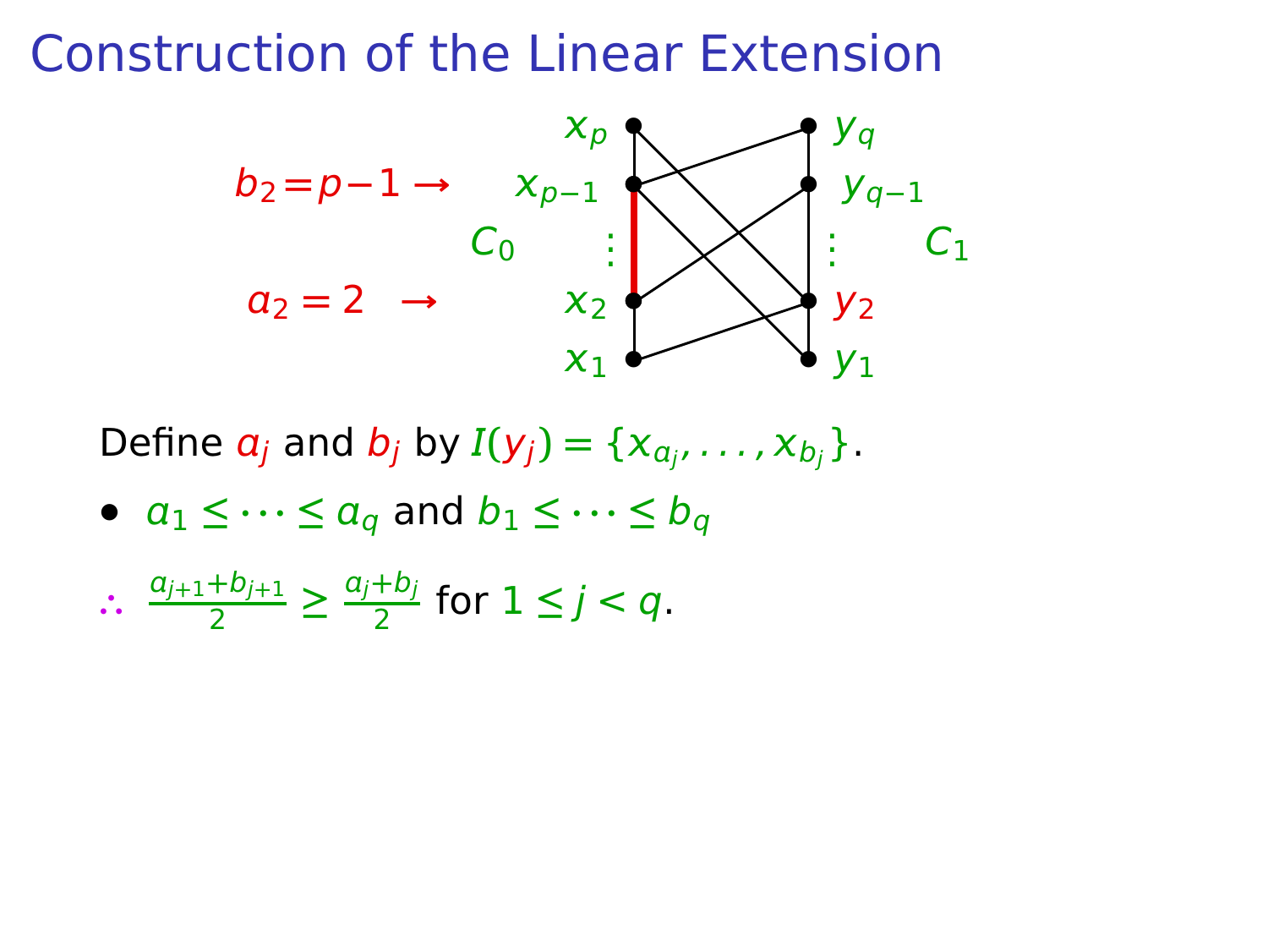

Define  $a_j$  and  $b_j$  by  $I(y_j) = \{x_{a_{j'}}, \ldots, x_{b_j}\}.$ 

•  $a_1 \leq \cdots \leq a_q$  and  $b_1 \leq \cdots \leq b_q$ 

$$
\therefore \frac{a_{j+1}+b_{j+1}}{2} \ge \frac{a_j+b_j}{2} \text{ for } 1 \le j < q.
$$

Form a linear extension  $L$  of P by inserting  $y_i$  between  $\mathbf{x}_{s_j}$  and  $\mathbf{x}_{1+s_j}$  on  $C_0$ , where  $s_j = \left\lfloor \frac{a_j+b_j}{2} \right\rfloor$  $\frac{+b_j}{2}$ .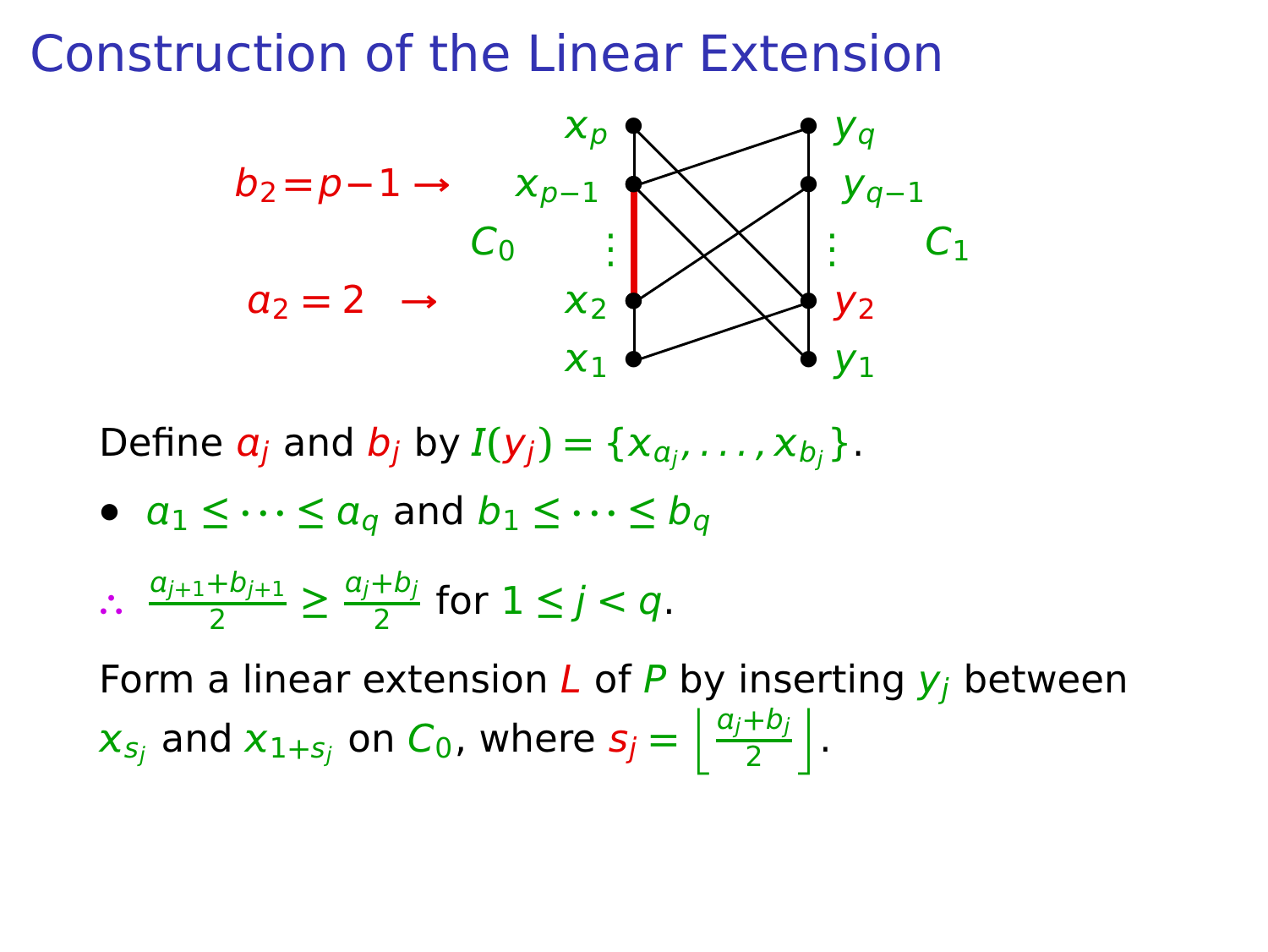

Define  $a_j$  and  $b_j$  by  $I(y_j) = \{x_{a_{j'}}, \ldots, x_{b_j}\}.$ 

•  $a_1 \leq \cdots \leq a_q$  and  $b_1 \leq \cdots \leq b_q$ 

$$
\therefore \frac{a_{j+1}+b_{j+1}}{2} \ge \frac{a_j+b_j}{2} \text{ for } 1 \le j < q.
$$

Form a linear extension  $L$  of P by inserting  $y_i$  between  $\mathbf{x}_{s_j}$  and  $\mathbf{x}_{1+s_j}$  on  $C_0$ , where  $s_j = \left\lfloor \frac{a_j+b_j}{2} \right\rfloor$  $\frac{+b_j}{2}$ .

It remains to show that if  $x_i||y_j$ , then at most  $\frac{3r-1}{2}-1$ elements lie between them on L.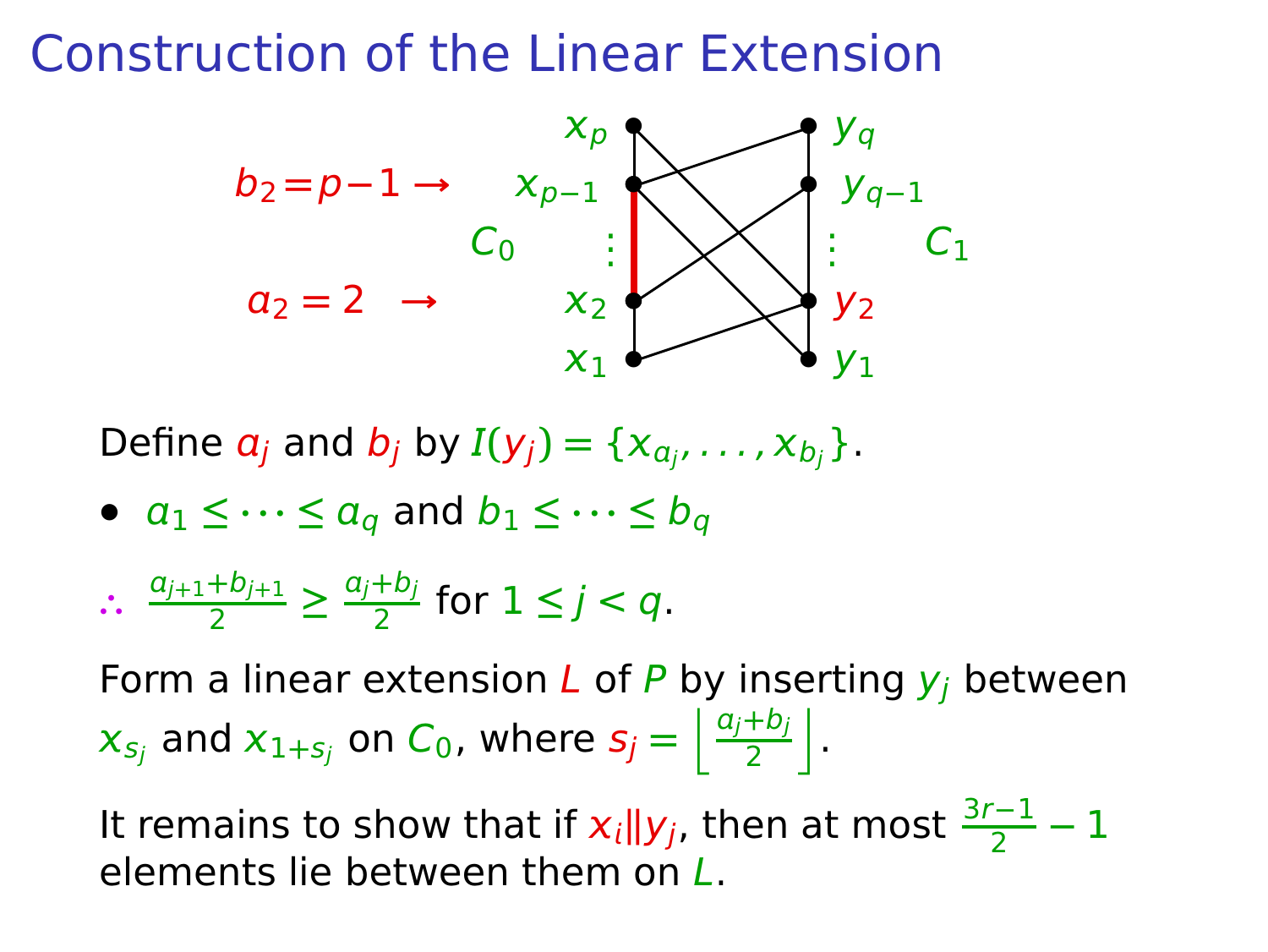

Fix  $x_i || y_i$ . Let  $m_k$  be the number of elements of  $C_k$ between  $x_i$  and  $y_j$  on L; we want  $m_0 + m_1 \leq \left\lfloor \frac{3r-1}{2} \right\rfloor - 1$ .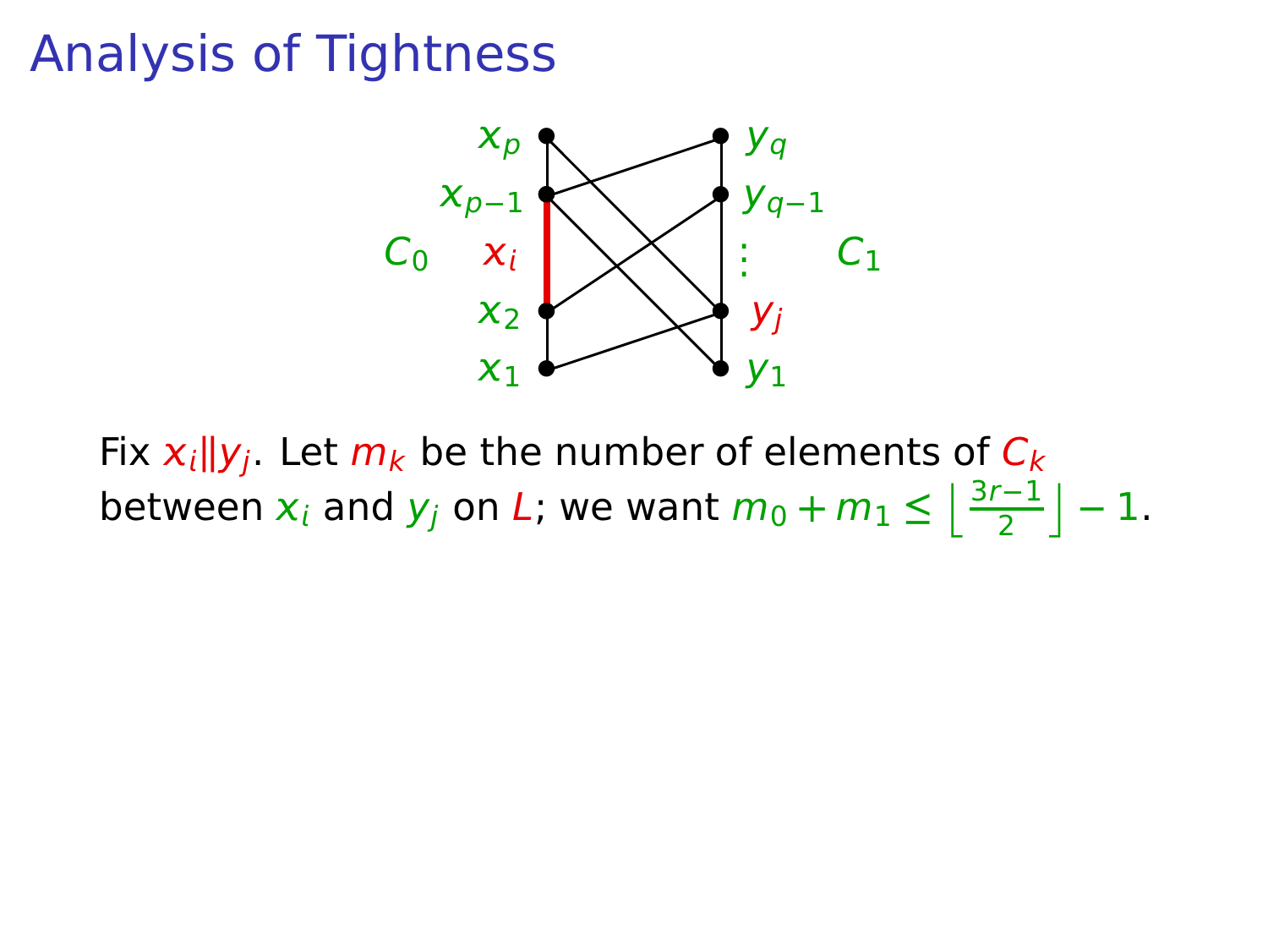

Fix  $x_i||y_i$ . Let  $m_k$  be the number of elements of  $C_k$ between  $x_i$  and  $y_j$  on L; we want  $m_0 + m_1 \leq \left\lfloor \frac{3r-1}{2} \right\rfloor - 1$ .

Since  $x_i$   $\|y_j$ , every element of  $C_1$  between  $y_j$  and  $x_i$  is incomparable to  $x_i$ , as is  $y_i$ ; hence  $m_1 \le r - 1$ .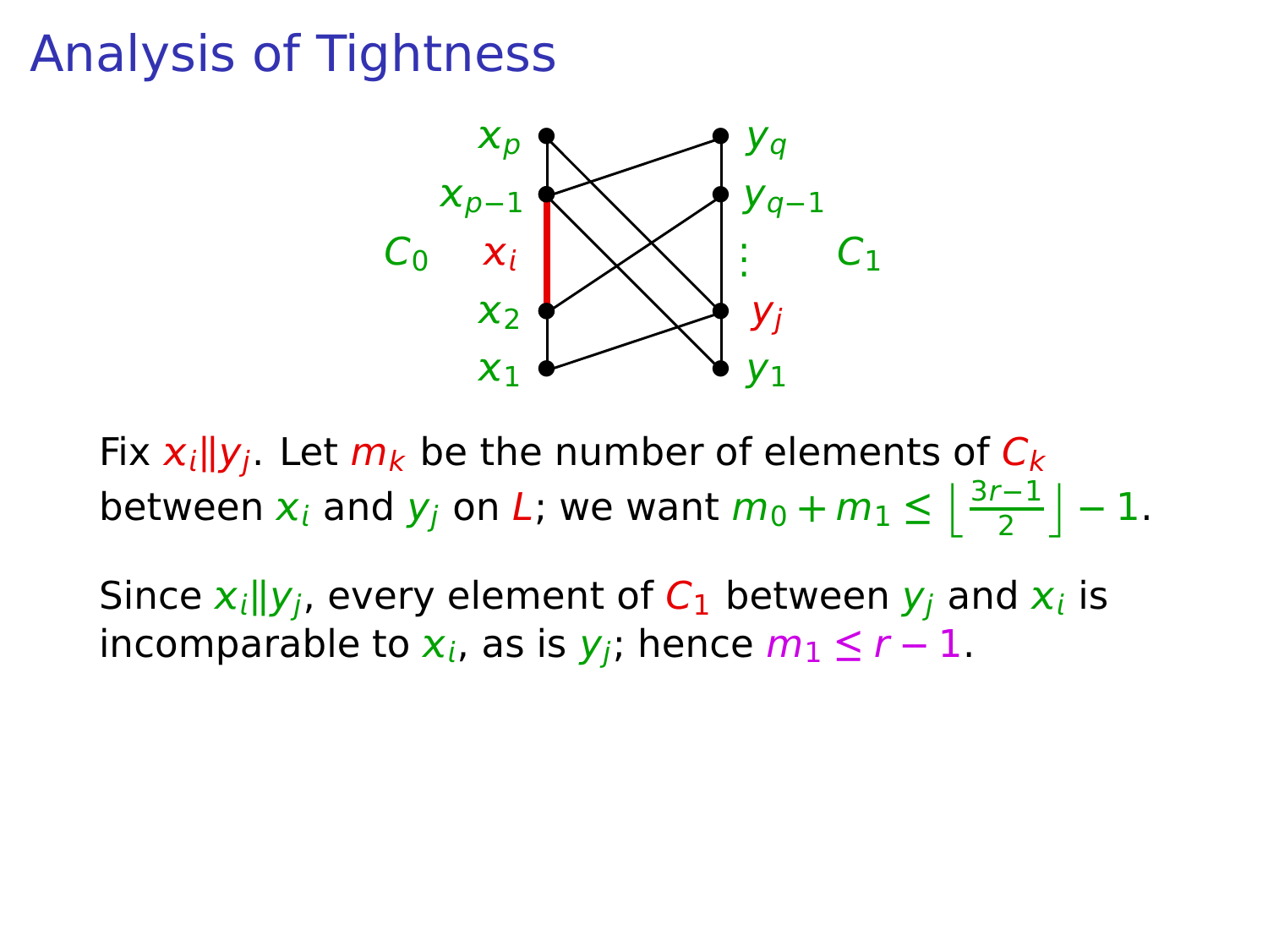

Fix  $x_i||y_i$ . Let  $m_k$  be the number of elements of  $C_k$ between  $x_i$  and  $y_j$  on L; we want  $m_0 + m_1 \leq \left\lfloor \frac{3r-1}{2} \right\rfloor - 1$ .

Since  $x_i$   $\|y_j$ , every element of  $C_1$  between  $y_j$  and  $x_i$  is incomparable to  $x_i$ , as is  $y_i$ ; hence  $m_1 \leq r-1$ .

Since  $x_i \in I(y_j)$ , the placement of  $y_j$  just above  $x_{s_j}$  within C<sub>0</sub> guarantees  $m_0 \leq \left\lfloor \frac{b_j-a_j}{2} \right\rfloor$  $\frac{-a_j}{2}$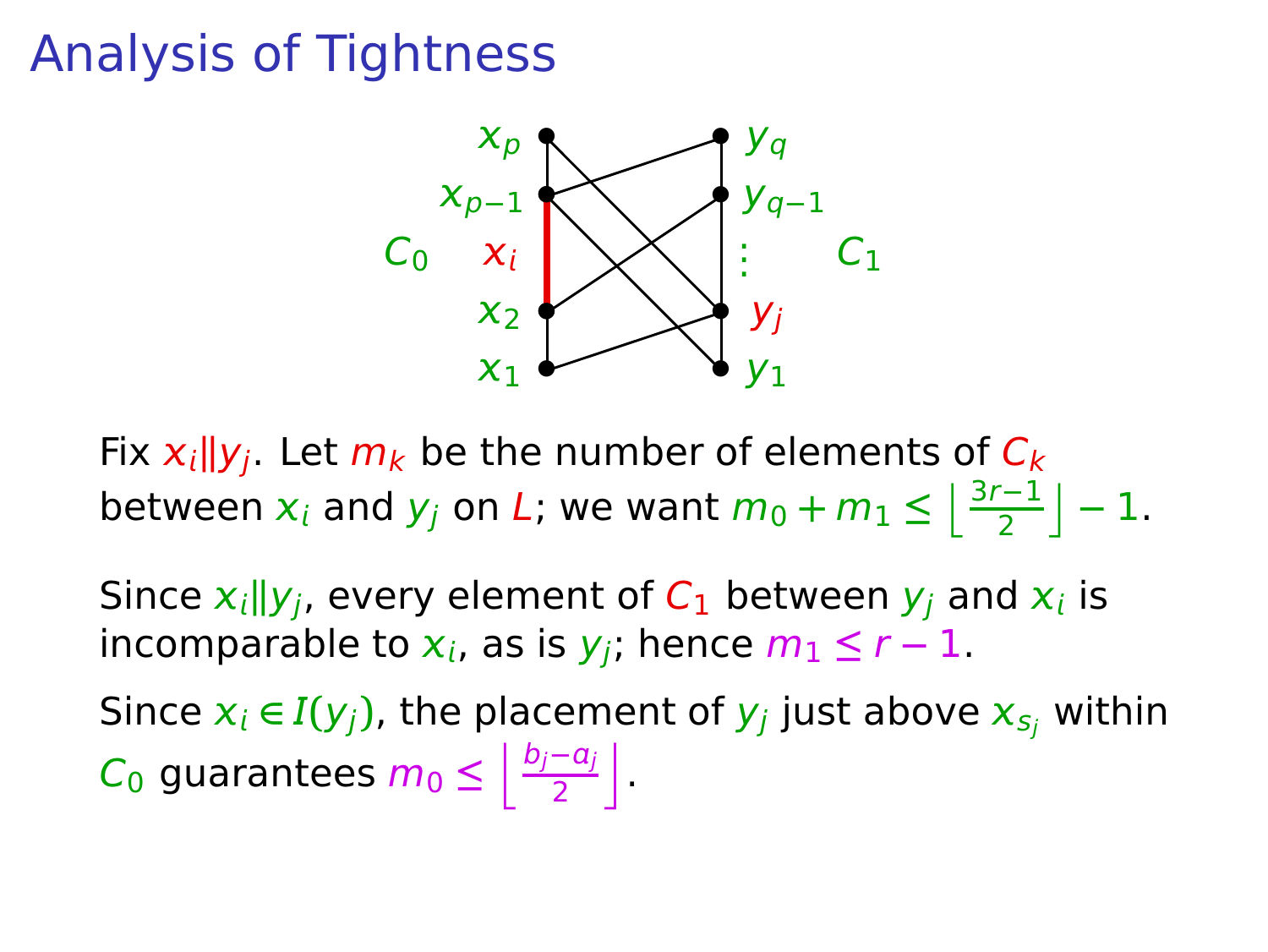

Fix  $x_i||y_i$ . Let  $m_k$  be the number of elements of  $C_k$ between  $x_i$  and  $y_j$  on L; we want  $m_0 + m_1 \leq \left\lfloor \frac{3r-1}{2} \right\rfloor - 1$ .

Since  $x_i$   $\|y_j$ , every element of  $C_1$  between  $y_j$  and  $x_i$  is incomparable to  $x_i$ , as is  $y_i$ ; hence  $m_1 \leq r-1$ .

Since  $x_i \in I(y_j)$ , the placement of  $y_j$  just above  $x_{s_j}$  within C<sub>0</sub> guarantees  $m_0 \leq \left\lfloor \frac{b_j-a_j}{2} \right\rfloor$  $\left| \frac{-a_j}{2} \right|$  Since  $b_j - a_j \leq r - 1$ ,  $m_0 + m_1 \leq \left\lfloor \frac{b_j - a_j}{2} \right\rfloor$  $\left[\frac{-a_j}{2}\right] + r - 1 \leq \left[\frac{3(r-1)}{2}\right].$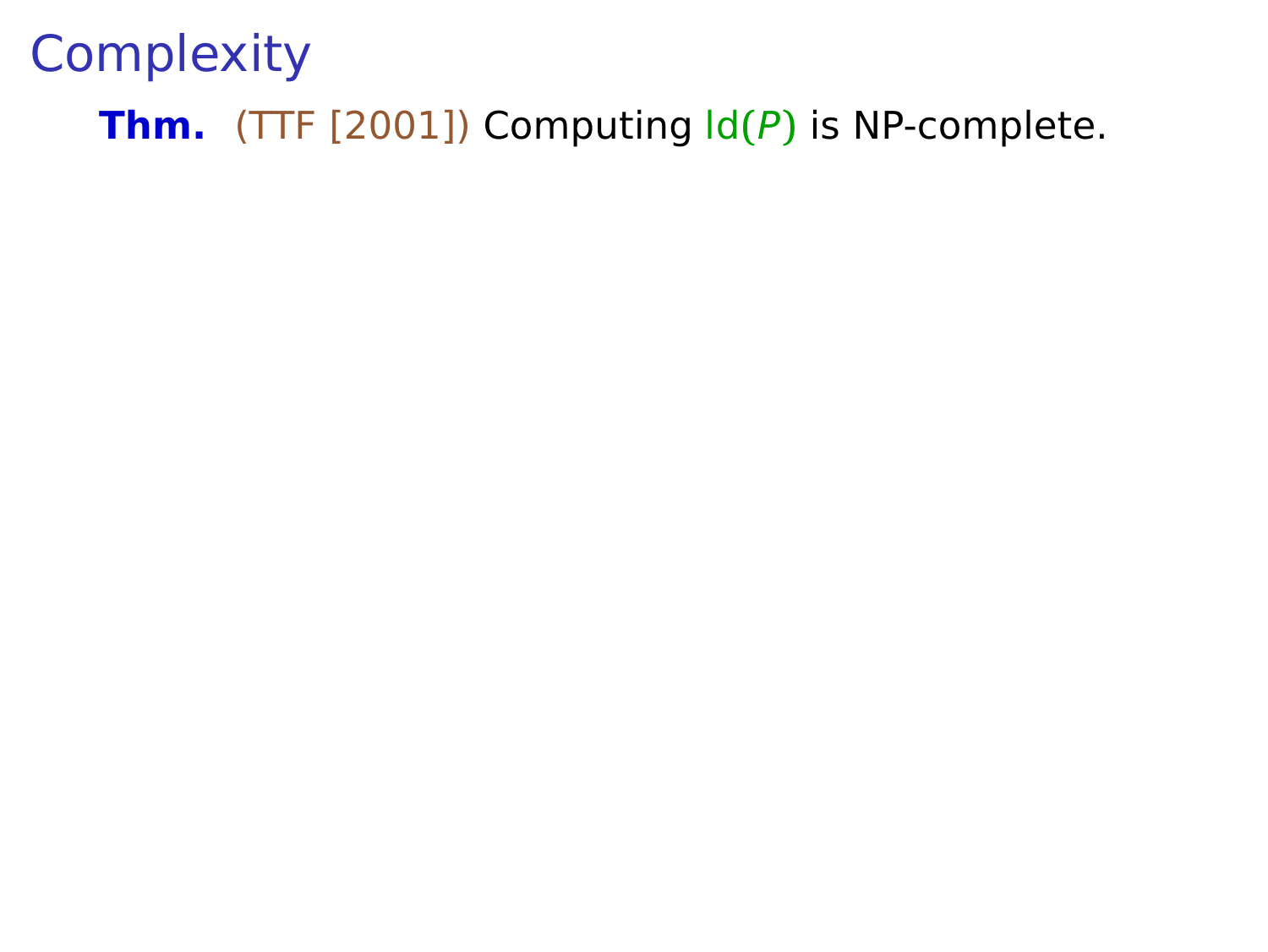**Def.** The bandwidth  $B(G)$  of a graph G is the least t such that  $V(G)$  has a numbering  $v_1, \ldots, v_n$  in which labels of adjacent vertices differ by at most  $t$ .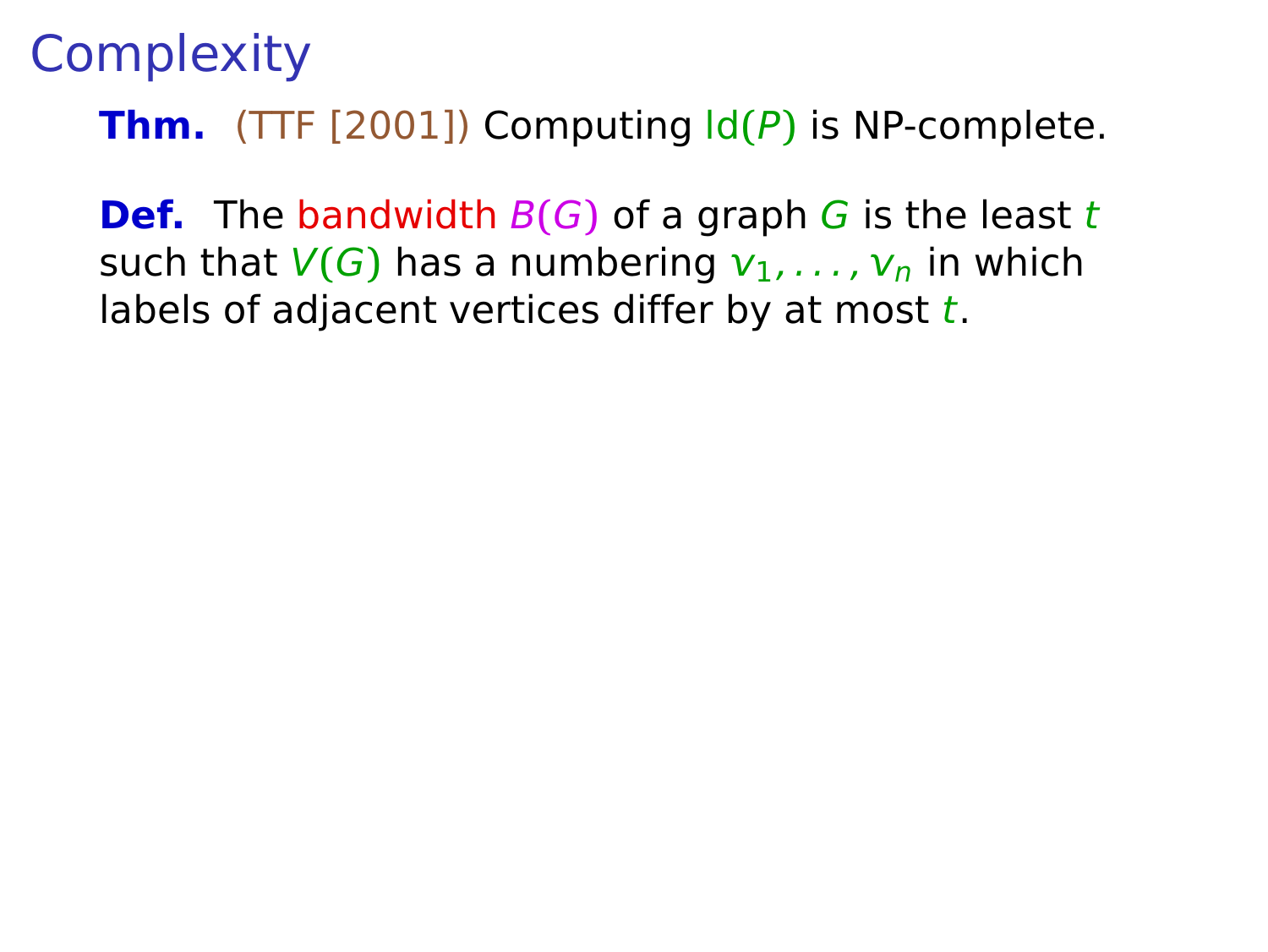**Def.** The bandwidth  $B(G)$  of a graph G is the least t such that  $V(G)$  has a numbering  $v_1, \ldots, v_n$  in which labels of adjacent vertices differ by at most  $t$ .

Every linear extension gives a vertex ordering for G**(**P**)**. Thus  $\text{Id}(P) \geq B(G(P))$ , but could  $B(G(P))$  be smaller using an ordering not arising from a linear extension?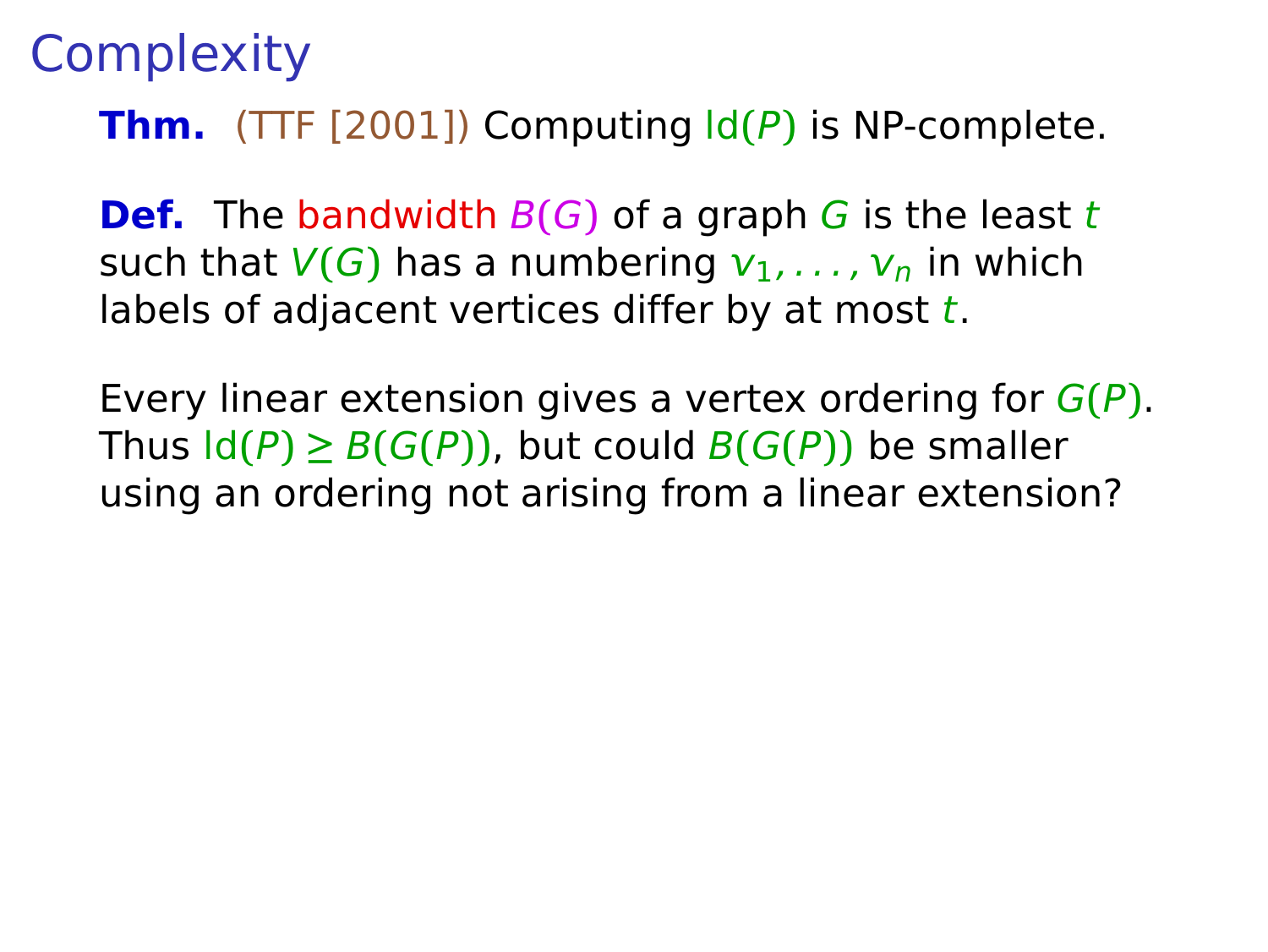**Def.** The bandwidth  $B(G)$  of a graph G is the least t such that  $V(G)$  has a numbering  $v_1, \ldots, v_n$  in which labels of adjacent vertices differ by at most  $t$ .

Every linear extension gives a vertex ordering for G**(**P**)**. Thus  $\text{Id}(P) \geq B(G(P))$ , but could  $B(G(P))$  be smaller using an ordering not arising from a linear extension?

**Thm.** (FTT [2001])  $\text{Id}(P) = B(G(P)).$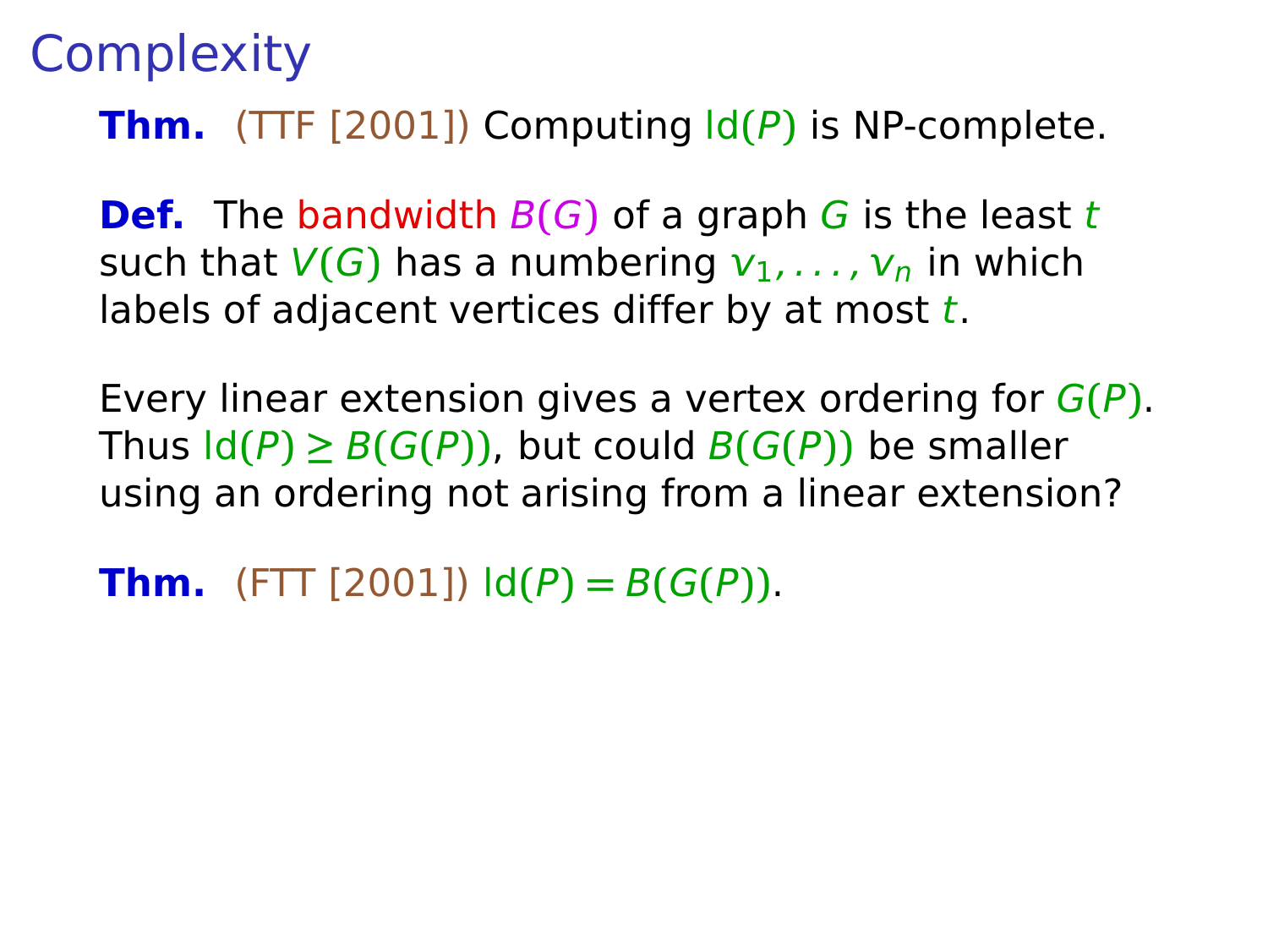**Def.** The bandwidth  $B(G)$  of a graph G is the least t such that  $V(G)$  has a numbering  $v_1, \ldots, v_n$  in which labels of adjacent vertices differ by at most  $t$ .

Every linear extension gives a vertex ordering for G**(**P**)**. Thus  $\text{Id}(P) \geq B(G(P))$ , but could  $B(G(P))$  be smaller using an ordering not arising from a linear extension?

**Thm.** (FTT [2001])  $ld(P) = B(G(P))$ . (Brightwell [unpub.] gave another proof.)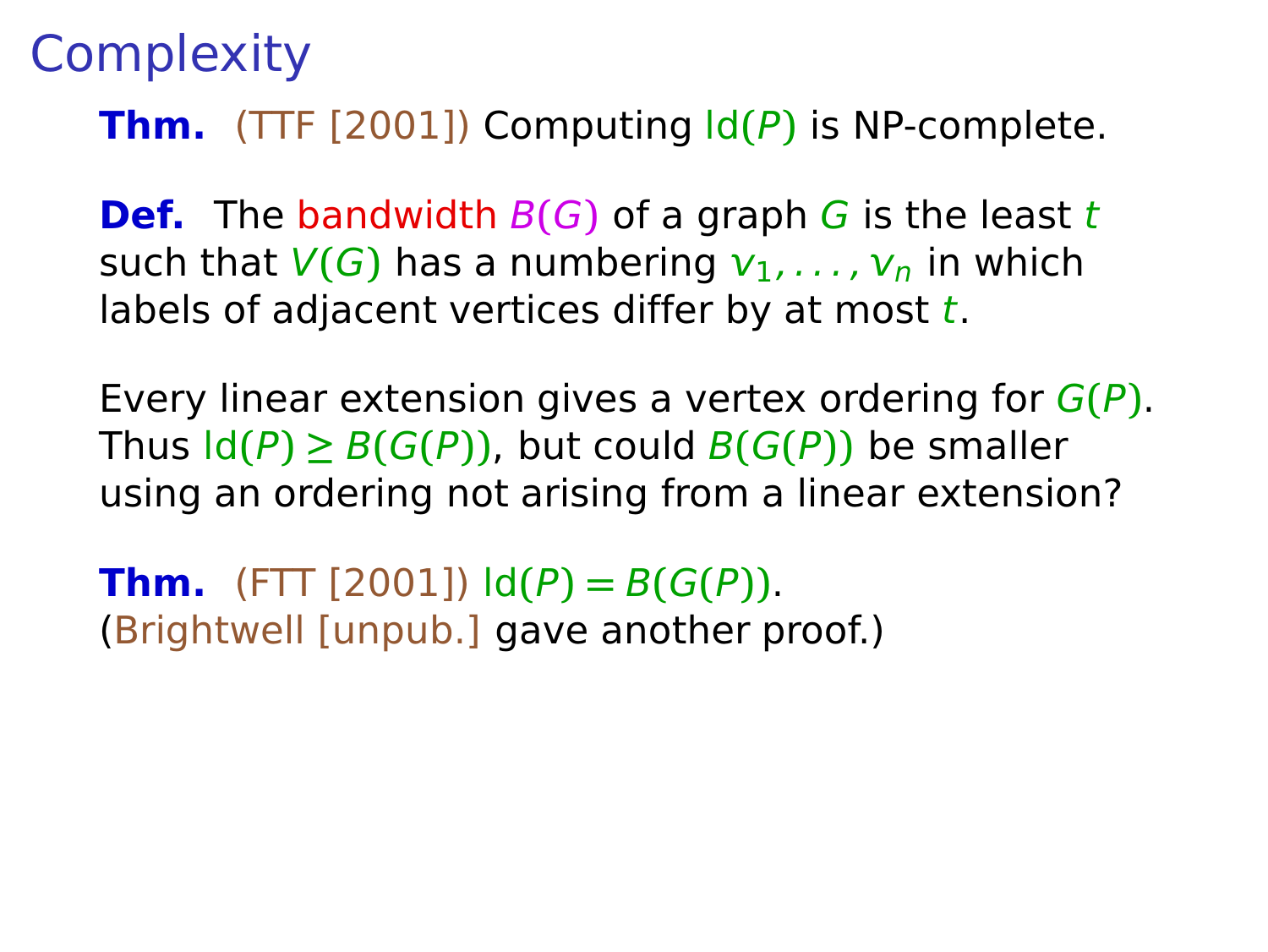**Def.** The bandwidth B**(**G**)** of a graph G is the least t such that  $V(G)$  has a numbering  $v_1, \ldots, v_n$  in which labels of adjacent vertices differ by at most  $t$ .

Every linear extension gives a vertex ordering for G**(**P**)**. Thus  $\text{Id}(P) \geq B(G(P))$ , but could  $B(G(P))$  be smaller using an ordering not arising from a linear extension?

**Thm.** (FTT [2001])  $ld(P) = B(G(P))$ . (Brightwell [unpub.] gave another proof.)

But, approximation is easy. Take any linear extension!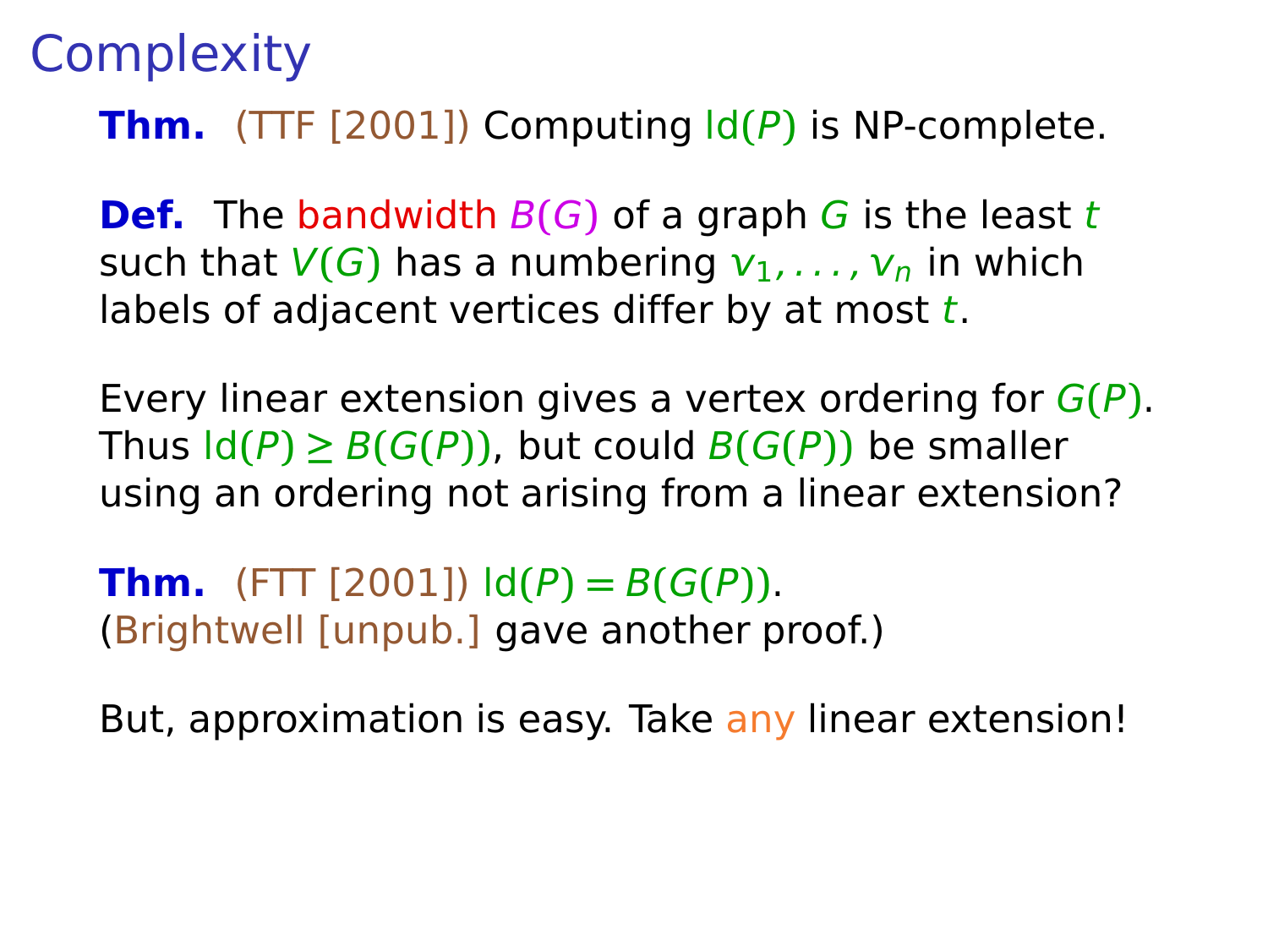**Def.** The bandwidth  $B(G)$  of a graph G is the least t such that  $V(G)$  has a numbering  $v_1, \ldots, v_n$  in which labels of adjacent vertices differ by at most  $t$ .

Every linear extension gives a vertex ordering for G**(**P**)**. Thus  $\text{Id}(P) \geq B(G(P))$ , but could  $B(G(P))$  be smaller using an ordering not arising from a linear extension?

**Thm.** (FTT [2001])  $ld(P) = B(G(P))$ . (Brightwell [unpub.] gave another proof.)

But, approximation is easy. Take any linear extension!

**Thm.** If L is any linear extension of P, then  $t(L) \leq 3$ ld $(P)$ , with inequality infinitely often.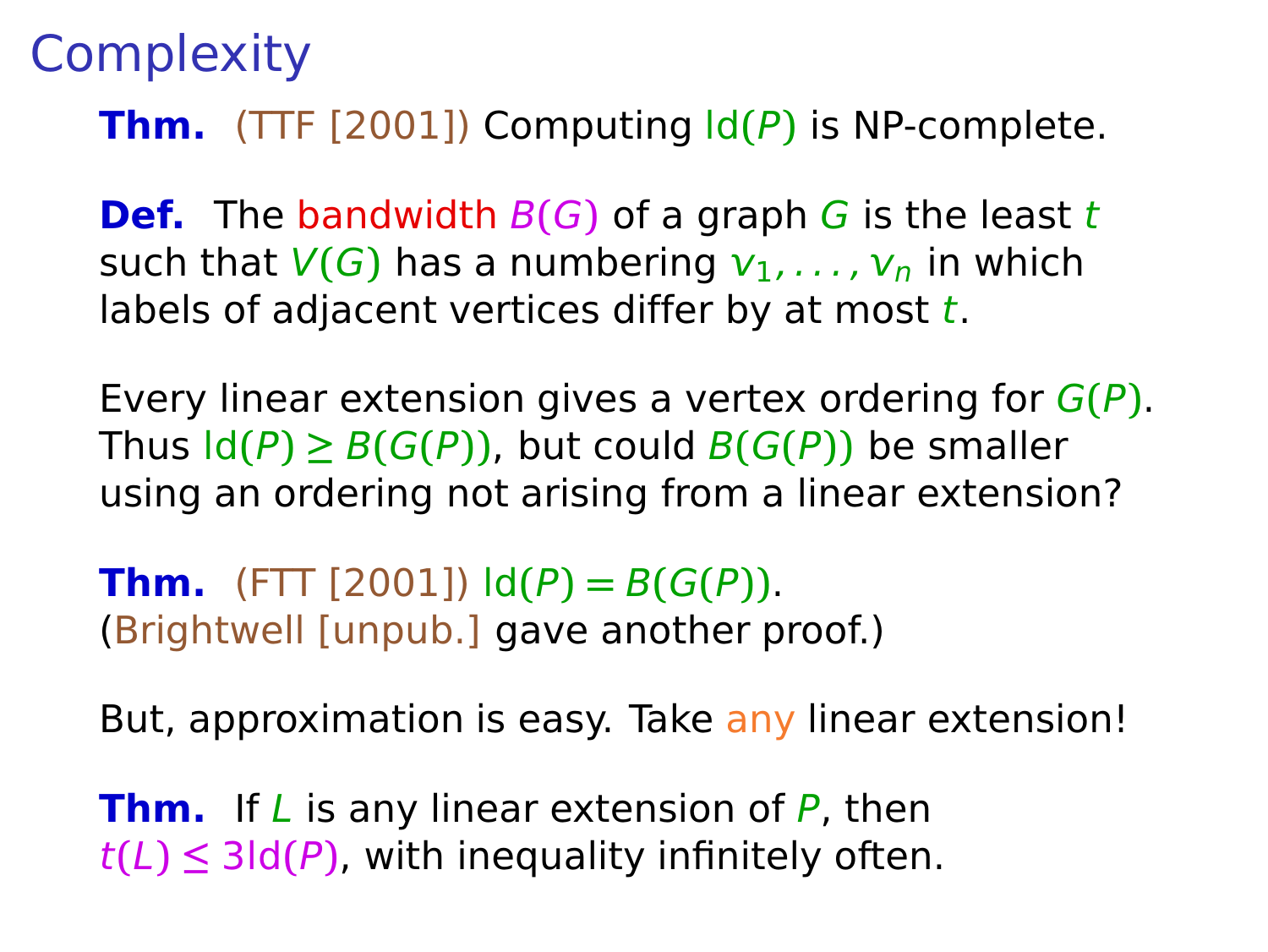## Sharpness example (Rautenbach [2005])

Construct P with linear extensions L and L **′** such that  $t(L) = 3t(L')$ .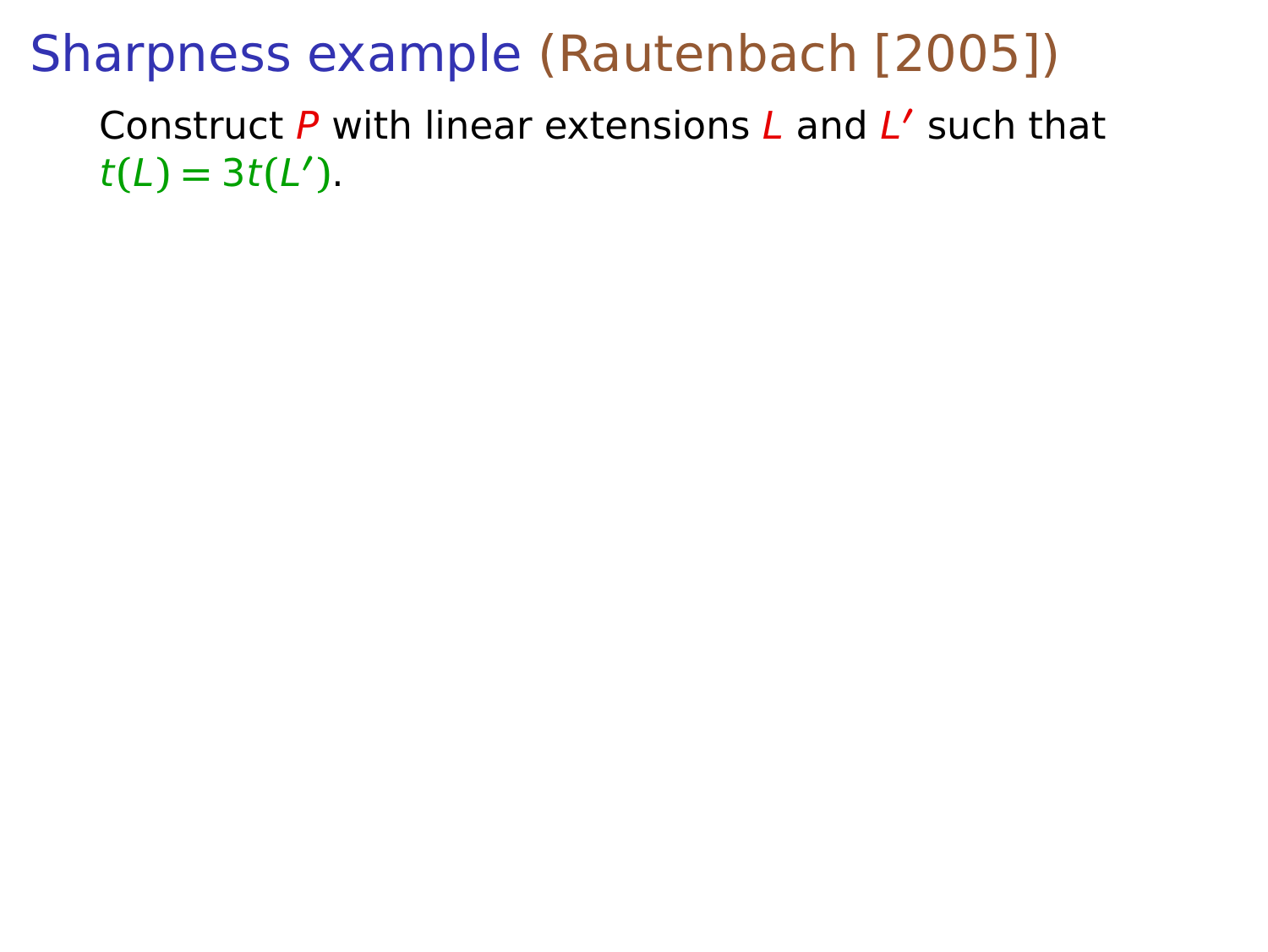## Sharpness example (Rautenbach [2005])

Construct P with linear extensions L and L **′** such that  $t(L) = 3t(L')$ .

Take  $|P| = 2k + 2$  with  $k \equiv 1 \mod 3$ ; put u below the top half and  $\nu$  above the bottom half of a  $2k$ -chain.

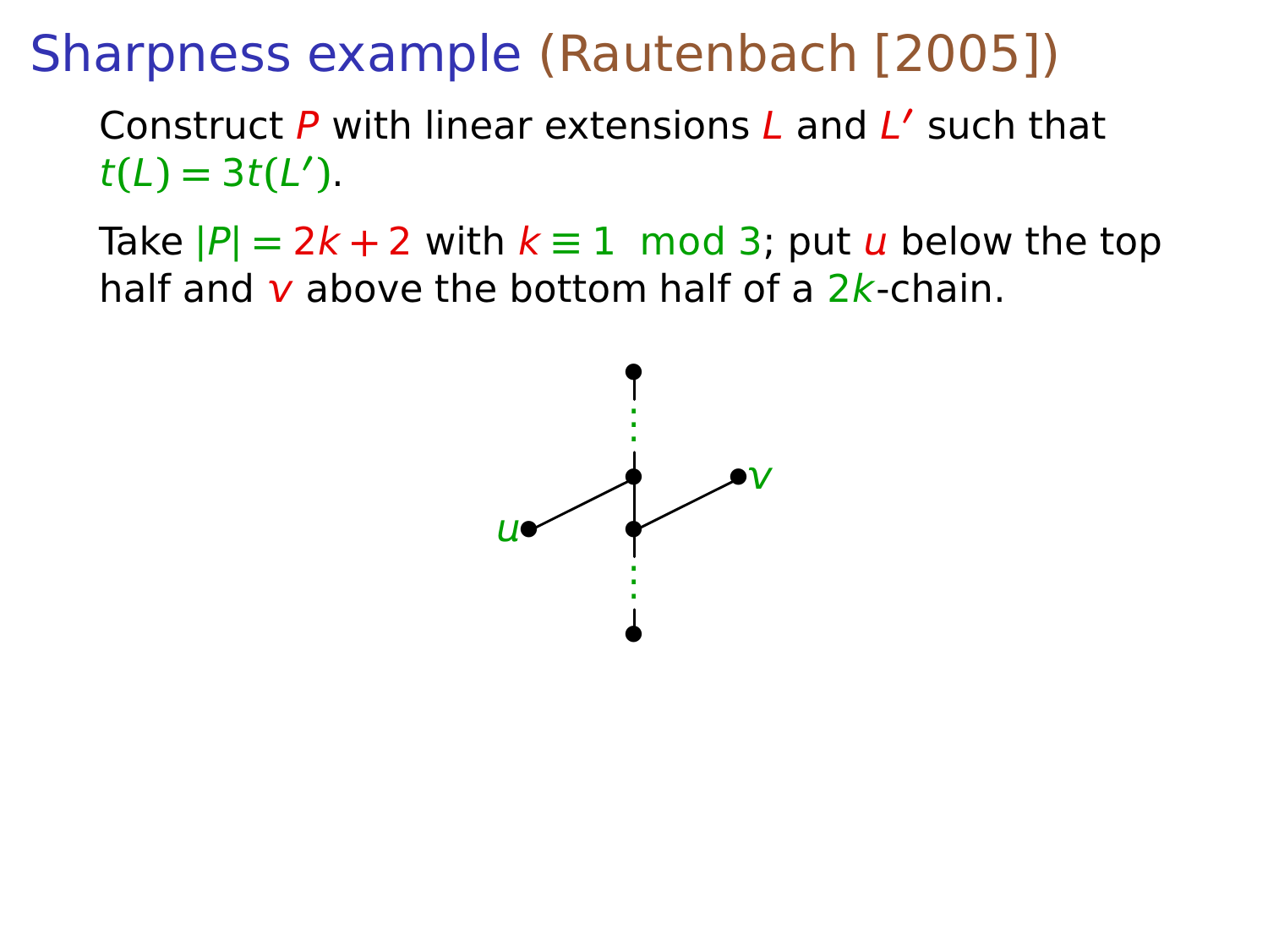#### Sharpness example (Rautenbach [2005])

Construct P with linear extensions L and L **′** such that  $t(L) = 3t(L')$ .

Take  $|P| = 2k + 2$  with  $k \equiv 1 \mod 3$ ; put u below the top half and  $\nu$  above the bottom half of a  $2k$ -chain.

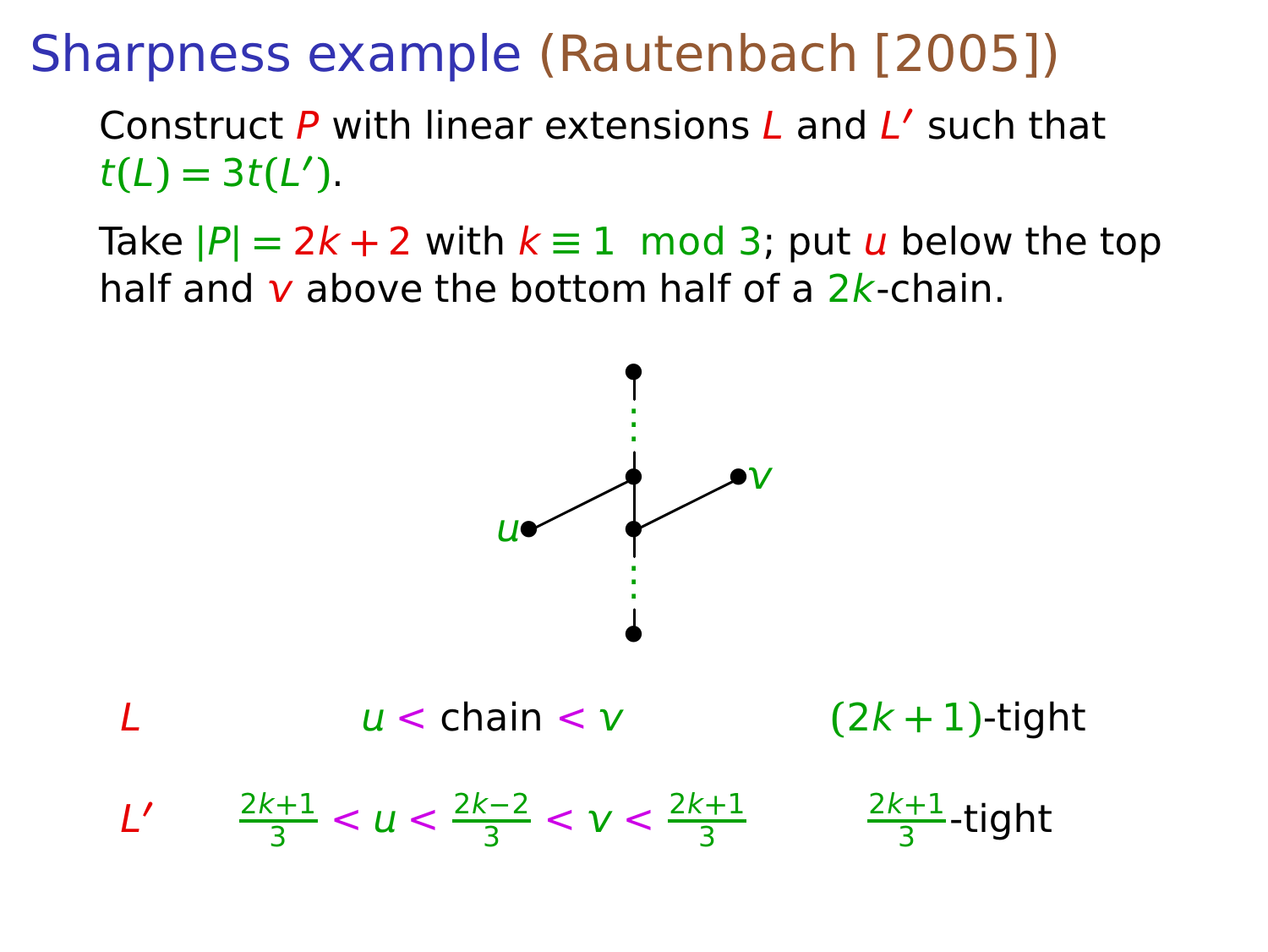Fix an extension L of P, with  $x||y$  and  $t = L(y) - L(x)$ .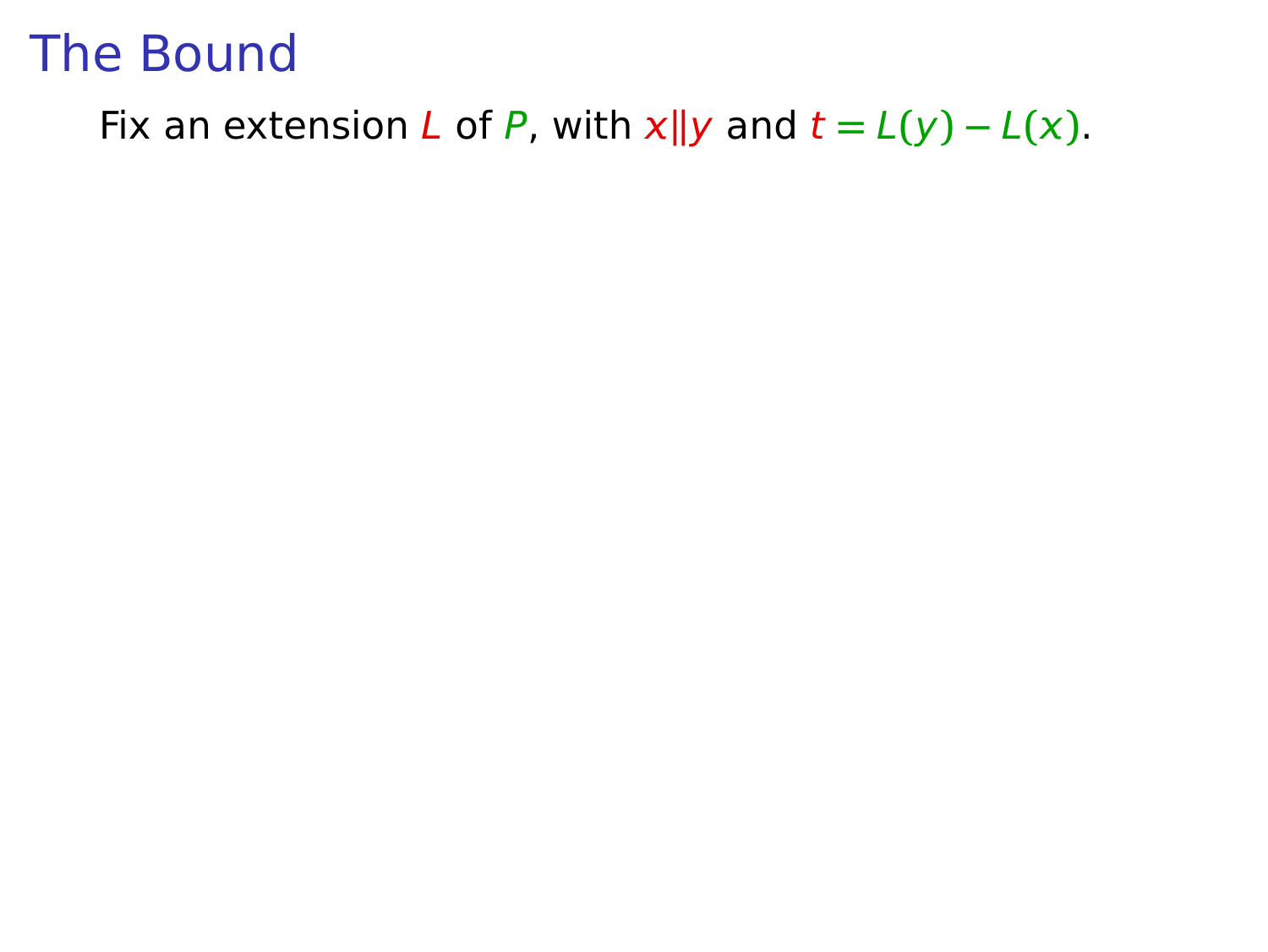Fix an extension L of P, with  $x||y$  and  $t = L(y) - L(x)$ .

$$
L: A < \underline{x < B < y < C} \\ \underline{P'}
$$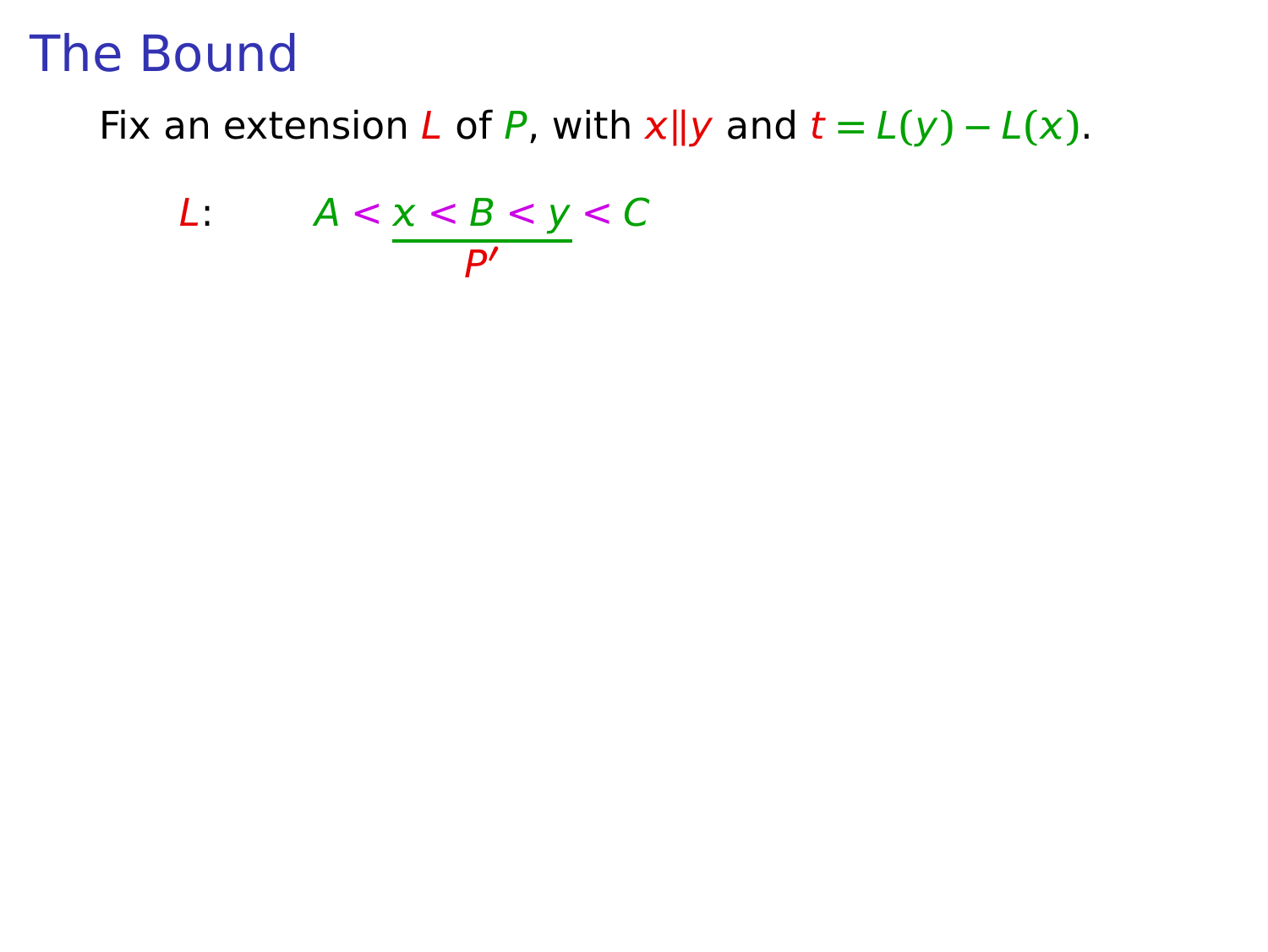Fix an extension L of P, with  $x||y$  and  $t = L(y) - L(x)$ .

$$
L: A < \underline{x < B < y < C} \\ \underline{P'} \quad \text{for } P' \quad \text{for } P' \quad \text{for } P' \quad \text{for } P' \quad \text{for } P' \quad \text{for } P' \quad \text{for } P' \quad \text{for } P' \quad \text{for } P' \quad \text{for } P' \quad \text{for } P' \quad \text{for } P' \quad \text{for } P' \quad \text{for } P' \quad \text{for } P' \quad \text{for } P' \quad \text{for } P' \quad \text{for } P' \quad \text{for } P' \quad \text{for } P' \quad \text{for } P' \quad \text{for } P' \quad \text{for } P' \quad \text{for } P' \quad \text{for } P' \quad \text{for } P' \quad \text{for } P' \quad \text{for } P' \quad \text{for } P' \quad \text{for } P' \quad \text{for } P' \quad \text{for } P' \quad \text{for } P' \quad \text{for } P' \quad \text{for } P' \quad \text{for } P' \quad \text{for } P' \quad \text{for } P' \quad \text{for } P' \quad \text{for } P' \quad \text{for } P' \quad \text{for } P' \quad \text{for } P' \quad \text{for } P' \quad \text{for } P' \quad \text{for } P' \quad \text{for } P' \quad \text{for } P' \quad \text{for } P' \quad \text{for } P' \quad \text{for } P' \quad \text{for } P' \quad \text{for } P' \quad \text{for } P' \quad \text{for } P' \quad \text{for } P' \quad \text{for } P' \quad \text{for } P' \quad \text{for } P' \quad \text{for } P' \quad \text{for } P' \quad \text{for } P' \quad \text{for } P' \quad \text{for } P' \quad \text{for } P' \quad \text{for } P' \quad \text{for } P' \quad \text{for } P' \quad \text{for } P' \quad \text{for } P' \quad \text{for } P' \quad \text{for } P' \quad \text{for } P' \quad \text{for } P' \quad \text{for } P' \quad \text{for } P' \quad \text{for } P' \quad \text{for } P' \quad \text{for } P' \quad \text{for } P' \quad \text{for } P' \quad
$$

Let  $t' = \text{Id}(P')$ , with  $L'$  a  $t'$ -tight linear extension of  $P'$ . Note that  $P' \subseteq P$  implies  $\text{Id}(P') \leq \text{Id}(P)$ , so  $t' \leq \text{Id}(P)$ .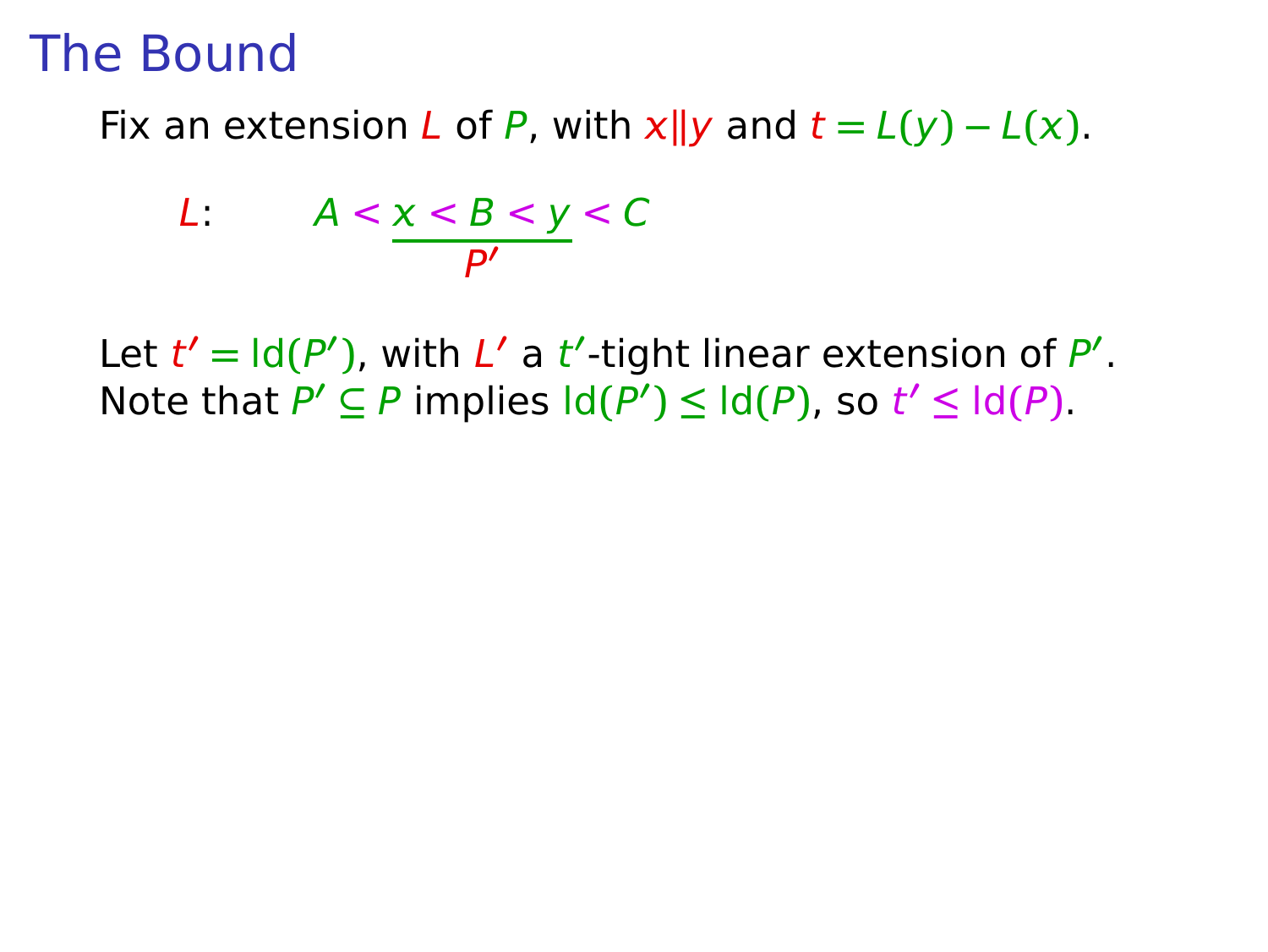Fix an extension L of P, with  $x||y$  and  $t = L(y) - L(x)$ .

$$
L: A < \underline{x < B < y < C} \\ \underline{P'} \quad \text{for } P' \quad \text{for } P' \quad \text{for } P' \quad \text{for } P' \quad \text{for } P' \quad \text{for } P' \quad \text{for } P' \quad \text{for } P' \quad \text{for } P' \quad \text{for } P' \quad \text{for } P' \quad \text{for } P' \quad \text{for } P' \quad \text{for } P' \quad \text{for } P' \quad \text{for } P' \quad \text{for } P' \quad \text{for } P' \quad \text{for } P' \quad \text{for } P' \quad \text{for } P' \quad \text{for } P' \quad \text{for } P' \quad \text{for } P' \quad \text{for } P' \quad \text{for } P' \quad \text{for } P' \quad \text{for } P' \quad \text{for } P' \quad \text{for } P' \quad \text{for } P' \quad \text{for } P' \quad \text{for } P' \quad \text{for } P' \quad \text{for } P' \quad \text{for } P' \quad \text{for } P' \quad \text{for } P' \quad \text{for } P' \quad \text{for } P' \quad \text{for } P' \quad \text{for } P' \quad \text{for } P' \quad \text{for } P' \quad \text{for } P' \quad \text{for } P' \quad \text{for } P' \quad \text{for } P' \quad \text{for } P' \quad \text{for } P' \quad \text{for } P' \quad \text{for } P' \quad \text{for } P' \quad \text{for } P' \quad \text{for } P' \quad \text{for } P' \quad \text{for } P' \quad \text{for } P' \quad \text{for } P' \quad \text{for } P' \quad \text{for } P' \quad \text{for } P' \quad \text{for } P' \quad \text{for } P' \quad \text{for } P' \quad \text{for } P' \quad \text{for } P' \quad \text{for } P' \quad \text{for } P' \quad \text{for } P' \quad \text{for } P' \quad \text{for } P' \quad \text{for } P' \quad \text{for } P' \quad \text{for } P' \quad \text{for } P' \quad \text{for } P' \quad \text{for } P' \quad \text{for } P' \quad \text{for } P' \quad \text{for } P' \quad
$$

Let  $t' = \text{Id}(P')$ , with  $L'$  a  $t'$ -tight linear extension of  $P'$ . Note that  $P' \subseteq P$  implies  $\text{Id}(P') \leq \text{Id}(P)$ , so  $t' \leq \text{Id}(P)$ .

Elements below x on L' are in  $I(x)$ ; above y are in  $I(y)$ .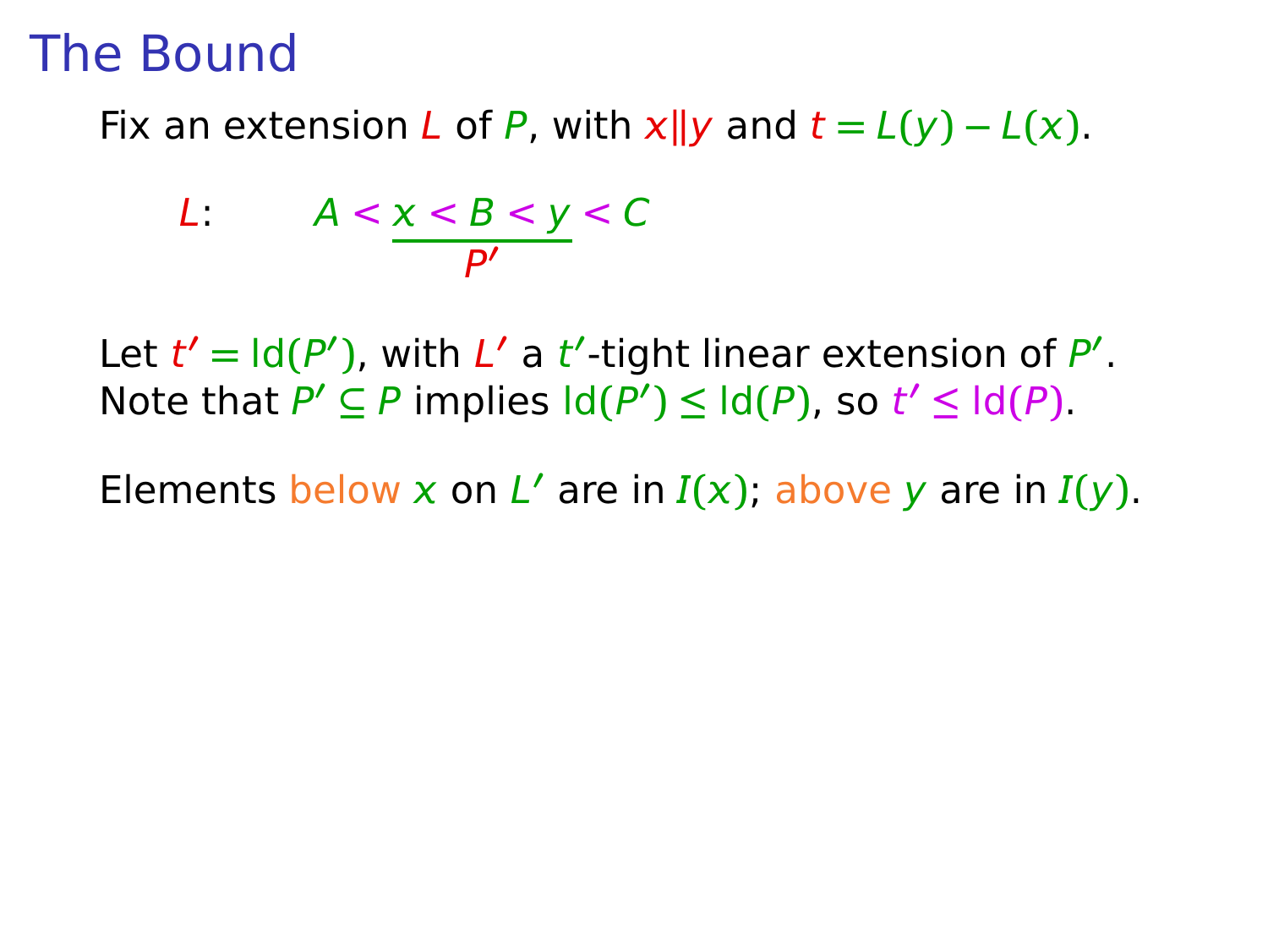Fix an extension L of P, with  $x||y$  and  $t = L(y) - L(x)$ .

$$
L: A < \underline{x < B < y < C} \\ \underline{P'} \quad \text{for } P' \quad \text{for } P' \quad \text{for } P' \quad \text{for } P' \quad \text{for } P' \quad \text{for } P' \quad \text{for } P' \quad \text{for } P' \quad \text{for } P' \quad \text{for } P' \quad \text{for } P' \quad \text{for } P' \quad \text{for } P' \quad \text{for } P' \quad \text{for } P' \quad \text{for } P' \quad \text{for } P' \quad \text{for } P' \quad \text{for } P' \quad \text{for } P' \quad \text{for } P' \quad \text{for } P' \quad \text{for } P' \quad \text{for } P' \quad \text{for } P' \quad \text{for } P' \quad \text{for } P' \quad \text{for } P' \quad \text{for } P' \quad \text{for } P' \quad \text{for } P' \quad \text{for } P' \quad \text{for } P' \quad \text{for } P' \quad \text{for } P' \quad \text{for } P' \quad \text{for } P' \quad \text{for } P' \quad \text{for } P' \quad \text{for } P' \quad \text{for } P' \quad \text{for } P' \quad \text{for } P' \quad \text{for } P' \quad \text{for } P' \quad \text{for } P' \quad \text{for } P' \quad \text{for } P' \quad \text{for } P' \quad \text{for } P' \quad \text{for } P' \quad \text{for } P' \quad \text{for } P' \quad \text{for } P' \quad \text{for } P' \quad \text{for } P' \quad \text{for } P' \quad \text{for } P' \quad \text{for } P' \quad \text{for } P' \quad \text{for } P' \quad \text{for } P' \quad \text{for } P' \quad \text{for } P' \quad \text{for } P' \quad \text{for } P' \quad \text{for } P' \quad \text{for } P' \quad \text{for } P' \quad \text{for } P' \quad \text{for } P' \quad \text{for } P' \quad \text{for } P' \quad \text{for } P' \quad \text{for } P' \quad \text{for } P' \quad \text{for } P' \quad \text{for } P' \quad \text{for } P' \quad \text{for } P' \quad \text{for } P' \quad
$$

Let  $t' = \text{Id}(P')$ , with  $L'$  a  $t'$ -tight linear extension of  $P'$ . Note that  $P' \subseteq P$  implies  $\text{Id}(P') \leq \text{Id}(P)$ , so  $t' \leq \text{Id}(P)$ .

Elements below x on L' are in  $I(x)$ ; above y are in  $I(y)$ .

Either  $S_0 < y < S_1 < x < S_2$  on  $L'$ or  $S_0 < x < S_1 < y < S_2$  on L'.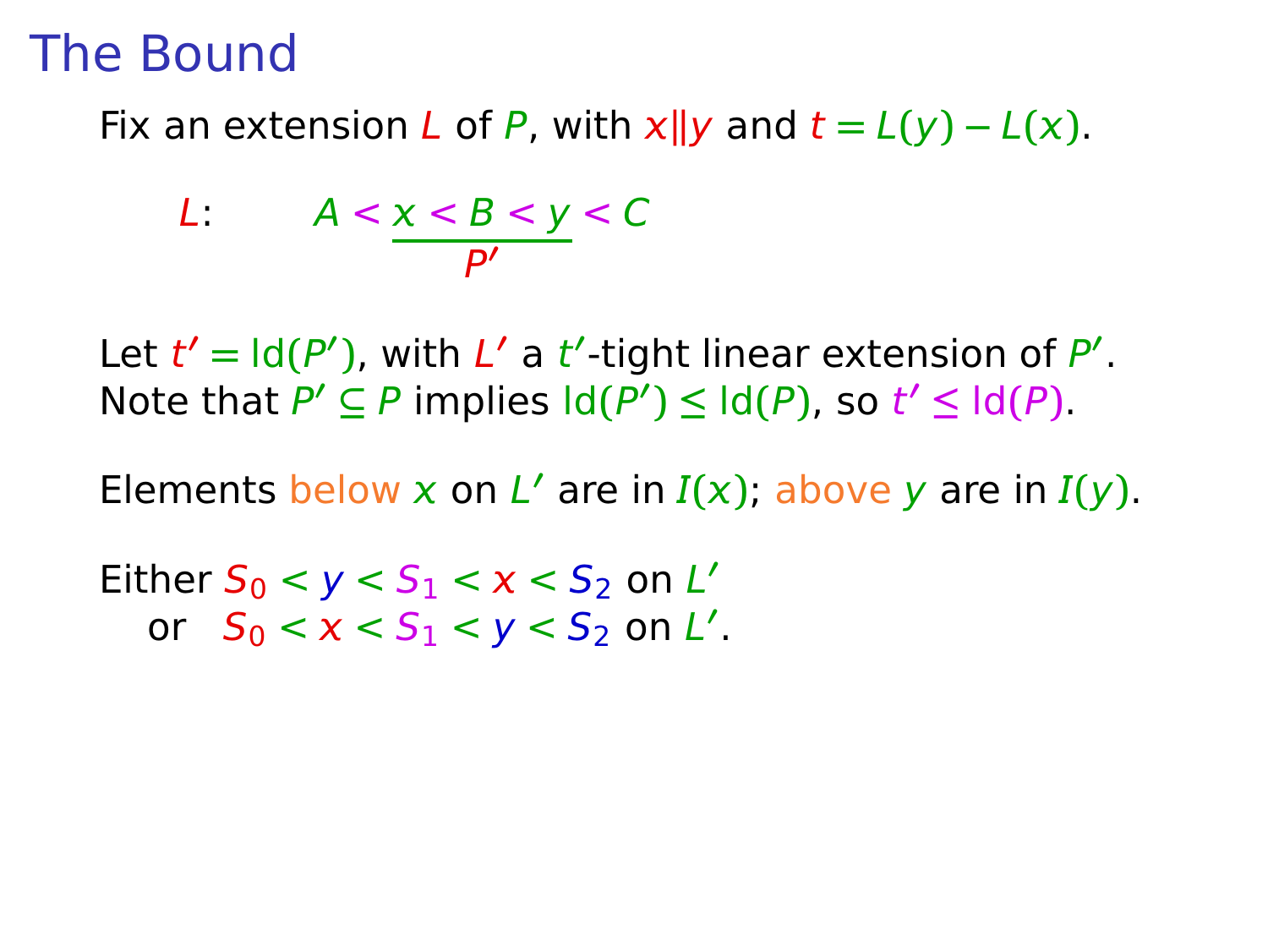Fix an extension L of P, with  $x||y$  and  $t = L(y) - L(x)$ .

$$
L: A < \underline{x < B < y < C} \\ \underline{P'} \quad \text{for } P' \quad \text{for } P' \quad \text{for } P' \quad \text{for } P' \quad \text{for } P' \quad \text{for } P' \quad \text{for } P' \quad \text{for } P' \quad \text{for } P' \quad \text{for } P' \quad \text{for } P' \quad \text{for } P' \quad \text{for } P' \quad \text{for } P' \quad \text{for } P' \quad \text{for } P' \quad \text{for } P' \quad \text{for } P' \quad \text{for } P' \quad \text{for } P' \quad \text{for } P' \quad \text{for } P' \quad \text{for } P' \quad \text{for } P' \quad \text{for } P' \quad \text{for } P' \quad \text{for } P' \quad \text{for } P' \quad \text{for } P' \quad \text{for } P' \quad \text{for } P' \quad \text{for } P' \quad \text{for } P' \quad \text{for } P' \quad \text{for } P' \quad \text{for } P' \quad \text{for } P' \quad \text{for } P' \quad \text{for } P' \quad \text{for } P' \quad \text{for } P' \quad \text{for } P' \quad \text{for } P' \quad \text{for } P' \quad \text{for } P' \quad \text{for } P' \quad \text{for } P' \quad \text{for } P' \quad \text{for } P' \quad \text{for } P' \quad \text{for } P' \quad \text{for } P' \quad \text{for } P' \quad \text{for } P' \quad \text{for } P' \quad \text{for } P' \quad \text{for } P' \quad \text{for } P' \quad \text{for } P' \quad \text{for } P' \quad \text{for } P' \quad \text{for } P' \quad \text{for } P' \quad \text{for } P' \quad \text{for } P' \quad \text{for } P' \quad \text{for } P' \quad \text{for } P' \quad \text{for } P' \quad \text{for } P' \quad \text{for } P' \quad \text{for } P' \quad \text{for } P' \quad \text{for } P' \quad \text{for } P' \quad \text{for } P' \quad \text{for } P' \quad \text{for } P' \quad \text{for } P' \quad \text{for } P' \quad \text{for } P' \quad
$$

Let  $t' = \text{Id}(P')$ , with  $L'$  a  $t'$ -tight linear extension of  $P'$ . Note that  $P' \subseteq P$  implies  $\text{Id}(P') \leq \text{Id}(P)$ , so  $t' \leq \text{Id}(P)$ .

Elements below x on L' are in  $I(x)$ ; above y are in  $I(y)$ .

Either  $S_0 < y < S_1 < x < S_2$  on  $L'$ or  $S_0 < x < S_1 < y < S_2$  on L'.

 $|S_0|, t' ≥ |S_2|,$  and  $t' ≥ |S_1| + 1$ .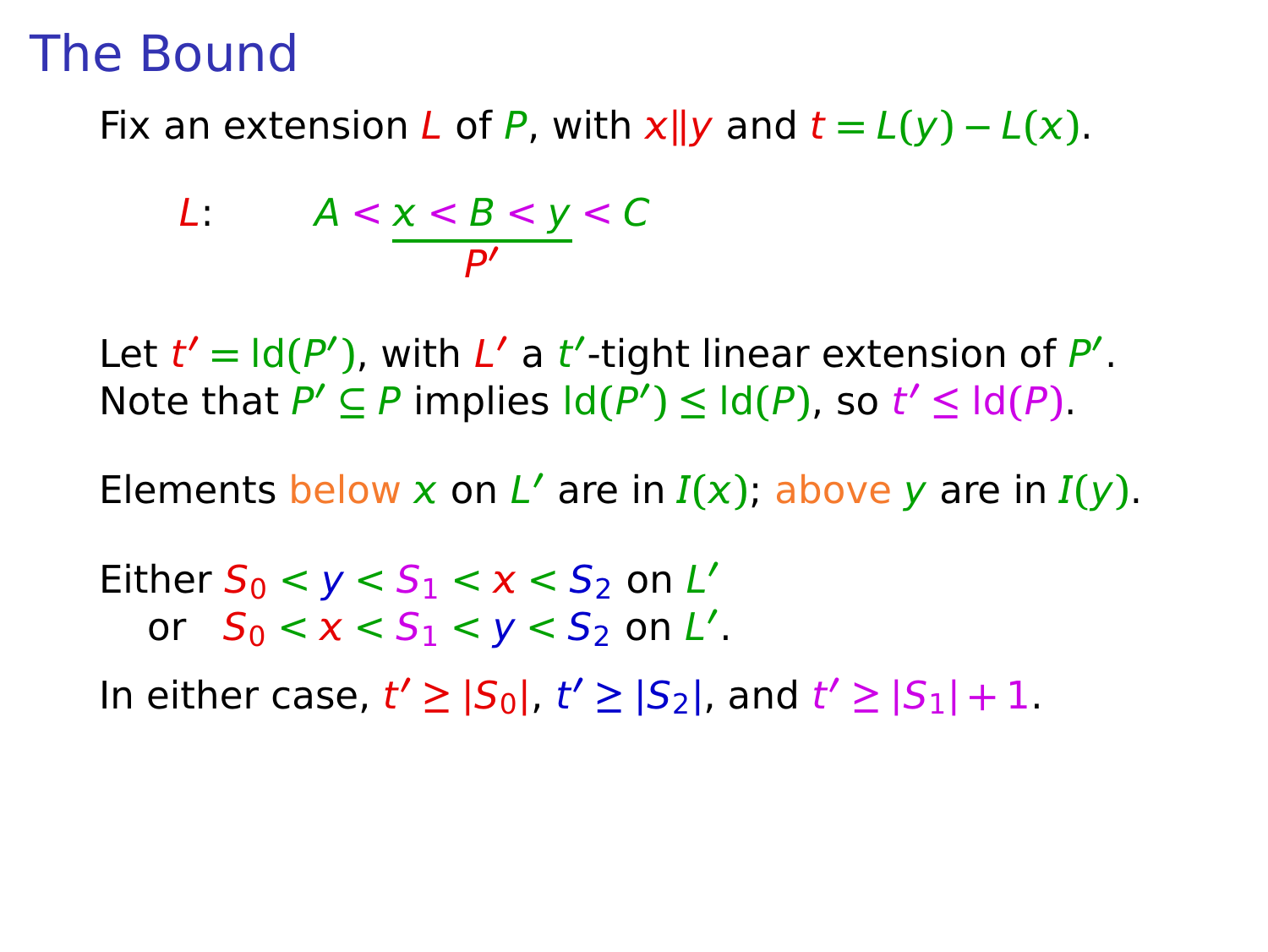Fix an extension L of P, with  $x||y$  and  $t = L(y) - L(x)$ .

$$
L: A < \underline{x < B < y < C} \\ \underline{P'}
$$

Let  $t' = \text{Id}(P')$ , with  $L'$  a  $t'$ -tight linear extension of  $P'$ . Note that  $P' \subseteq P$  implies  $\text{Id}(P') \leq \text{Id}(P)$ , so  $t' \leq \text{Id}(P)$ .

Elements below x on L' are in  $I(x)$ ; above y are in  $I(y)$ .

Either  $S_0 < y < S_1 < x < S_2$  on  $L'$ or  $S_0 < x < S_1 < y < S_2$  on L'.  $|S_0|, t' ≥ |S_2|,$  and  $t' ≥ |S_1| + 1$ . ∴  $t = |P'| - 1 = |S_0| + |S_1| + |S_2| + 1 \le 3t' \le 3\text{Id}(P).$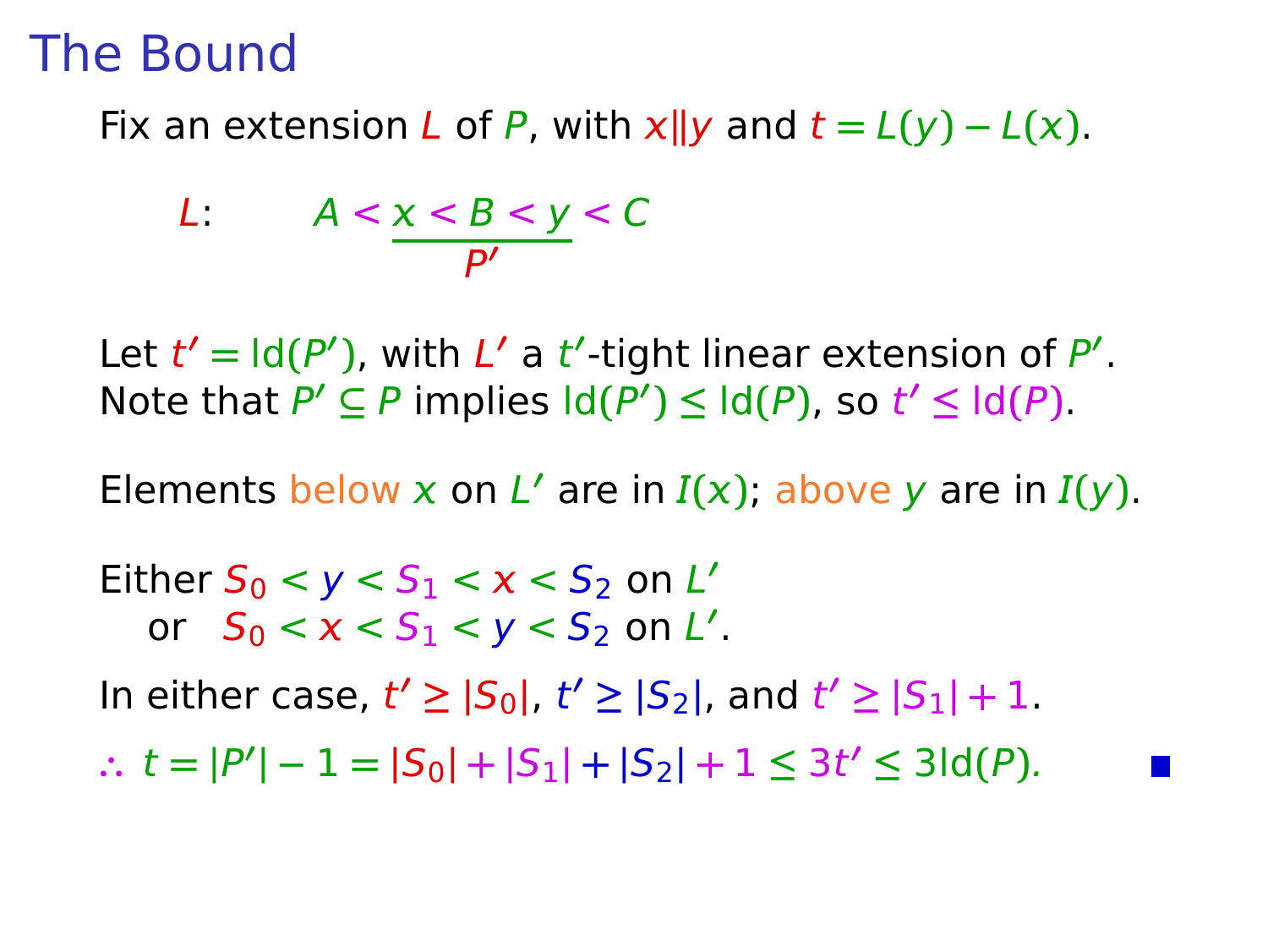#### **Thm.** (TTF [2001])  $\text{Id}(2^n) = 2^n - 3 \cdot 2^{n/2}$  for even *n*.  $\text{Id}(\mathbf{2}^n) = 2^n - 2^{(n+1)/2} - 1$  for odd n.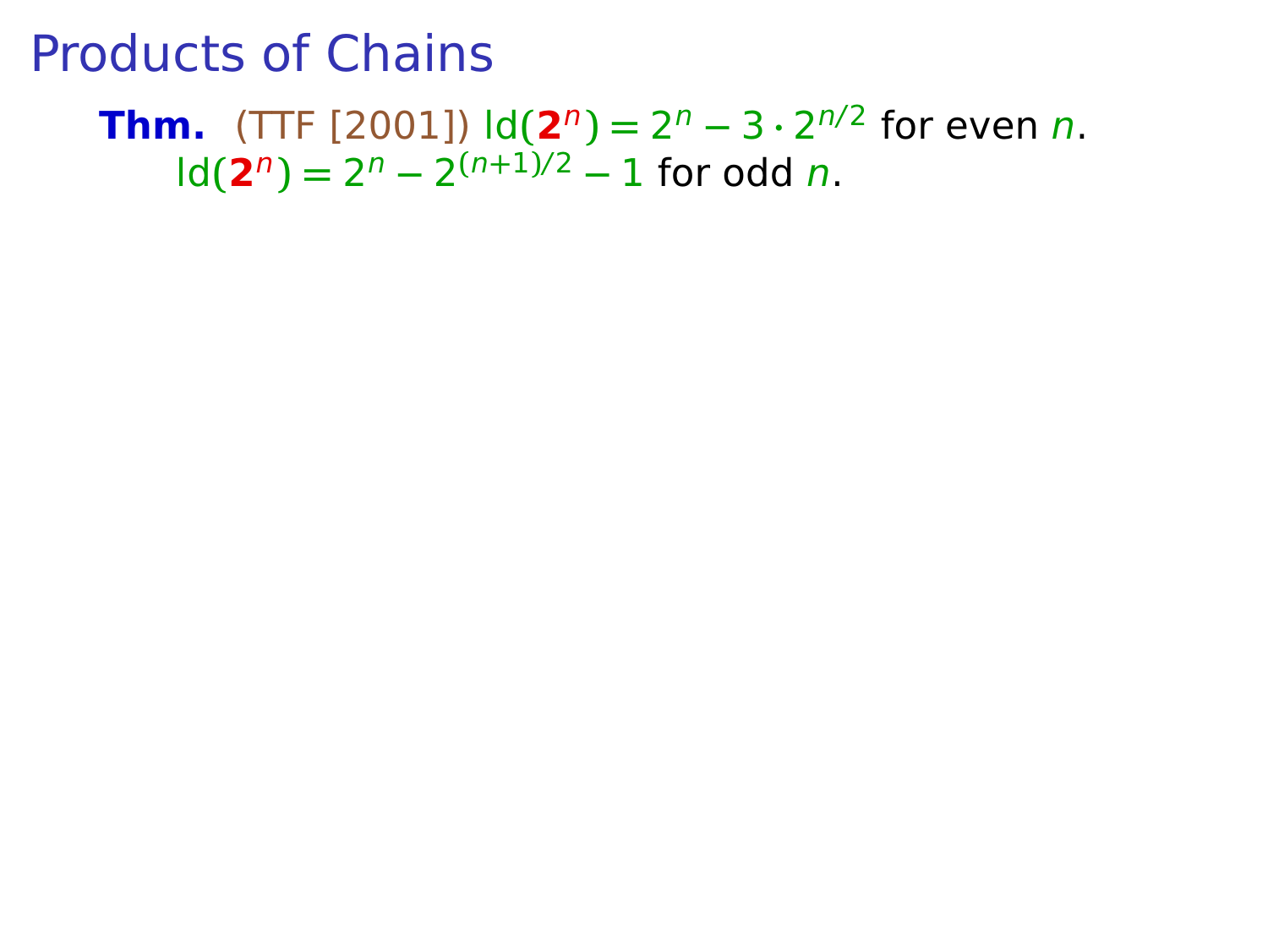**Thm.** (TTF [2001])  $\text{Id}(2^n) = 2^n - 3 \cdot 2^{n/2}$  for even *n*.  $\text{Id}(\mathbf{2}^n) = 2^n - 2^{(n+1)/2} - 1$  for odd n.

**Thm.** (Hong-Hyun-Kim-Kim [2005])  $\text{Id}(\mathbf{m} \times \mathbf{n}) = \left\lceil \frac{mn}{2} \right\rceil - 2$ .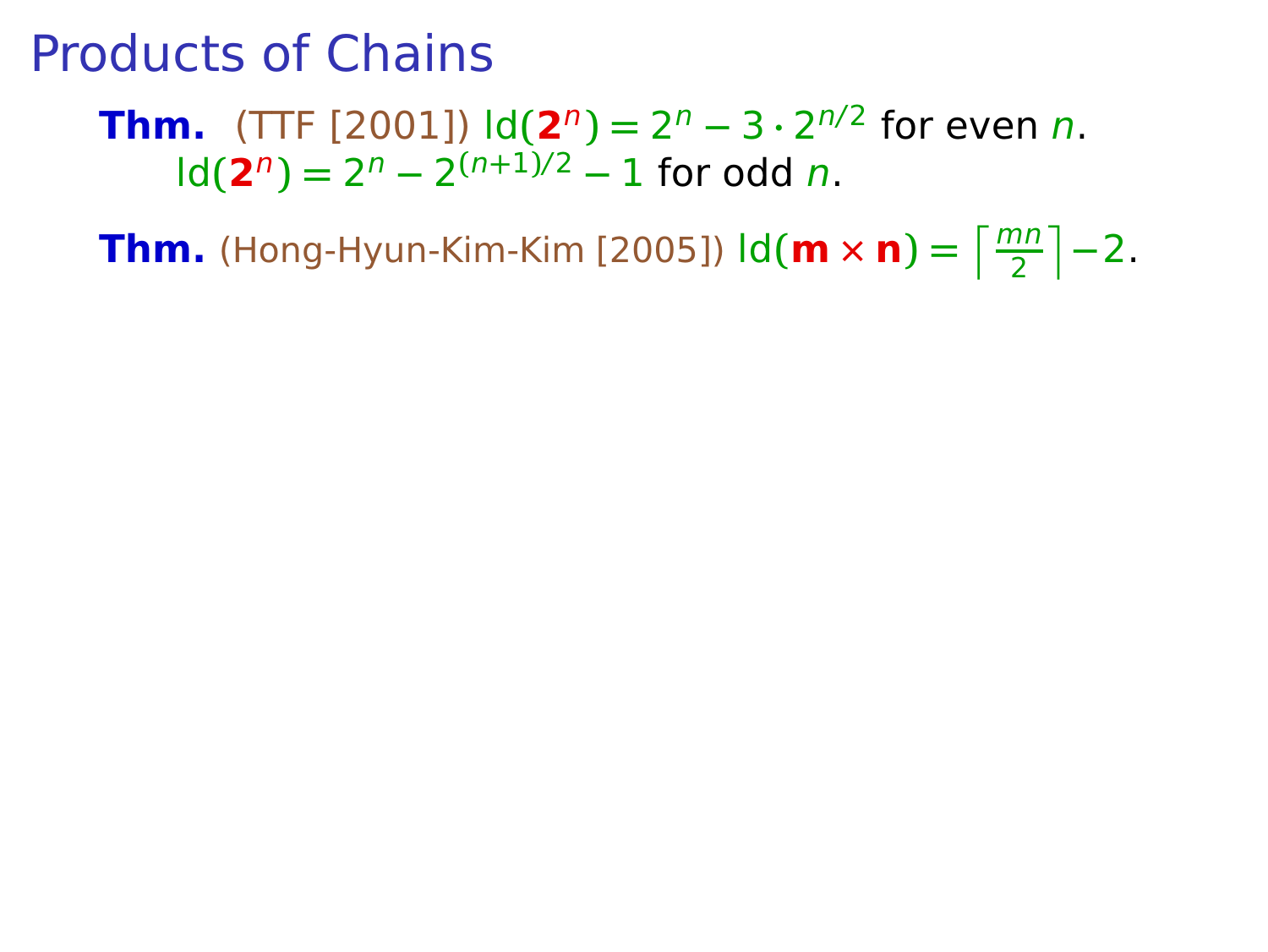**Thm.** (TTF [2001])  $\text{Id}(2^n) = 2^n - 3 \cdot 2^{n/2}$  for even *n*.  $\text{Id}(\mathbf{2}^n) = 2^n - 2^{(n+1)/2} - 1$  for odd n.

**Thm.** (Hong-Hyun-Kim-Kim [2005])  $\text{Id}(\mathbf{m} \times \mathbf{n}) = \left\lceil \frac{mn}{2} \right\rceil - 2$ .

General idea:

|     | High |
|-----|------|
| Low | ॽ    |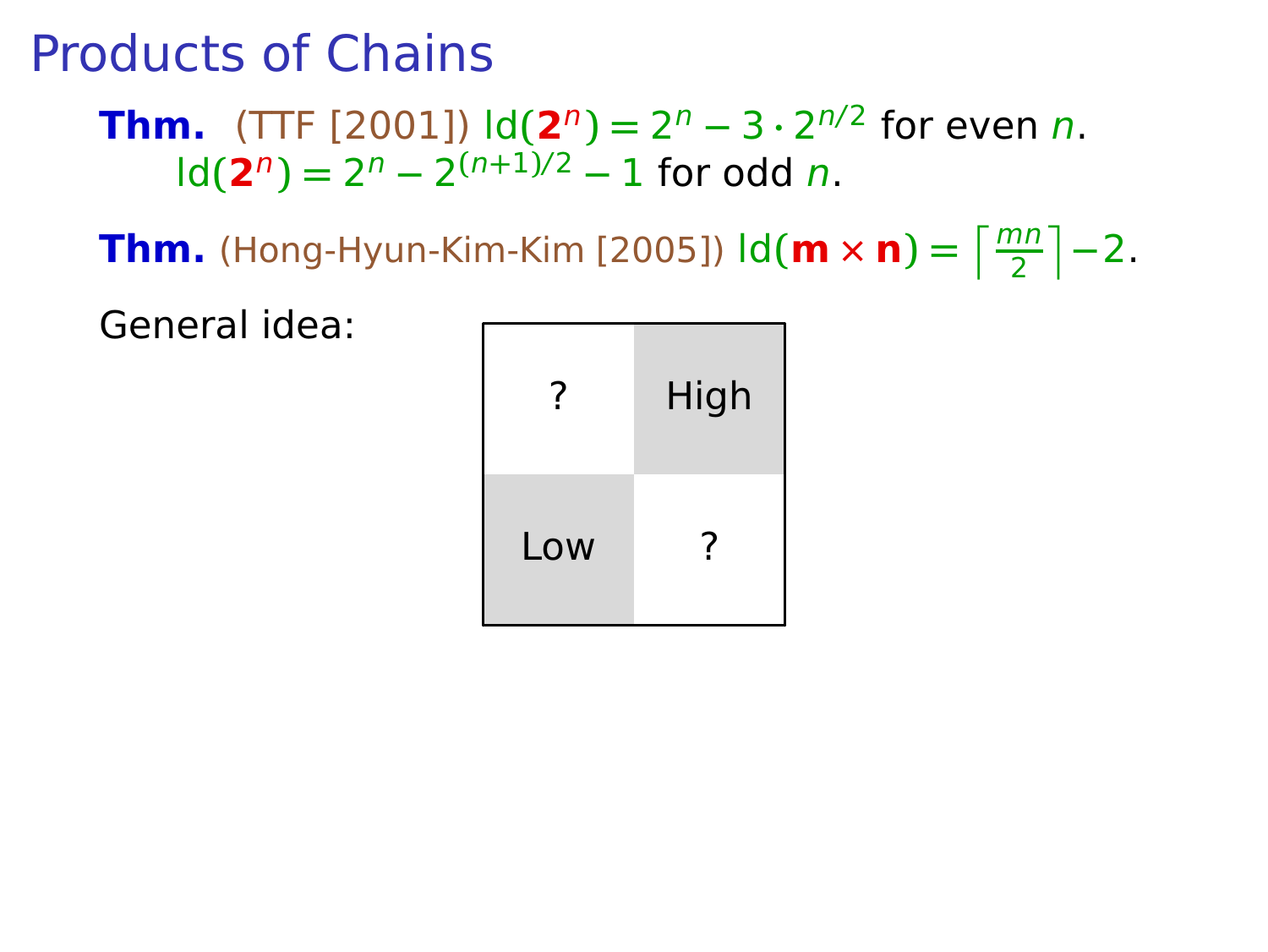**Thm.** (TTF [2001])  $\text{Id}(2^n) = 2^n - 3 \cdot 2^{n/2}$  for even *n*.  $\text{Id}(\mathbf{2}^n) = 2^n - 2^{(n+1)/2} - 1$  for odd n.

**Thm.** (Hong-Hyun-Kim-Kim [2005])  $\text{Id}(\mathbf{m} \times \mathbf{n}) = \left\lceil \frac{mn}{2} \right\rceil - 2$ .

General idea:

|     | High |
|-----|------|
| Low |      |

**Thm.** (Choi [2008], Kim–Cheong [2008])  $\text{Id}(\mathbf{k}^3) = \frac{3}{4}k^3 - \frac{1}{2}$  $\frac{1}{2}k^2 - 1$  when k is even.